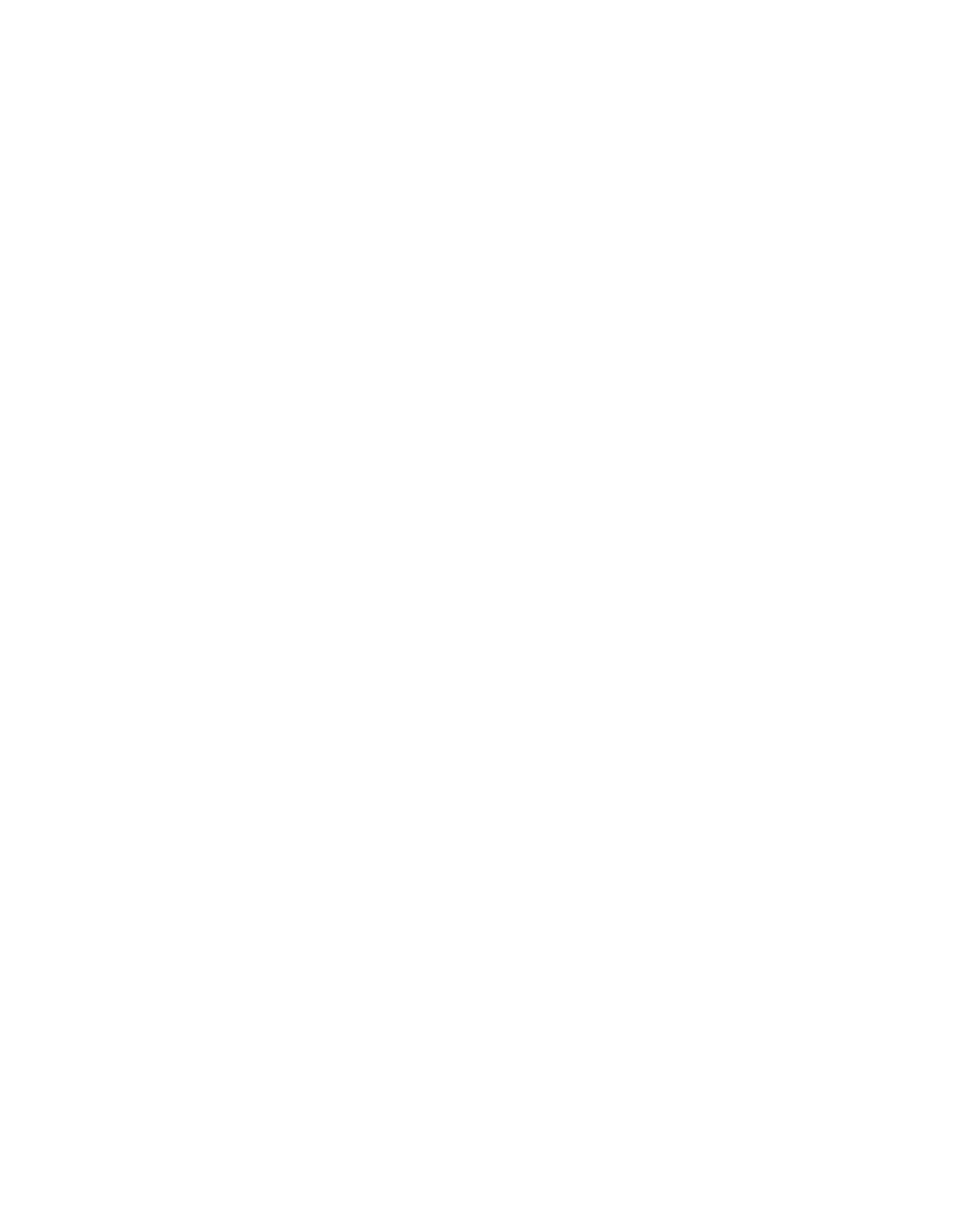# **TABLE OF CONTENTS**

|      |        | GUIDELINES FOR THE PREPARATION OF AN ENVIRONMENTAL IMPACT              |  |
|------|--------|------------------------------------------------------------------------|--|
|      |        |                                                                        |  |
|      |        |                                                                        |  |
|      |        |                                                                        |  |
| 1.   |        |                                                                        |  |
|      |        |                                                                        |  |
| 2.1. |        |                                                                        |  |
| 2.2. |        |                                                                        |  |
| 2.3. |        |                                                                        |  |
| 2.4. |        |                                                                        |  |
|      |        |                                                                        |  |
| 3.1. |        |                                                                        |  |
| 3.2. |        |                                                                        |  |
| 3.3. |        |                                                                        |  |
|      | 3.3.1. |                                                                        |  |
|      | 3.3.2. |                                                                        |  |
|      | 3.3.3. |                                                                        |  |
|      |        | PREPARATION AND PRESENTATION OF THE ENVIRONMENTAL IMPACT               |  |
|      |        |                                                                        |  |
| 4.1. |        |                                                                        |  |
| 4.2. |        |                                                                        |  |
| 4.3. |        |                                                                        |  |
|      | 4.3.1. |                                                                        |  |
|      | 4.3.2. |                                                                        |  |
|      | 4.3.3. |                                                                        |  |
|      | 4.3.4. |                                                                        |  |
| 4.4. |        | Presentation and organization of the Environmental Impact Statement 10 |  |
| 4.5. |        |                                                                        |  |
|      |        |                                                                        |  |
|      |        |                                                                        |  |
| 1.1. |        |                                                                        |  |
| 1.2. |        |                                                                        |  |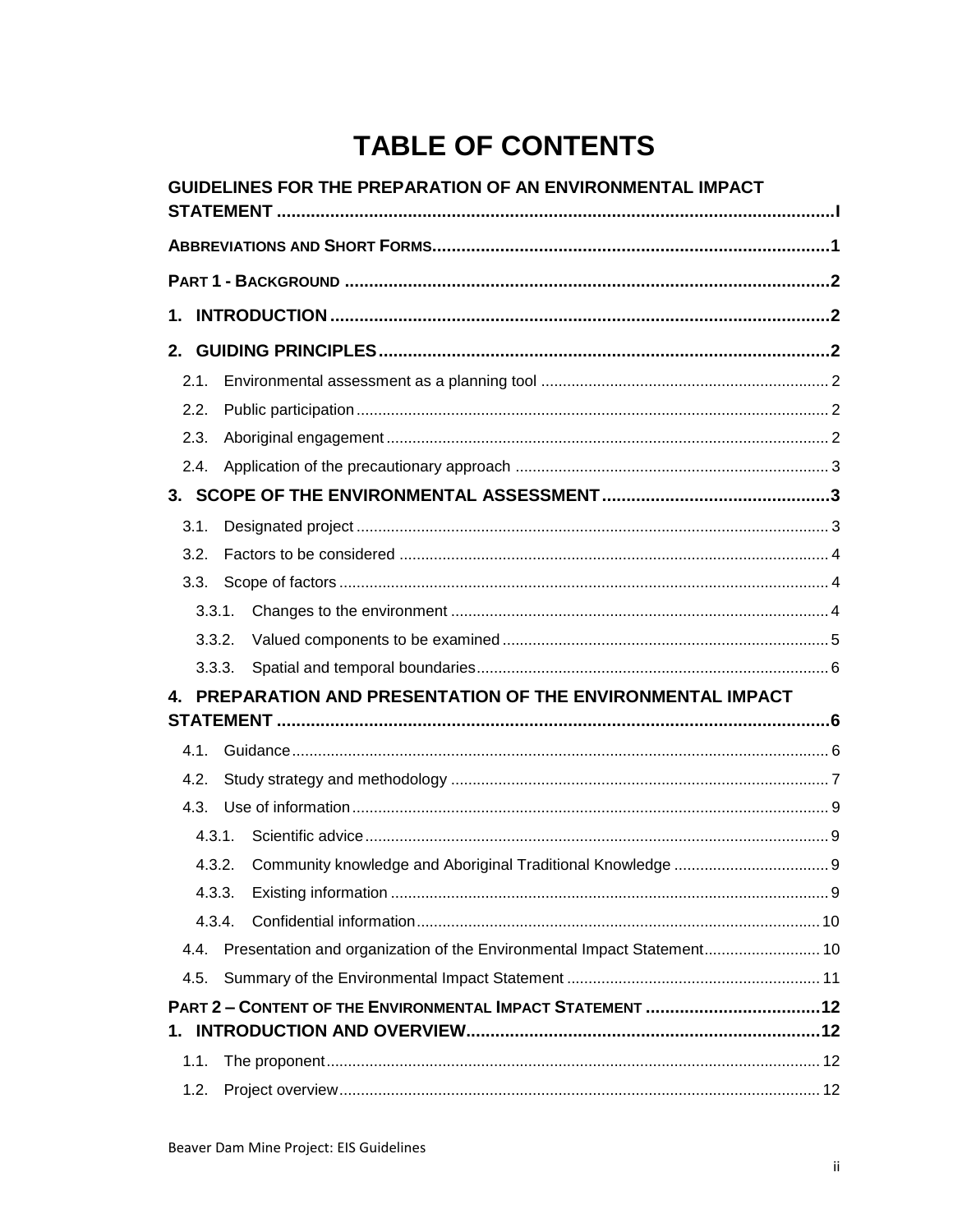| 1.3.                                                                                                                                                                      |  |
|---------------------------------------------------------------------------------------------------------------------------------------------------------------------------|--|
| 1.4.                                                                                                                                                                      |  |
| 2. PROJECT JUSTIFICATION AND ALTERNATIVES CONSIDERED 13                                                                                                                   |  |
| 2.1.                                                                                                                                                                      |  |
| 2.2.                                                                                                                                                                      |  |
|                                                                                                                                                                           |  |
| 3.1.                                                                                                                                                                      |  |
|                                                                                                                                                                           |  |
| 3.2.1.                                                                                                                                                                    |  |
| 3.2.2.                                                                                                                                                                    |  |
| 3.2.3.                                                                                                                                                                    |  |
|                                                                                                                                                                           |  |
| 5.                                                                                                                                                                        |  |
| 5.1.                                                                                                                                                                      |  |
|                                                                                                                                                                           |  |
|                                                                                                                                                                           |  |
| 6.1.1.                                                                                                                                                                    |  |
| 6.1.2.                                                                                                                                                                    |  |
| 6.1.3.                                                                                                                                                                    |  |
| 6.1.4.                                                                                                                                                                    |  |
| 6.1.5.                                                                                                                                                                    |  |
| 6.1.6.                                                                                                                                                                    |  |
| 6.1.7.                                                                                                                                                                    |  |
| 6.1.8.                                                                                                                                                                    |  |
| 6.1.9.                                                                                                                                                                    |  |
|                                                                                                                                                                           |  |
| 6.1.11. Other environmental changes arising as a result of a federal decision or due to<br>effects on federal lands, lands in another province or lands outside Canada 26 |  |
| 6.2.                                                                                                                                                                      |  |
| 6.2.1.                                                                                                                                                                    |  |
| 6.2.2.                                                                                                                                                                    |  |
| 6.2.3.                                                                                                                                                                    |  |
| 6.2.4.                                                                                                                                                                    |  |
| 6.3.                                                                                                                                                                      |  |
| 6.3.1.                                                                                                                                                                    |  |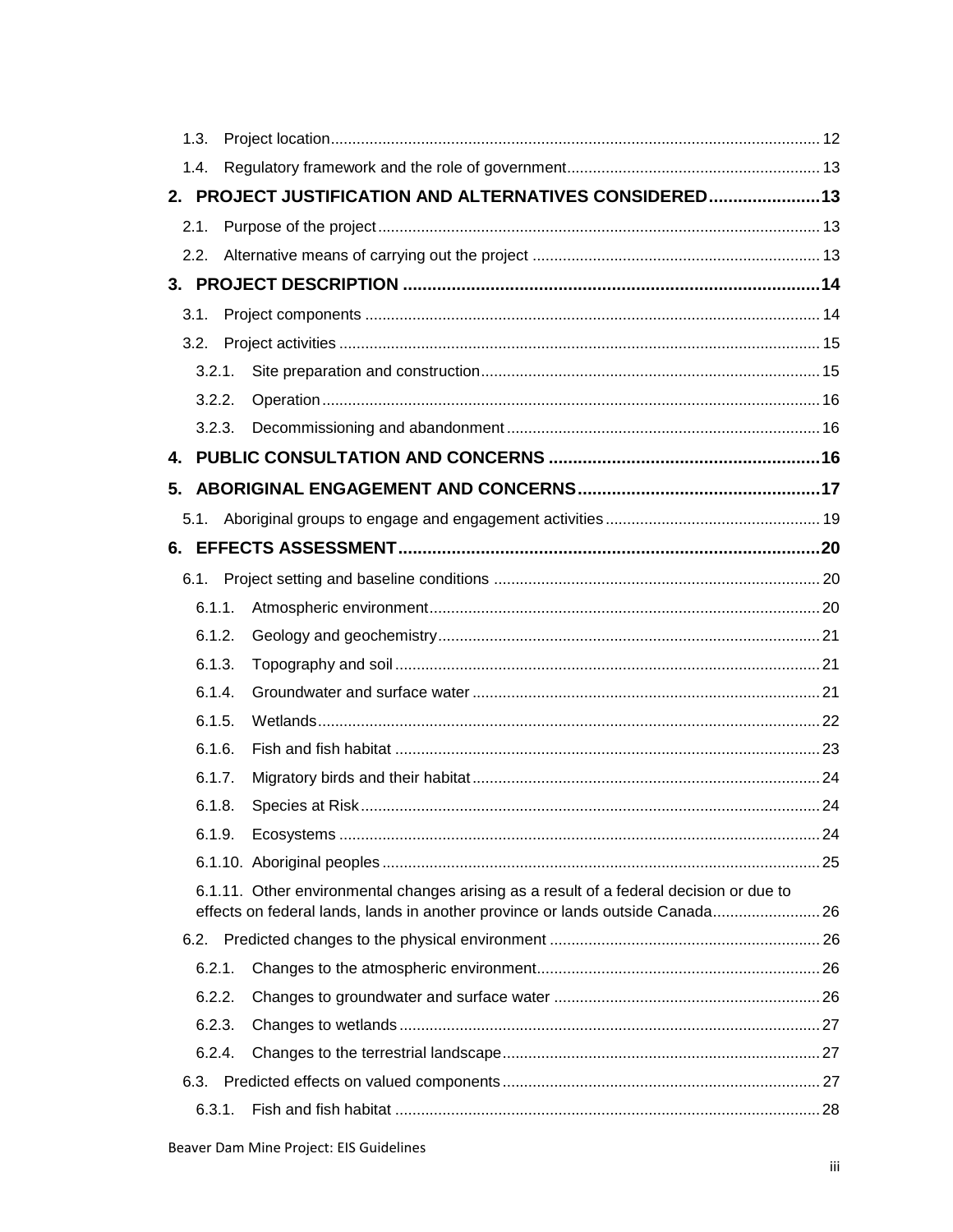| 6.3.2.               |                                                                                          |  |
|----------------------|------------------------------------------------------------------------------------------|--|
| 6.3.3.               |                                                                                          |  |
| 6.3.4.               |                                                                                          |  |
| 6.4.                 | Other valued components that may be affected as a result of a federal decision or due to |  |
|                      | effects on federal lands, lands in another province or lands outside Canada 30           |  |
| 6.4.1.               |                                                                                          |  |
| 6.4.2.               |                                                                                          |  |
| 6.4.3.               |                                                                                          |  |
| 6.4.4.               |                                                                                          |  |
| 6.4.5.               |                                                                                          |  |
| 6.4.6.               |                                                                                          |  |
| 6.4.7.               | Physical and cultural heritage and structures, sites or things of historical,            |  |
|                      |                                                                                          |  |
| 6.5.                 |                                                                                          |  |
| 6.6.                 |                                                                                          |  |
| 6.7.                 |                                                                                          |  |
| 6.7.1.               |                                                                                          |  |
| 6.7.2.               |                                                                                          |  |
| 6.7.3.               |                                                                                          |  |
| $\mathbf{7}_{\cdot}$ | SUMMARY OF ENVIRONMENTAL EFFECTS ASSESSMENT 35                                           |  |
| 8.                   |                                                                                          |  |
| 8.1.                 |                                                                                          |  |
| 8.2.                 |                                                                                          |  |
|                      |                                                                                          |  |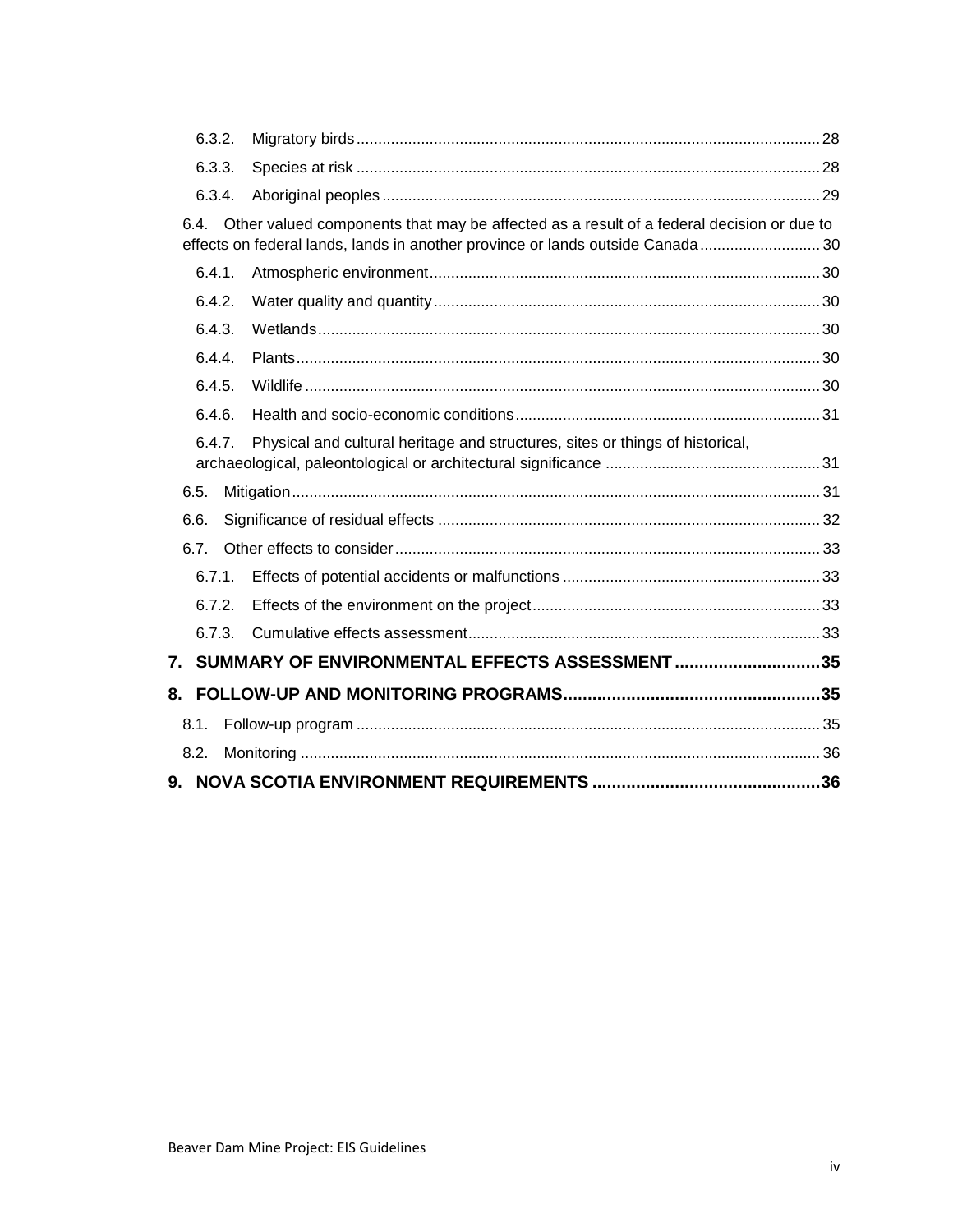#### **DISCLAIMER**

This document is not a legal authority, nor does it provide legal advice or direction; it provides information only, and must not be used as a substitute for the *Canadian Environmental Assessment Act, 2012* (CEAA 2012) the *Nova Scotia Environment Act* or its regulations. In the event of a discrepancy, CEAA 2012 and the *Nova Scotia Environment Act* and its regulations prevail. Portions of CEAA 2012 have been paraphrased in this document, but will not be relied upon for legal purposes.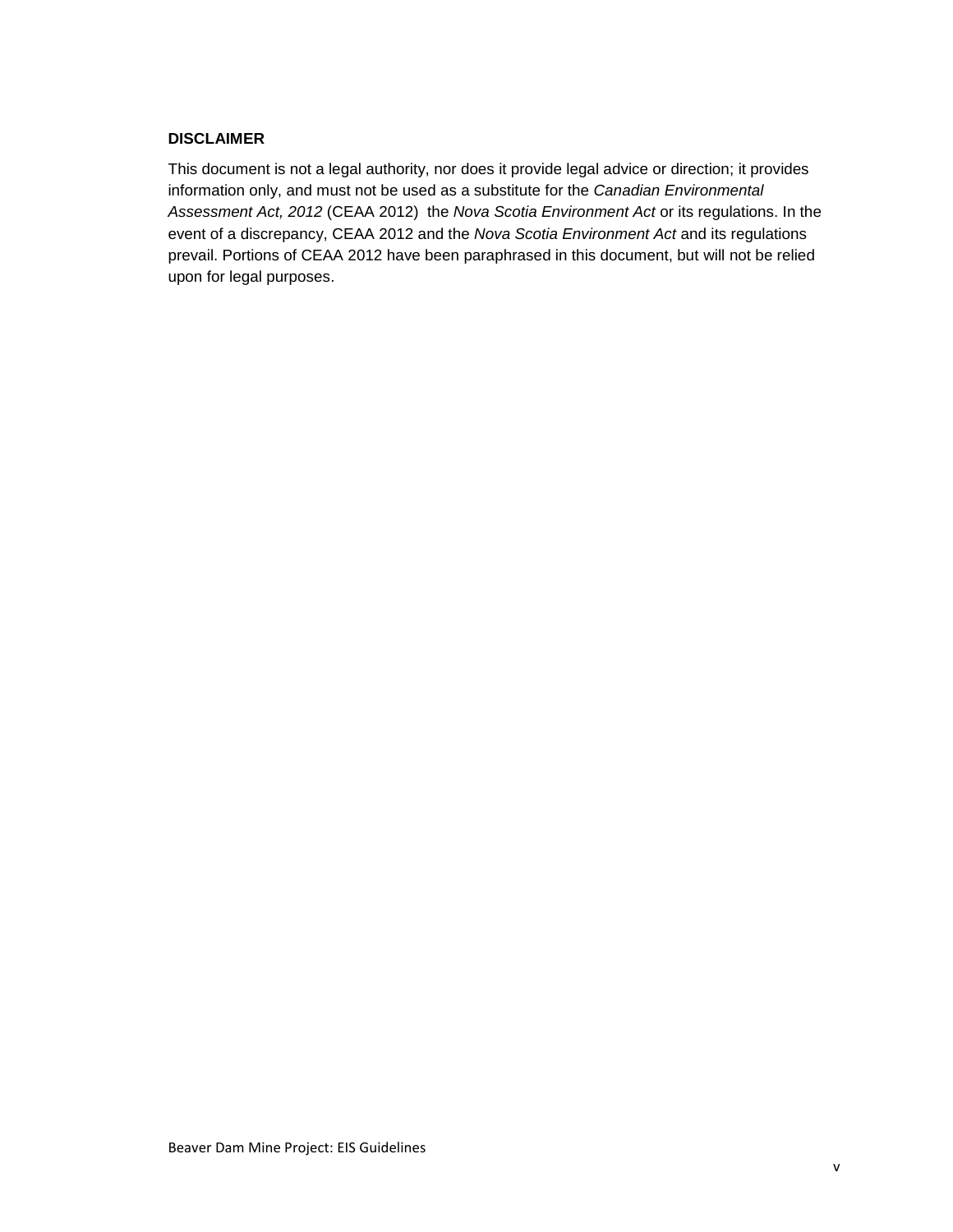# **Abbreviations and Short Forms**

<span id="page-6-0"></span>

| Agency           | Canadian Environmental Assessment Agency    |
|------------------|---------------------------------------------|
| <b>CEAA 2012</b> | Canadian Environmental Assessment Act, 2012 |
| EA               | environmental assessment                    |
| EIS              | environmental impact statement              |
| VC.              | valued component                            |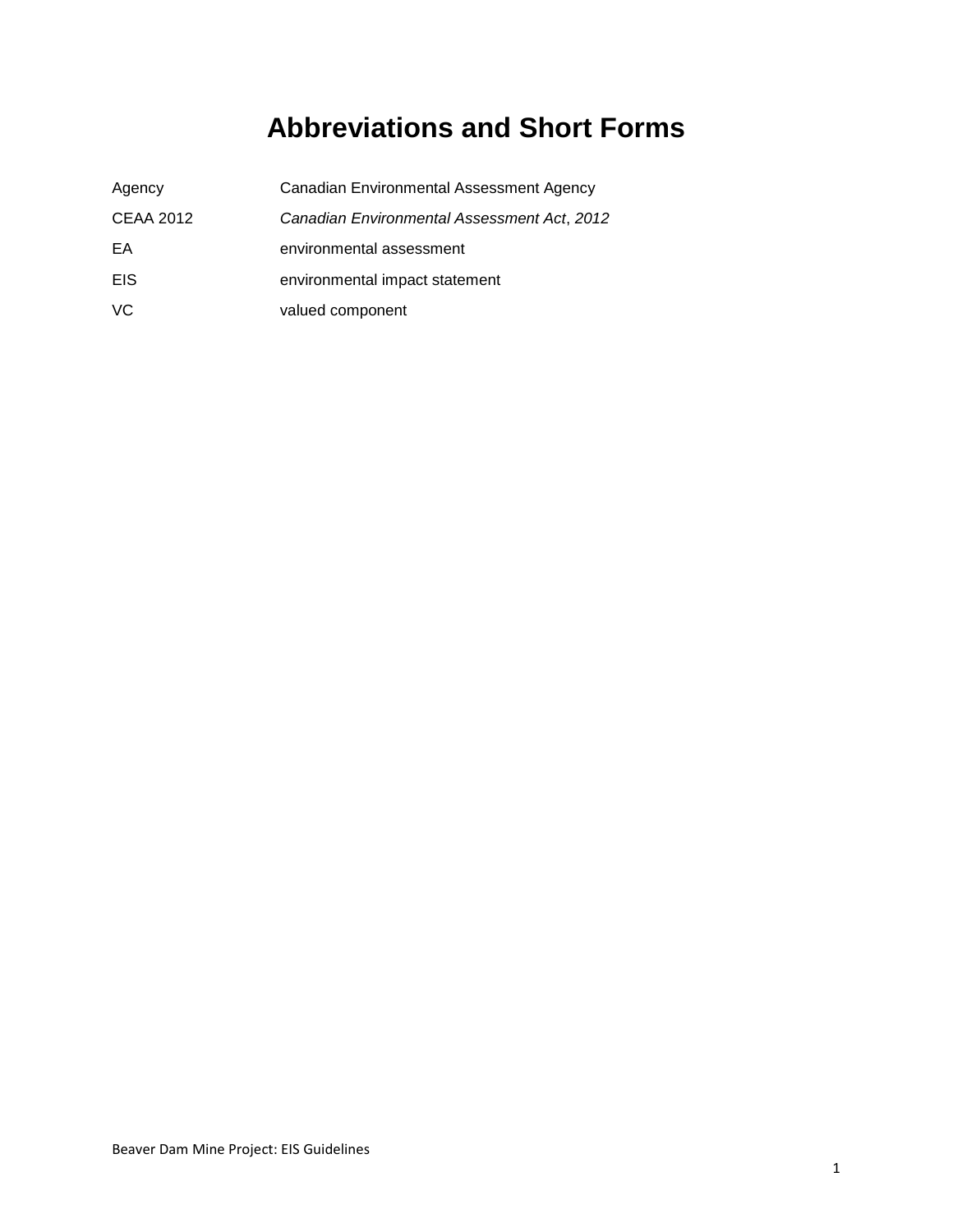# **Part 1 - Background**

# <span id="page-7-1"></span><span id="page-7-0"></span>**1. INTRODUCTION**

The purpose of this document is to identify for the proponent the information requirements for the preparation of an Environmental Impact Statement (EIS) for a designated project<sup>1</sup> to be assessed pursuant to the *Canadian Environmental Assessment Act, 2012* (CEAA, 2012). It also outlines the information requirements for the Nova Scotia Registration Document pursuant to the *Nova Scotia Environment Act*. The one report, to be prepared by the proponent, will serve as the federal EIS and the Nova Scotia Registration Document.This document specifies the nature, scope and extent of the information required.

CEAA 2012 requires an assessment of the potential effects of a proposed project as identified in section 5 of CEAA 2012. The Canadian Environmental Assessment Agency (the Agency) will use the proponent's EIS and other information received during the EA process to prepare an EA Report that will inform the issuance of a decision statement by the Minister of the Environment. Therefore the EIS must include a full description of the changes the project will cause to the environment that may result in adverse effects on areas of federal jurisdiction (i.e. section 5 of CEAA 2012) including changes that are directly linked or necessarily incidental to any federal decisions that would permit the project to be carried out. It is the responsibility of the proponent to provide sufficient data and analysis on potential changes to the environment to ensure a thorough evaluation of the environmental effects of the project by the Agency. The federal and provincial environmental assessments for the Project are being coordinated between the Agency and Nova Scotia Environment.

# <span id="page-7-2"></span>**2. GUIDING PRINCIPLES**

# <span id="page-7-3"></span>**2.1. Environmental assessment as a planning tool**

Environmental Assessment (EA) is a planning tool used to ensure that projects are considered in a careful and precautionary manner in order to avoid or mitigate possible environmental effects and to encourage decision makers to take actions that promote sustainable development.

# <span id="page-7-4"></span>**2.2. Public participation**

One of the purposes identified in CEAA 2012 is to ensure opportunities for meaningful public participation during an EA. CEAA 2012 requires that the Agency provide the public with an opportunity to participate in the EA and an opportunity to comment on the draft EA report. Meaningful public participation is best achieved when all parties have a clear understanding of the proposed project as early as possible in the review process. The proponent is required to provide current information about the project to the public and especially to the communities likely to be most affected by the project.

#### <span id="page-7-5"></span>**2.3. Aboriginal engagement**

-

A key objective of CEAA 2012 is to promote communication and cooperation with Aboriginal peoples which includes, First Nations, Inuit and Métis The proponent is expected to engage with Aboriginal groups that may be affected by the project, beginning as early as possible in the project planning process. The proponent will provide Aboriginal groups with opportunities to learn about the project and its potential

<sup>1</sup> In this document, "project" has the same meaning as "designated project" as defined in the *CEAA, 2012.*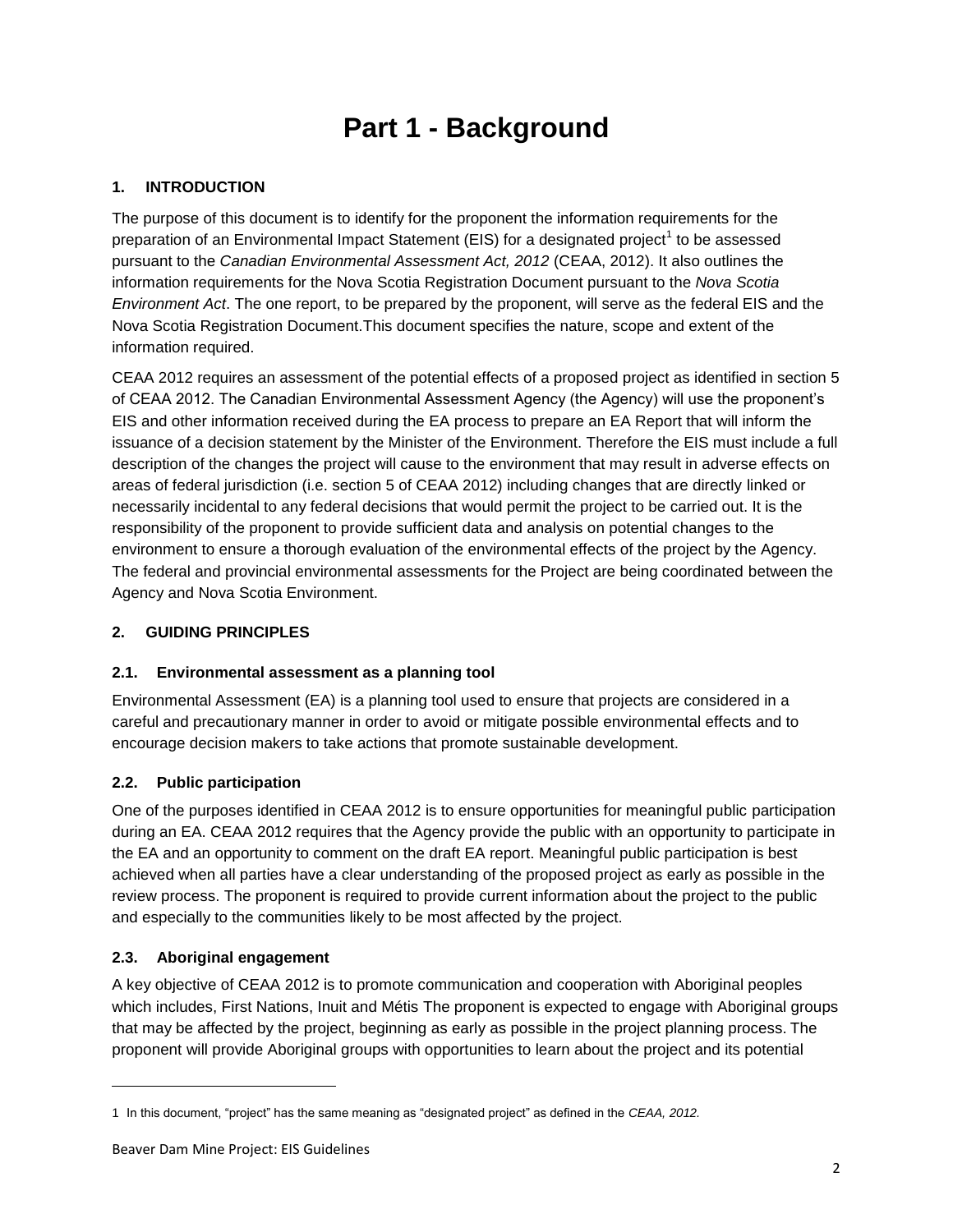effects make their concerns known about the project's potential effects and discuss measures to mitigate those effects. The proponent is strongly encouraged to work with Aboriginal groups in establishing an engagement approach. The proponent will make reasonable efforts to integrate Aboriginal traditional knowledge into the assessment of environmental impacts.

In order to fulfill the Crown's constitutional obligations to consult with potentially impacted Aboriginal groups, the Agency integrates its legal obligation for consultation and accommodation into the EA process to the extent possible. The information gathered by the proponent during its engagement with Aboriginal groups helps to contribute to the Crown's understanding of any potential adverse impacts of the project on potential or established Aboriginal or treaty rights, title and related interests, and the effectiveness of measures proposed to avoid or minimise those impacts.

#### <span id="page-8-0"></span>**2.4. Application of the precautionary approach**

In documenting the analyses included in the EIS, the proponent will demonstrate that all aspects of the project have been examined and planned in a careful and precautionary manner in order to avoid significant adverse environmental effects.

# <span id="page-8-1"></span>**3. SCOPE OF THE ENVIRONMENTAL ASSESSMENT**

#### <span id="page-8-2"></span>**3.1. Designated project**

On October 6, 2015 Atlantic Gold Corporation, the proponent of the Beaver Dam Mine Project, provided a project description to the Agency. Based on this project description, the Agency has determined that an environmental assessment is required under CEAA 2012 and will include the construction, operation, decommissioning and abandonment phases of the following project components:

- open pit mine and crusher facilities
- ore, low grade ore, waste rock, overburden, top soil stockpile areas
- water management and treatment infrastructure
- site clearing, earthmoving, leveling, drilling, and blasting activities
- dewatering of man-made pond in northeast section of project area or any other waterbody
- ore transportation
- explosive and petroleum products storage (if required)
- effluent treatment
- water supply (industrial and drinking)
- wastewater treatment
- power supply
- borrow areas
- administrative, maintenance, storage buildings
- roads (e.g. on-site, forestry, public etc.), including new construction, upgrades or modification of roads (e.g. widening, rerouting, grading), watercourse crossings and wetland interactions including modifications or construction of culverts and bridges, maintenance etc.
- changes to processes and infrastructure at the Touquoy Mine site related to the Beaver Dam Project including: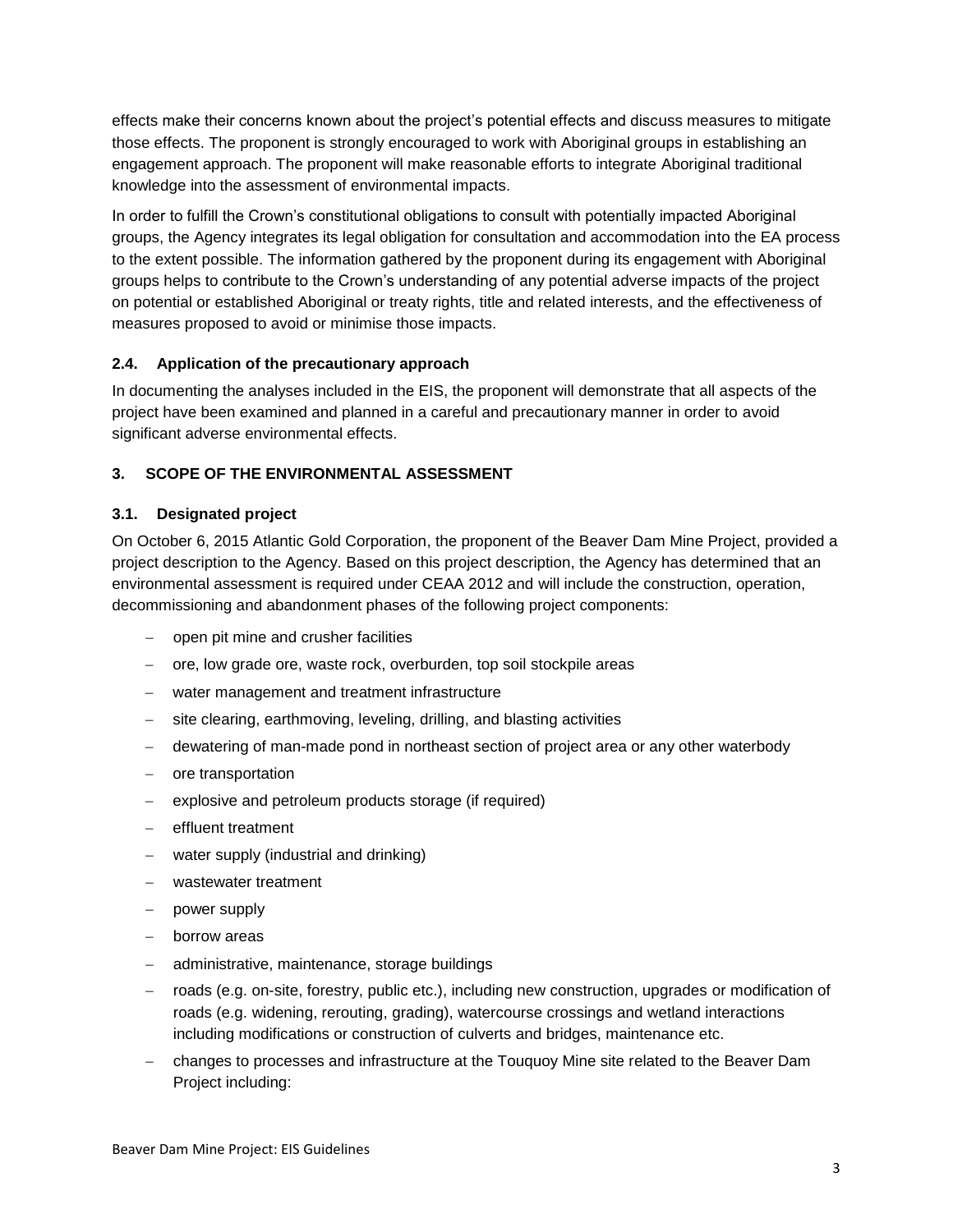- any increase in production volumes from those previously assessed in the  $EA^2$  of the Touquoy Mine;
- any changes in processing from those previously assessed in EA of the Touquoy Mine;
- changes at the Touquoy Mine pit (if any) to accommodate the storage of tailings from the Beaver Dam Mine;
- storage of tailings in the Touquoy Mine pit and related water management; and
- any other changes in project components or activities from those previously assessed in the EA of the Touquoy Mine.

# <span id="page-9-0"></span>**3.2. Factors to be considered**

Scoping establishes the parameters of the EA and focuses the assessment on relevant issues and concerns. Part 2 of this document specifies the factors to be considered in this environmental assessment, including the factors listed in subsection 19(1) of CEAA 2012:

- environmental effects of the project, including the environmental effects of malfunctions or accidents that may occur in connection with the project and any cumulative environmental effects that are likely to result from the project in combination with other physical activities that have been or will be carried out;
- $-$  the significance of effects;
- $\overline{-}$  comments from the public;
- mitigation measures that are technically and economically feasible and that would mitigate any significant adverse environmental effects of the project;
- $-$  the requirements of the follow-up program in respect of the project;
- $-$  the purpose of the project;
- alternative means of carrying out the project that are technically and economically feasible and the environmental effects of any such alternatives;
- any change to the project that may be caused by the environment; and
- the results of any relevant regional study pursuant to CEAA 2012.

# <span id="page-9-1"></span>**3.3. Scope of factors**

-

# <span id="page-9-2"></span>3.3.1. Changes to the environment

Environmental effects occur as interactions between actions (the carrying out of the project or decisions made by the federal government in relation to the project) and receptors in the environment, and subsequently between components of the environment (e.g., change in water quality that may affect fish).

Under CEAA 2012, an examination of environmental effects that result from changes to the environment as a result of the project being carried out or as a result of the federal government exercising any power duty or function that would allow the project to be carried out must be considered in the EIS.

<sup>2</sup> The Touquoy Mine was assessed as a class I undertaking under the *Environmental Assessment Regulations* made under the *Environment Act*, S.N.S. 1994-95, c.1. The "Environmental Assessment Registration Document for the Touquoy Gold Project", prepared in March 2007, Reference no. 820933, can be found at: http://www.novascotia.ca/nse/ea/MooseRiver.asp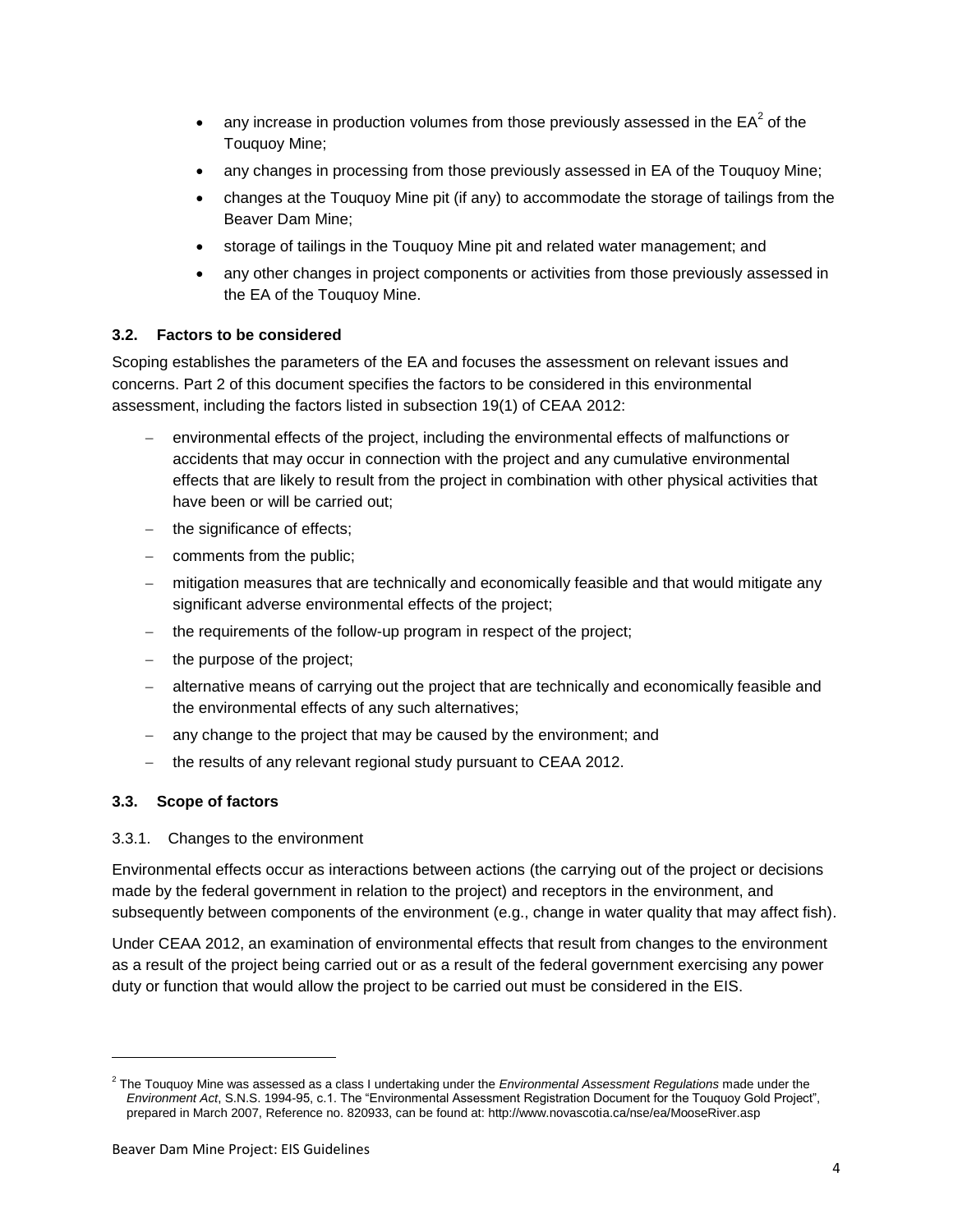In scoping the potential changes to the environment that may occur, proponents should consider any potential changes in the physical environment such as changes to air quality, water quality and quantity, and physical disturbance of land that could reasonably be expected to occur.

#### <span id="page-10-0"></span>3.3.2. Valued components to be examined

Valued components (VCs) refer to environmental, biophysical or human features that may be impacted by a project. The value of a component not only relates to its role in the ecosystem, but also to the value people place on it. For example, it may have been identified as having scientific, social, cultural, economic, historical, archaeological or aesthetic importance.

The EIS will identify the VCs linked to section 5 of CEAA 2012, including the ones identified in Part 2 (section 6.2) that may be affected by changes in the environment, as well as species at risk and their critical habitat as per the requirement outlined in section 79 of the *Species at Risk Act*. Section 5 of CEAA 2012 defines environmental effects as:

- a change that may be caused to fish and fish habitat, marine plants and migratory birds;
- a change that may be caused to the environment on federal lands, in another province or outside Canada;
- with respect to Aboriginal peoples, an effect of any change that may be caused to the environment on:
	- health and socio-economic conditions;
	- physical and cultural heritage;
	- the current use of lands and resources for traditional purposes; and
	- any structure, site or thing that is of historical, archaeological, paleontological or architectural significance.
- for projects requiring a federal authority to exercise a power or function under another Act of Parliament;
	- a change, other than the ones mentioned above, that may be caused to the environment and that is directly linked or necessarily incidental to the exercise of the federal power or function; and
	- the effect of that change, other than the ones mentioned above, on:
		- o health and socio-economic conditions;
		- o physical and cultural heritage; and
		- o any structure, site or thing that is of historical, archaeological, paleontological or architectural significance.

The final list of VCs to be presented in the EIS will be completed according to the evolution and design of the project and reflect the knowledge acquired through public consultation and Aboriginal engagement. The EIS will describe what methods were used to predict and assess the adverse environmental effects of the project on these components.

The VCs will be described in sufficient detail to allow the reviewer to understand their importance and to assess the potential for environmental effects arising from the project activities. The EIS will provide a rationale for selecting specific VCs and for excluding any VCs or information specified in these guidelines. Challenges may arise regarding particular exclusions, so it is important to document the information and the criteria used to justify the exclusion of a particular VC or piece of information.. Justification may be based on, for example, primary data collection, computer modelling, literature references, public or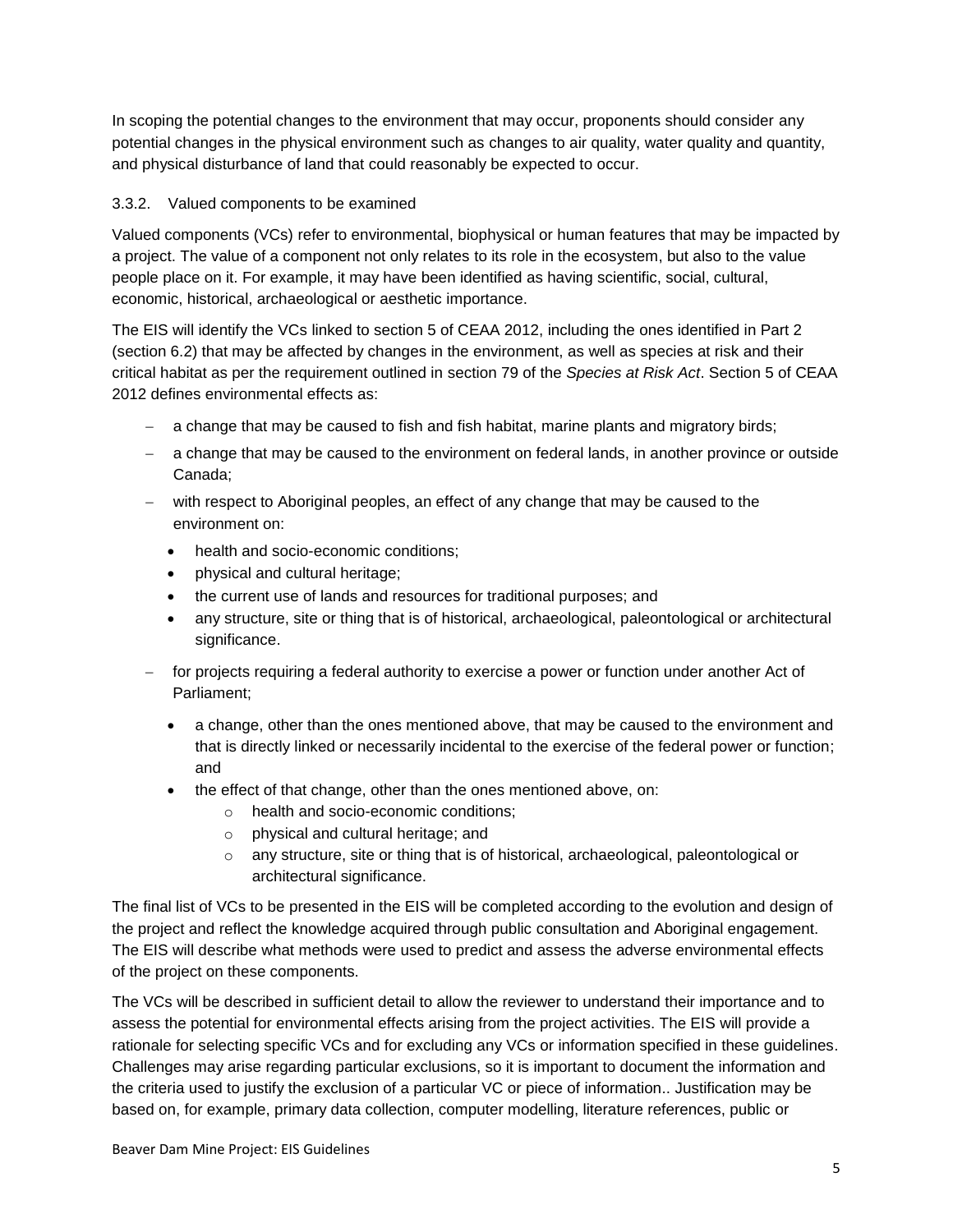Aboriginal consultation, expert input or professional judgement. The EIS will identify those VCs, processes, and interactions that either were identified to be of concern during any workshops or meetings held by the proponent or that the proponent considers likely to be affected by the project. In doing so, the EIS will indicate to whom these concerns are important and the reasons why, including environmental, Aboriginal, cultural, historical, social, economic, recreational, and aesthetic considerations. If comments are received on a component that has not been included as a VC, these comments will be summarised and the rationale for excluding the VC will address the comments.

#### <span id="page-11-0"></span>3.3.3. Spatial and temporal boundaries

The spatial and temporal boundaries used in the EA may vary depending on the VC and will be considered separately for each VC, including for VCs related to the current use of lands and resources for traditional purposes by Aboriginal peoples, or other environmental effects referred to under paragraph 5(1)(c) of CEAA 2012. The proponent is encouraged to consult with the Agency, federal and provincial government departments and agencies, local government and Aboriginal groups, and take into account public comments when defining the spatial and temporal boundaries used in the EIS.

The EIS will describe the spatial boundaries of each VC to be used in assessing the potential adverse environmental effects of the project and provide a rationale for each boundary. Spatial boundaries will be defined taking into account the appropriate scale and spatial extent of potential environmental effects, community knowledge and Aboriginal traditional knowledge, current land and resource use by Aboriginal groups, ecological, technical, social and cultural considerations.

The temporal boundaries of the EA will span all phases of the project determined to be within the scope of this environmental assessment as specified under section 3.1 above. Community knowledge and Aboriginal traditional knowledge should factor into decisions around temporal boundaries.

If the temporal boundaries do not span all phases of the project, the EIS will identify the boundaries used and provide a rationale.

#### <span id="page-11-1"></span>**4. PREPARATION AND PRESENTATION OF THE ENVIRONMENTAL IMPACT STATEMENT**

#### <span id="page-11-2"></span>**4.1. Guidance**

1

The proponent is encouraged to consult relevant Agency policy and guidance<sup>3</sup> on topics to be addressed in the EIS, and with the Agency during the planning and development of the EIS. The proponent is also encouraged to consult relevant guidance from other federal departments.

In planning for a mine proposal and in developing the EIS and technical support documentation, the proponent is advised to consider the "Environmental Code of Practice for Metal Mines"<sup>4</sup>, published by Environment Canada in 2009. The recommended practices in the Code include the development and implementation of environmental management tools, the management of wastewater and mining wastes, and the prevention and control of environmental releases to air, water and land. In addition, the parameters and approach of the Environmental Effects Monitoring program under the *Metal Mining Effluent Regulations* (MMER) should be considered when developing a baseline monitoring program for the aquatic environment.

<sup>3</sup> Visit the Canadian Environmental Assessment Agency website: www.ceaa-acee.gc.ca/default.asp?lang=En&n=F1F30EEF-1

<sup>4</sup> Visit Environment Canada's website at: www.ec.gc.ca/lcpe-epa/default.asp?lang=En&n=CBE3CD59-1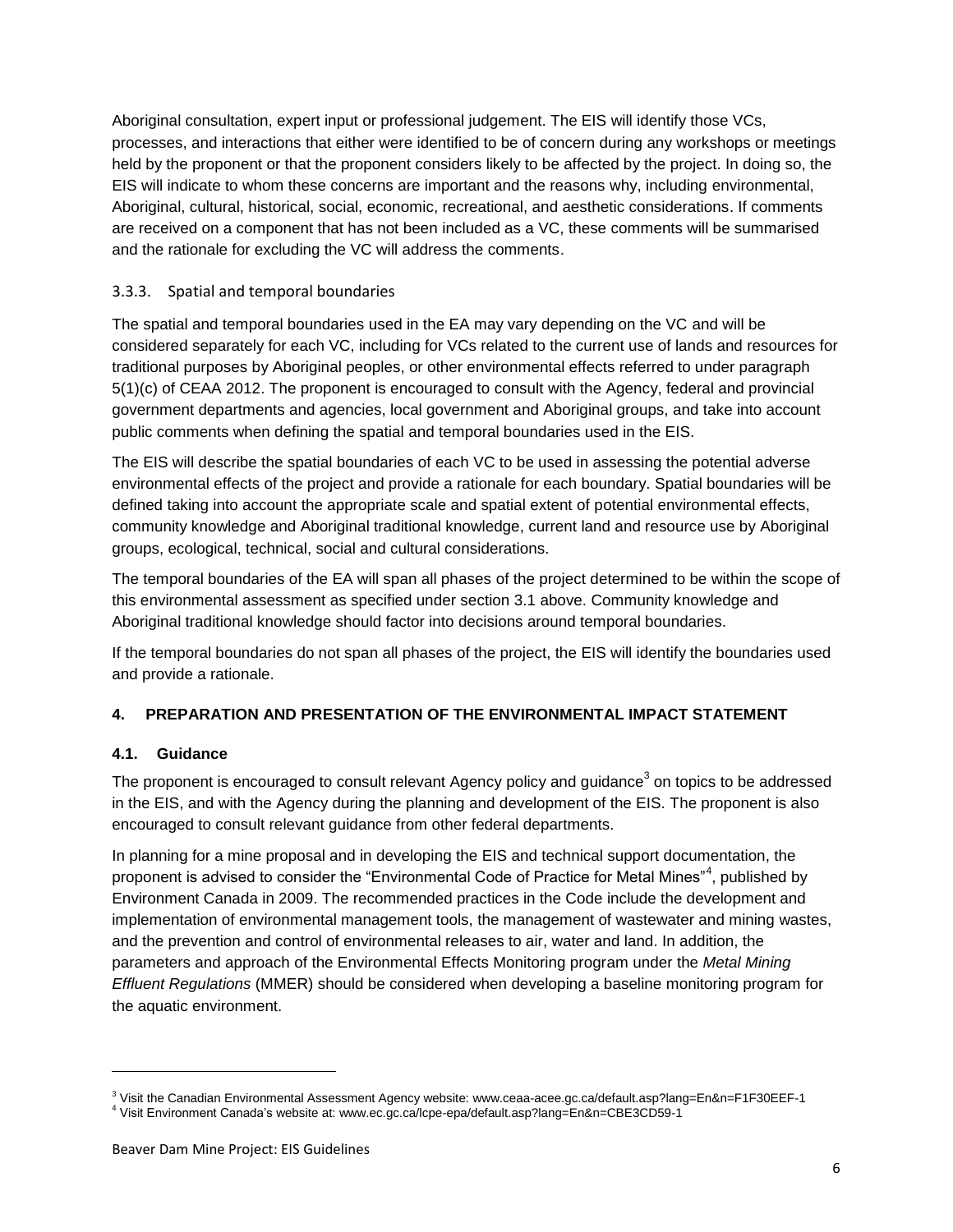For projects requiring the use of natural water bodies frequented by fish for the disposal of mine waste, including tailings and waste rock and for the management of process water, the MMER would need to be amended to add the affected water bodies to Schedule 2 to designate them as tailings impoundment areas. This regulatory process will not be initiated until a detailed assessment of alternatives for mine waste disposal has been undertaken by the proponent. Conducting this robust and thorough assessment of alternatives during the EA will streamline the overall regulatory review process and minimize the time required to proceed with the MMER amendment process. It also facilitates a thorough and transparent review of the assessment of alternatives as part of the EA process. For further guidance, the proponent should consult Environment Canada's Guidelines for the Assessment of Alternatives for Mine Waste Disposal (2011).

In the event that the proponent chooses not to conduct an assessment of alternatives for mine waste during the EA stage pursuant to the MMER requirements, the EA under CEAA 2012 will continue. In these circumstances, the proponent should discuss with Environment Canada how the information requirements and consultation associated with the MMER amendment process can be addressed through other means.

It is recommended that the proponent also consider Nova Scotia Environment's publication "Guide to Preparing an EA Registration Document for Mining Developments in Nova Scotia."

Submission of regulatory and technical information necessary for federal authorities to make their regulatory decisions during the conduct of the environmental assessment is at the discretion of the proponent. Although that information is not necessary for the EA decision, the proponent is encouraged to submit it concurrent with the EIS.

#### <span id="page-12-0"></span>**4.2. Study strategy and methodology**

The proponent is expected to respect the intent of these guidelines and to consider the effects that are likely to arise from the project (including situations not explicitly identified in these guidelines), the technically and economically feasible mitigation measures that will be applied, and the significance of any residual effects. Except where specified by the Agency, the proponent has the discretion to select the most appropriate methods to compile and present data, information and analysis in the EIS as long as they are justifiable and replicable.

It is possible these guidelines may include matters which, in the judgement of the proponent, are not relevant or significant to the project. If such matters are omitted from the EIS, the proponent will clearly indicate it, and provide a justification so the Agency, federal authorities, Aboriginal groups, the public and any other interested party have an opportunity to comment on this decision. Where the Agency disagrees with the proponent's decision, it will require the proponent to provide the specified information.

The assessment will include the following general steps:

- identifying the activities and components of the project;
- predicting potential changes to the environment;
- predicting and evaluating the likely effects on identified valued components;
- identifying technically and economically feasible mitigation measures for any significant adverse environmental effects;
- determining any residual environmental effects;
- considering cumulative effects of the project in combination with other physical activities; and
- determining the potential significance of any residual environmental effect following the implementation of mitigation.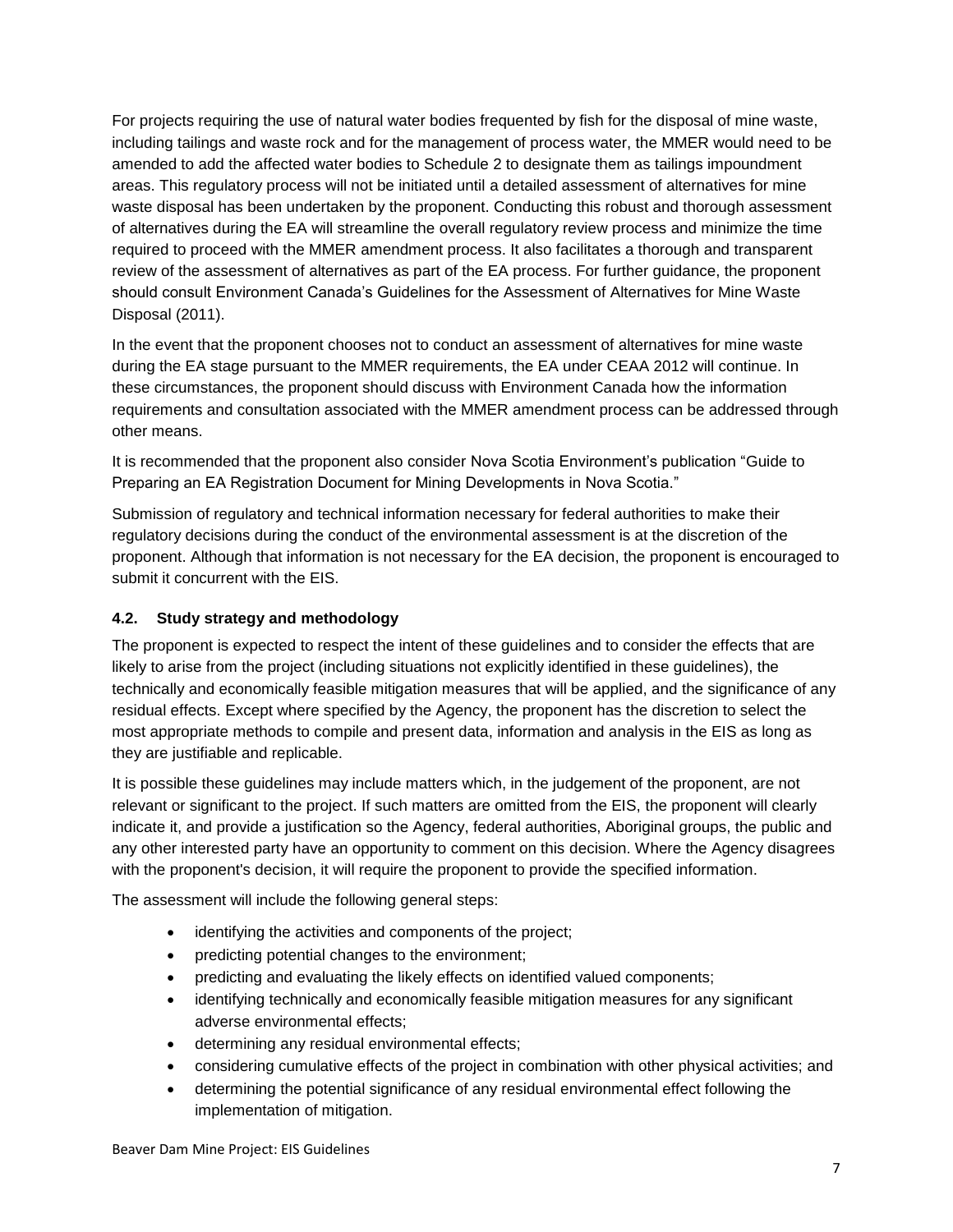For each VC, the EIS will describe the methodology used to assess project-related effects. The EIS could include an analysis of the pathway of the effects of environmental changes on each VC. The EIS will document where and how scientific, engineering, community knowledge and Aboriginal traditional knowledge were used to reach conclusions. Assumptions will be clearly identified and justified. All data, models and studies will be documented such that the analyses are transparent and reproducible. All data collection methods will be specified. The uncertainty, reliability, sensitivity and conservativeness of models used to reach conclusions must be indicated.

The EIS will identify all significant gaps in knowledge and understanding related to key conclusions, and the steps to be taken by the proponent to address these gaps. Where the conclusions drawn from scientific, engineering and technical knowledge are inconsistent with the conclusions drawn from Aboriginal traditional knowledge, the EIS will present each perspective on the issue and a statement of the proponent's conclusions.

The EIS will include a description of the environment (both biophysical and human), including the components of the existing environment and environmental processes, their interrelations as well as the variability in these components, processes and interactions over time scales appropriate to the likely effects of the project. The description will be sufficiently detailed to characterize the environment before any disturbance to the environment due to the project and to identify, assess and determine the significance of the potential adverse environmental effects of the project. This data should include results from studies done prior to any physical disruption of the environment due to initial site clearing activities. The information describing the existing environment may be provided in a stand-alone chapter of the EIS or may be integrated into clearly defined sections within the effects assessment of each VC. This analysis will include environmental conditions resulting from historical and present activities in the local and regional study area.

If the baseline data have been extrapolated or otherwise manipulated to depict environmental conditions in the study areas, modelling methods and equations will be described and will include calculations of margins of error and other relevant statistical information, such as confidence intervals and possible sources of error. The proponent will provide the references used in creating their approach to baseline data gathering, including identifying where appropriate, the relevant federal or provincial standards. The proponent is encouraged to discuss the timeframe and considerations for its proposed baseline data with the Agency prior to submitting its EIS.

In describing and assessing effects to the physical and biological environment, the proponent will take an ecosystem approach that considers both scientific and community knowledge and Aboriginal traditional knowledge and perspectives regarding ecosystem health and integrity. The proponent will consider the resilience of relevant species populations, communities and their habitats.

The assessment of environmental effects on Aboriginal peoples, pursuant to paragraph 5(1)(c) of CEAA 2012, will undergo the same rigour and type of assessment as any other VC (including setting of spatial and temporal boundaries, identification and analysis of effects, identification of mitigation measures, determination of residual effects, identification and a clear explanation of the methodology used for assessing the significance of residual effects and assessment of cumulative effects). The proponent will consider the use of both primary and secondary sources of information regarding baseline information, changes to the environment and the corresponding effect on health, socio-economics, physical and cultural heritage and the current use of lands and resources for traditional purposes. Primary sources of information include traditional land use studies socio-economic studies, heritage surveys or other relevant studies conducted specifically for the project and its EIS. Often these studies and other types of relevant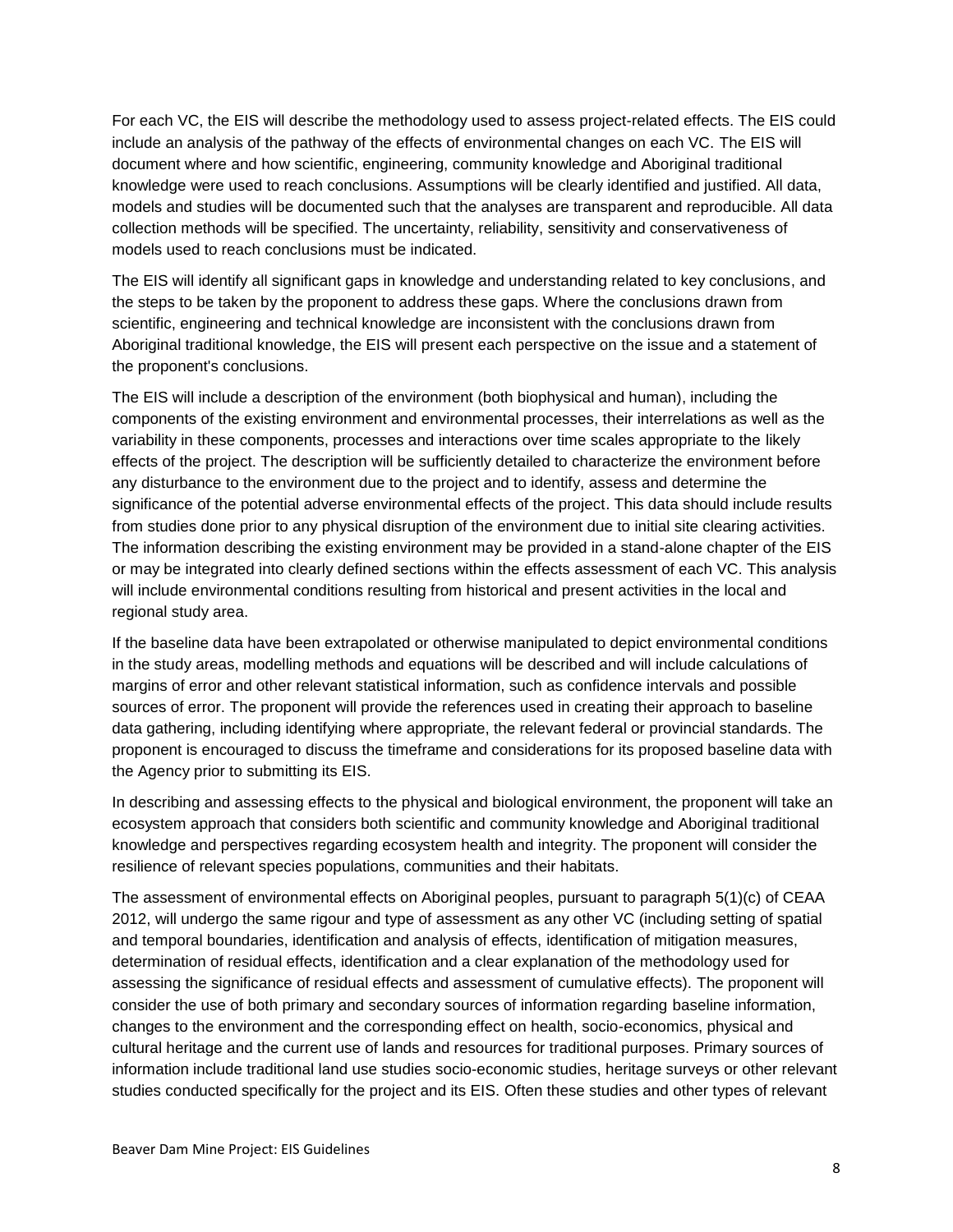information are obtained directly from Aboriginal groups. Secondary sources of information include previously documented information on the area, not collected specifically for the purposes of the project, or desk-top or literature-based information. The proponent will provide Aboriginal groups the opportunity to review and provide comments on the information used for describing and assessing effects on Aboriginal peoples (further information on engaging with Aboriginal groups is provided in Part 2, Section 5 of this document). Where there are discrepancies in the views of the proponent and Aboriginal groups on the information to be used in the EIS, the EIS will document these discrepancies and the rationale for the proponent's selection of information.

The assessment of the effects of each of the project components and physical activities, in all phases, will be based on a comparison of the biophysical and human environments between the predicted future conditions with the project and the predicted future conditions without the project. In undertaking the environmental effects assessment, the proponent will use best available information and methods. All conclusions will be substantiated. Predictions will be based on clearly stated assumptions. The proponent will describe how each assumption has been tested. With respect to quantitative models and predictions, the EIS will document the assumptions that underlie the model, the quality of the data and the degree of certainty of the predictions obtained.

#### <span id="page-14-0"></span>**4.3. Use of information**

#### <span id="page-14-1"></span>4.3.1. Scientific advice

Section 20 of CEAA 2012 requires that every federal authority with specialist or expert information or knowledge with respect to a project subject to an EA make that information or knowledge available to the Agency. The Agency will advise the proponent of the availability of any pertinent information or knowledge so that it can be incorporated into the EIS, along with, as appropriate, expert and specialist knowledge provided by other levels of government.

#### <span id="page-14-2"></span>4.3.2. Community knowledge and Aboriginal traditional knowledge

Sub-section 19(3) of CEAA 2012 states that "the environmental assessment of a designated project may take into account community knowledge and Aboriginal traditional knowledge". For the purposes of these guidelines, community knowledge and Aboriginal traditional knowledge refers to knowledge acquired and accumulated by a community or an Aboriginal community.

The proponent will incorporate into the EIS the community knowledge and Aboriginal traditional knowledge to which it has access or that is acquired through Aboriginal and public engagement activities, in keeping with appropriate ethical standards and obligations of confidentiality. The proponent will integrate Aboriginal traditional knowledge into all aspects of its assessment including both methodology (e.g., establishing spatial and temporal boundaries, defining significance criteria) and analysis (e.g., baseline characterization, effects prediction, development of mitigation measures). Agreement should be obtained from Aboriginal groups regarding the use, management and protection of their existing traditional knowledge information during and after the EA. For more information on how Aboriginal traditional knowledge can aid in the preparation of the EIS, please refer to the Agency's reference guide entitled "Considering Aboriginal traditional knowledge in environmental assessments conducted under the *Canadian Environmental Assessment Act, 2012*".

#### <span id="page-14-3"></span>4.3.3. Existing information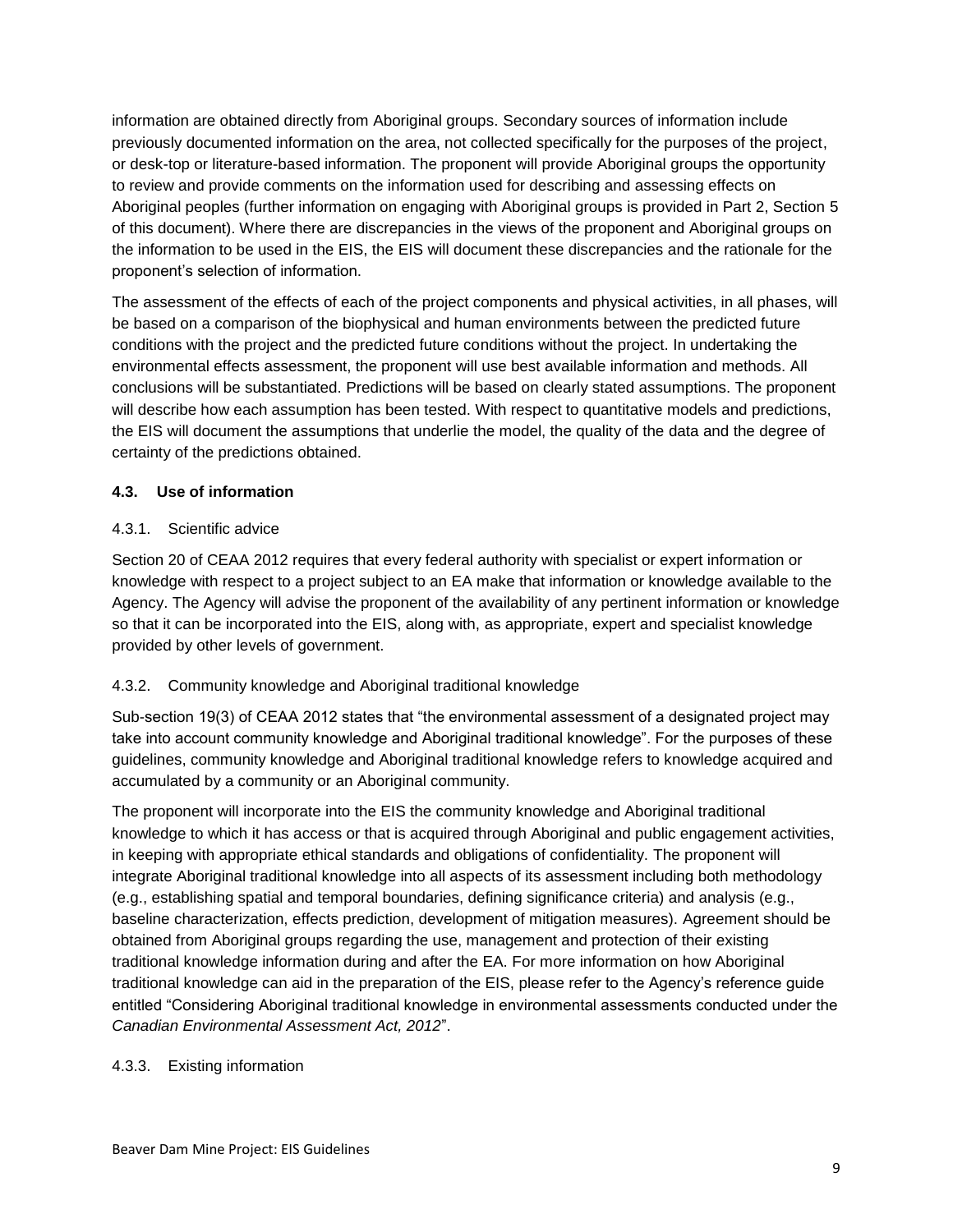In preparing the EIS, the proponent is encouraged to make use of existing information relevant to the project. When relying on existing information to meet requirements of the EIS guidelines, the proponent will either include the information directly in the EIS or clearly direct the reader to where they may obtain the information (i.e., through cross-referencing). When relying on existing information, the proponent will also comment on how the data were applied to the project, separate factual lines of evidence from inference, and state any limitations on the inferences or conclusions that can be drawn from the existing information.

#### <span id="page-15-0"></span>4.3.4. Confidential information

In implementing CEAA, 2012, the Agency is committed to promoting public participation in the environmental assessment of projects and providing access to the information on which environmental assessments are based. All documents prepared or submitted by the proponent or any other stakeholder, in relation to the environmental assessment are included in the Canadian Environmental Assessment Registry and are made available to the public on request. For this reason, the EIS will not contain information that:

- is sensitive or confidential (i.e., financial, commercial, scientific, technical, personal, cultural or other nature), that is treated consistently as confidential, and the person affected has not consented to the disclosure of; or
- may cause harm to a person or harm to the environment through its disclosure.

The proponent will consult with the Agency regarding whether specific information requested by these guidelines should be treated as confidential.

### <span id="page-15-1"></span>**4.4. Presentation and organization of the Environmental Impact Statement**

To facilitate the identification of the documents submitted and their placement in the Canadian Environmental Assessment Registry, the title page of the EIS and its related documents will contain the following information:

- project name and location
- title of the document, including the term "environmental impact statement"
- subtitle of the document
- name of the proponent
- $-$  the date

The EIS will be written in clear, precise language. A glossary defining technical words, acronyms and abbreviations will be included. It will include charts, diagrams, tables, maps and photographs, where appropriate, to clarify the text. Perspective drawings that clearly convey the various components of the project will also be provided. Wherever possible, maps will be presented in common scales and datum to allow for comparison and overlay of mapped features.

For purposes of brevity and to avoid repetition, cross-referencing is preferred. The EIS may make reference to the information that has already been presented in other sections of the document, rather than repeating it. The exception to this preference is the cumulative effects assessment, which should be provided in a stand-alone section. Detailed studies (including all relevant and supporting data and methodologies) will be provided in separate appendices and will be referenced by appendix, section and page in the text of the main document. The EIS will explain how information is organized in the document. This will include a list of all tables, figures, and photographs referenced in the text. A complete list of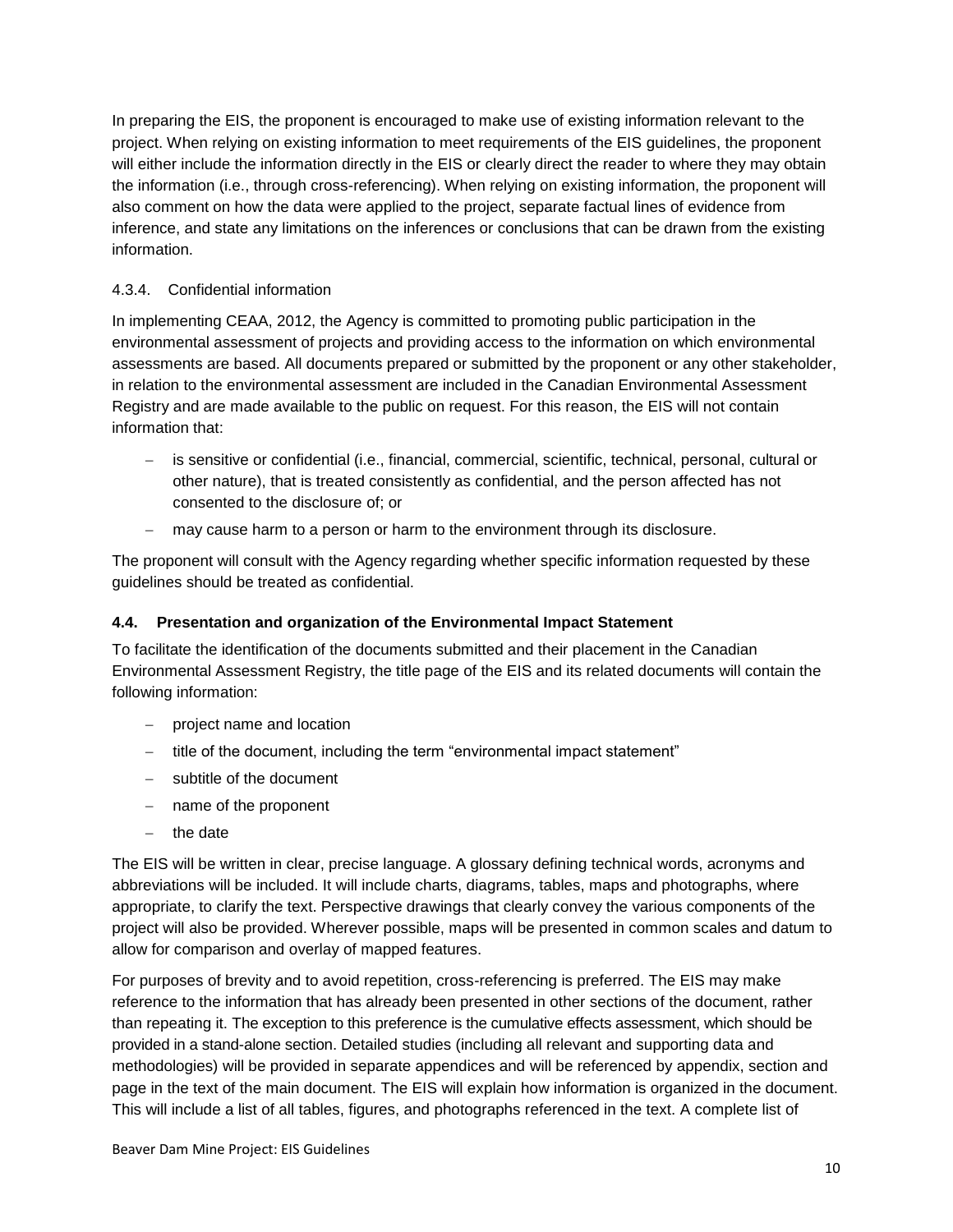supporting literature and references will also be provided. A table of concordance, which cross references the information presented in the EIS with the information requirements identified in the EIS Guidelines, will be provided. The proponent will provide copies of the EIS and its summary for distribution, including paper and electronic version in an unlocked, searchable PDF format, as directed by the Agency.

#### <span id="page-16-0"></span>**4.5. Summary of the Environmental Impact Statement**

The proponent will prepare a summary of the EIS in both of Canada's official languages (French and English) to be provided to the Agency at the same time as the EIS and which will include the following:

- a concise description of all key components of the project and related activities;
- a summary of the consultation conducted with Aboriginal groups, the public, and government agencies, including a summary of the issues raised and the proponent's responses;
- an overview of expected changes to the environment
- an overview of the key environmental effects of the project as described under section 5 and proposed technically and economically feasible mitigation measures; and
- the proponent's conclusions on the residual environmental effects of the project after taking mitigation measures into account and the significance of those effects.

The summary is to be provided as a separate document and should be structured as follows:

- 1. Introduction and environmental assessment context
- 2. Project overview
- 3. Alternative means of carrying out the project
- 4. Public consultation
- 5. Aboriginal engagement
- 6. Summary of environmental effects assessment for each VC, including:
	- a. description of the baseline;
	- b. anticipated changes to the environment
	- c. anticipated effects
	- d. mitigation measures
	- e. significance of residual effects
- 7. Follow-up and monitoring programs proposed

The summary will have sufficient details for the reader to learn and understand the project, potential environmental effects, mitigation measures, and the significance of the residual effects. The summary will include key maps illustrating the project location and key project components.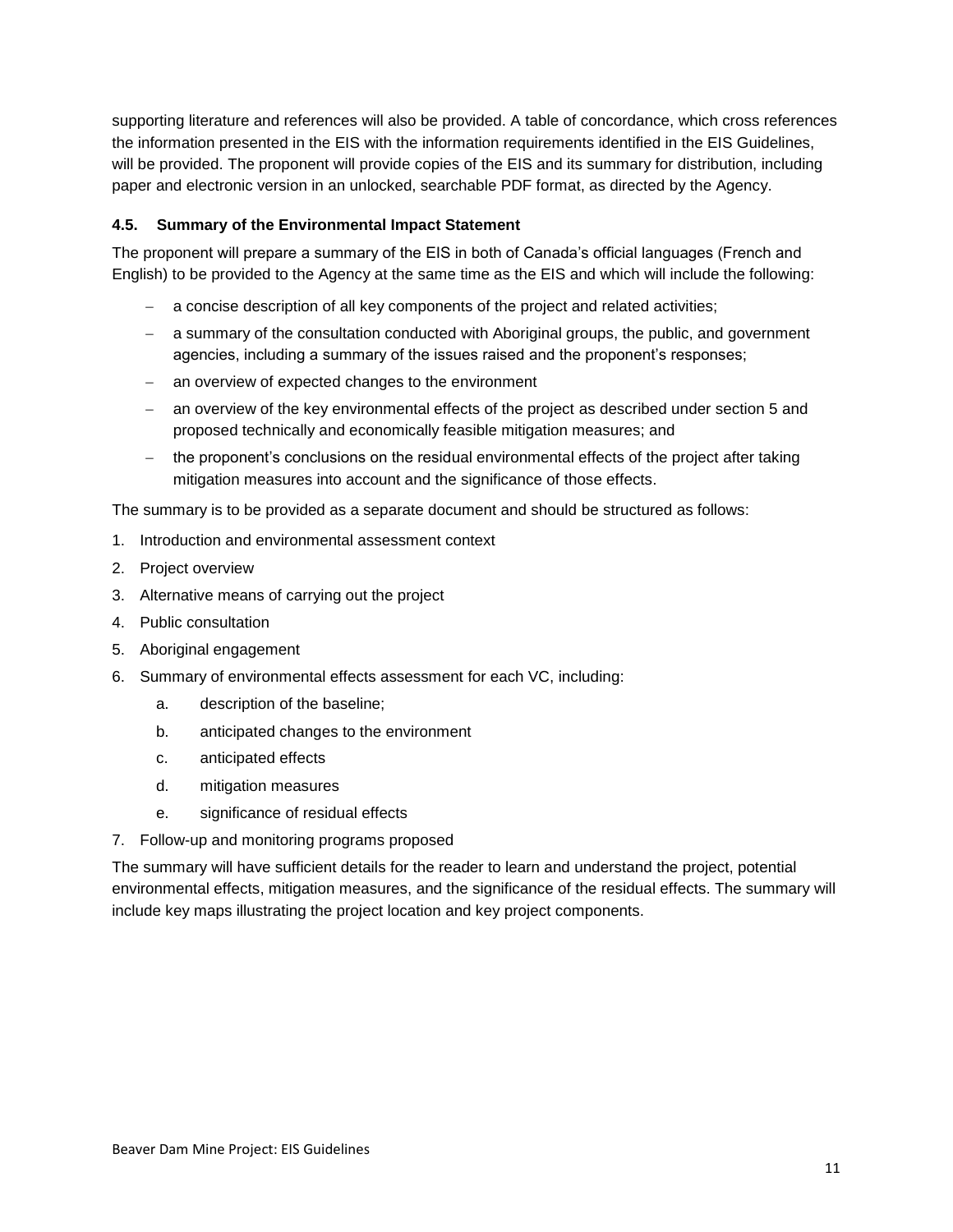# <span id="page-17-0"></span>**Part 2 – Content of the Environmental Impact Statement**

#### <span id="page-17-1"></span>**1. INTRODUCTION AND OVERVIEW**

#### <span id="page-17-2"></span>**1.1. The proponent**

In the EIS, the proponent will:

- provide contact information (e.g. name, address, phone, fax, email);
- $\overline{a}$  identify itself and the name of the legal entity that would develop, manage and operate the project;
- describe corporate and management structures;
- specify the mechanism used to ensure that corporate policies will be implemented and respected for the project; and
- identify key personnel, contractors, and/or sub-contractors responsible for preparing the EIS.

#### <span id="page-17-3"></span>**1.2. Project overview**

The EIS will describe the project, key project components and associated activities, scheduling details, the timing of each phase of the project and other key features. If the project is a part of a larger sequence of projects, the EIS will outline the larger context.

The overview is to identify the key components of the project, rather than providing a detailed description, which will follow in Section 3 of this document.

#### <span id="page-17-4"></span>**1.3. Project location**

The EIS will contain a description of the geographical setting in which the project will take place. This description will focus on those aspects of the project and its setting that are important in order to understand the potential environmental effects of the project. The following information will be included:

- $-$  the UTM coordinates of the main project site;
- $-$  land use in the area currently;
- distance of the project facilities and components to any federal lands;
- Crown lands and other provincially-owned lands;
- the environmental significance and value of the geographical setting in which the project will take place and the surrounding area;
- environmentally sensitive areas, such as national, provincial and regional parks or wilderness areas, ecological reserves, wetlands, estuaries, designated areas (e.g., important bird habitat), mature or interior forest habitat of migratory birds, and habitats of federally or provincially listed species at risk and other sensitive areas (e.g. habitats of species of conservation concern, colonial nesters, areas of concentration of migratory birds) that are within the project's potential zone of influence including accidents and malfunctions;
- local communities; and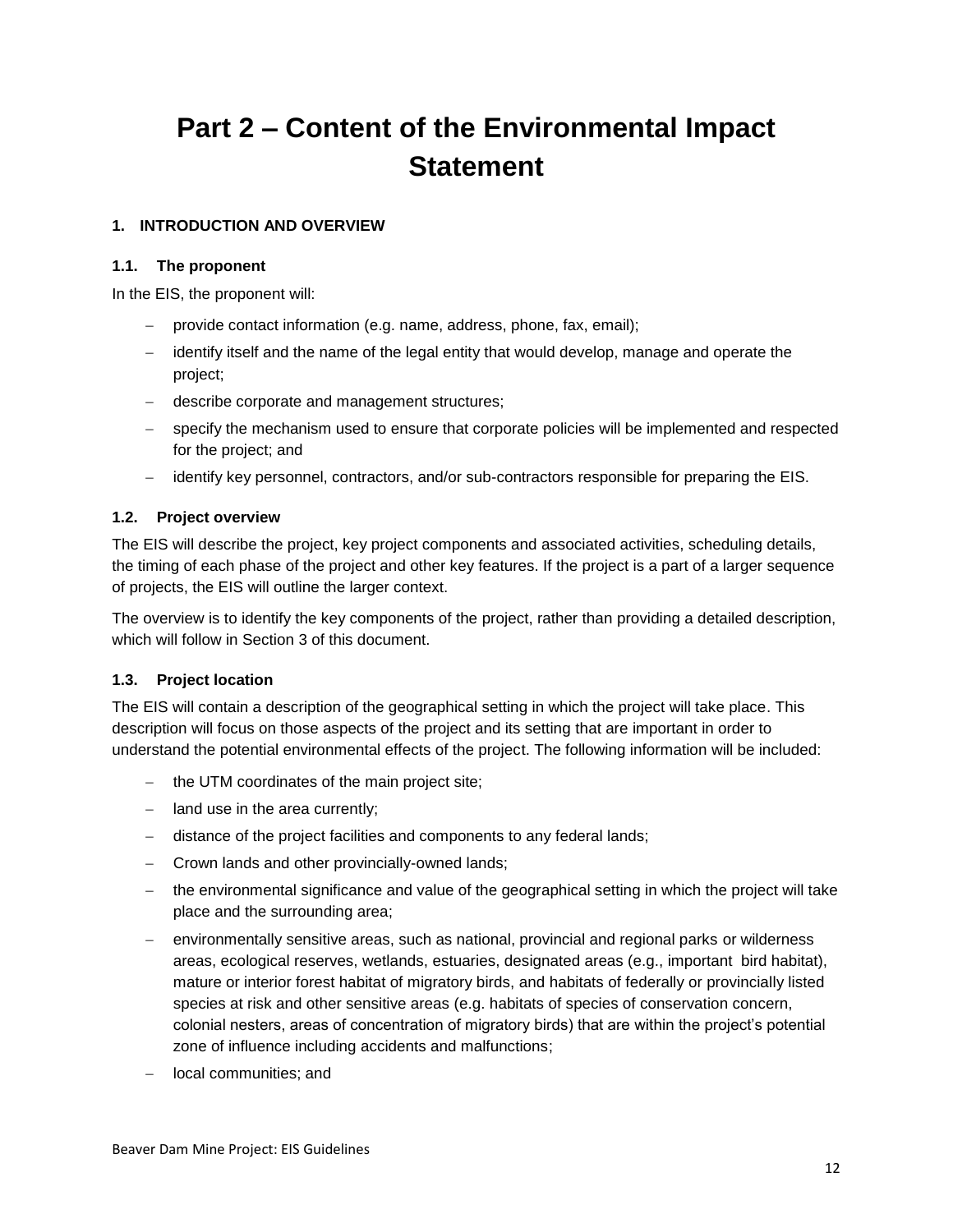- traditional Aboriginal territories and/or consultation areas, treaty lands, Indian reserve lands or other Aboriginal communities.

### <span id="page-18-0"></span>**1.4. Regulatory framework and the role of government**

The EIS will identify:

- any federal power, duty or function that may be exercised that would permit the carrying out (in whole or in part) of the project or associated activities;
- the environmental and other regulatory approvals and legislation that are applicable to the project at the federal, provincial, regional and municipal levels;
- government policies, resource management, planning or study initiatives pertinent to the project and/or EA and their implications;
- any treaty or self-government agreements with Aboriginal groups that are pertinent to the project and/or EA;
- any relevant land use plans, land zoning, or community plans; and
- regional, provincial and/or national objectives, standards or guidelines that have been used by the proponent to assist in the evaluation of any predicted environmental effects.

#### <span id="page-18-1"></span>**2. PROJECT JUSTIFICATION AND ALTERNATIVES CONSIDERED**

#### <span id="page-18-2"></span>**2.1. Purpose of the project**

The EIS will describe the purpose of the project by providing the rationale for the project, explaining the background, the problems or opportunities that the project is intended to satisfy and the stated objectives from the perspective of the proponent. If the objectives of the project are related to broader private or public sector policies, plans or programs, this information will also be included.

The EIS will also describe the predicted environmental, economic and social benefits of the project. This information will be considered in assessing the justifiability of any significant adverse residual environmental effects, if such effects are identified.

#### <span id="page-18-3"></span>**2.2. Alternative means of carrying out the project**

The EIS will identify and consider the effects of alternative means of carrying out the project that are technically and economically feasible. The proponent will complete the following procedural steps for addressing alternative means:

- $\overline{a}$  identify the alternative means to carry out the project;
- identify the effects of each technically and economically feasible alternative means;
- select the approach for the analysis of alternative means (i.e., identify a preferred means or bring forward alternative means); and
- assess the environmental effects of the alternative means.

In its alternative means analysis, the proponent will address, at a minimum, the following project components:

- mine type (e.g. open pit, underground);
- material extraction methods: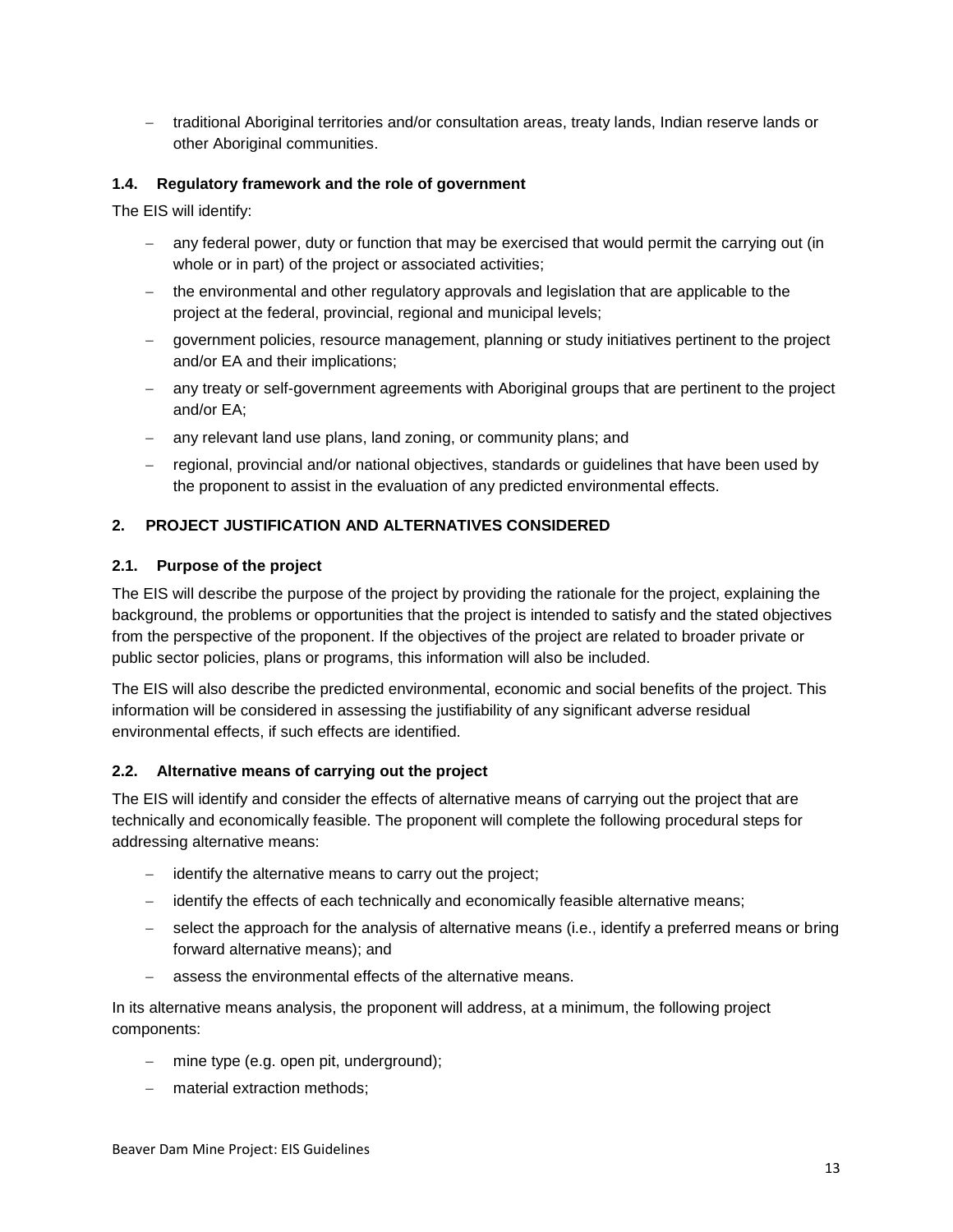- processing (process types);
- processing location (e.g. Beaver Dam versus Touquoy Mine Site);
- transportation of ore (means and routing considered);
- energy sources to power the project site (diesel, electricity, renewables);
- location of key project components;
- water supply and management; and
- $-$  mine waste disposal (methods and sites considered including dry stack tailings disposal)<sup>5</sup>.

For further information regarding the "purpose of" and "alternative means", please consult the Agency's Operational Policy Statement entitled "Addressing "Purpose of" and "Alternative Means" under the *Canadian Environmental Assessment Act, 2012*".

The Agency recognizes that projects may be in the early planning stages when the EIS is being prepared. Where proponents have not made final decisions concerning the placement of project infrastructure, the technologies to be used, or that several options may exist for various project components, they are strongly encouraged to conduct an environmental effects analysis at the same level of detail assessment of the various options available (alternative means) within the EIS.

#### <span id="page-19-0"></span>**3. PROJECT DESCRIPTION**

#### <span id="page-19-1"></span>**3.1. Project components**

The EIS will describe the project, by presenting the project components, associated and ancillary works, and other characteristics that will assist in understanding the environmental effects. This will include:

- maps, at an appropriate scale, of the project location, the project components (at the Beaver Dam Mine Touquoy Mine, and roads), boundaries of the proposed site with UTM coordinates, the major existing infrastructure, Crown lands and any other designated lands, adjacent land uses and any important environmental features;
- waste rock, overburden, topsoil, low grade ore storage and stock piles (footprint, locations, volumes, development plans and design criteria);
- open pit mine (footprint, location, development plans including pit phases);
- crusher and processing facilities (footprint, technology, location);
- water (pit water, mine effluent) management and treatment infrastructure (e.g. settling ponds, sumps, water diversion structures);
- permanent and temporary linear infrastructures (e.g. roads, transmission lines), identifying the route of each of these linear infrastructures, the location and types of structures used for stream crossings (e.g. culverts and bridges);
- drinking and industrial water requirements (source, quantity required, need for water treatment);

1

<sup>5</sup> Should an MMER Schedule 2 amendment be required for the Project, the proponent is strongly encouraged to include MMER requirements for an assessment of alternatives for mine waste disposal in the EIS. The methodology recommended for the conduct of mine waste disposal alternatives is described in Environment Canada's Guidelines for the Assessment of Alternatives for Mine Waste Disposal (2011). A copy of this guide can be found on Environment Canada's website at [www.ec.gc.ca.](http://www.ec.gc.ca/) Proponent should also refer to Part 1, section 4.1 of this document.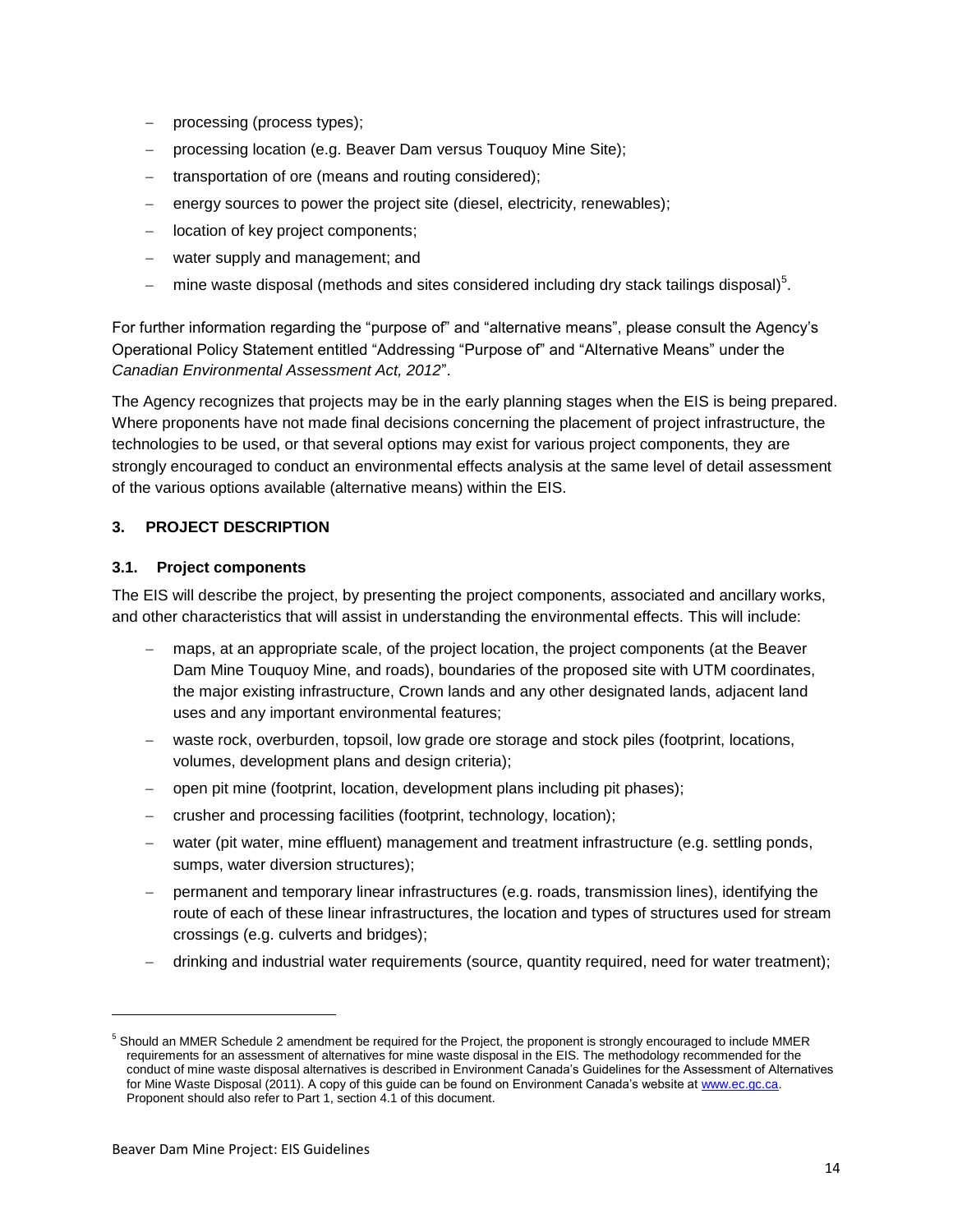- energy supply (source, quantity);
- $-$  pit and infrastructure lighting;
- administrative buildings, garages, petroleum product storage facility, other ancillary facilities;
- construction camp (location, capacity, wastewater treatment);
- waste disposal (type of waste, method of disposal, quantity); and
- all changes to components, activities, scheduling, and lifespan at the Touquoy Mine resulting from the Beaver Dam Project (e.g. potential increase in processing, waste rock, tailings management, water management).

#### <span id="page-20-0"></span>**3.2. Project activities**

The EIS will include descriptions of the construction, operation, decommissioning and abandonment associated with the proposed project.

This will include descriptions of the activities to be carried out during each phase, the location of each activity, expected outputs and an indication of the activity's magnitude and scale.

Although a complete list of project activities should be provided, the emphasis will be on activities with the greatest potential to have environmental effects. Sufficient information will be included to predict environmental effects and address public concerns identified. Highlight activities that involve periods of increased environmental disturbance or the release of materials into the environment.

The EIS will include a summary of the changes that have been made to the project since originally proposed, including the benefits of these changes to the environment, Aboriginal peoples, and the public.

The EIS will include a schedule including time of year, frequency, and duration for all project activities.

The information will include a description of:

#### <span id="page-20-1"></span>3.2.1. Site preparation and construction

- site clearing, excavation
- drilling and blasting (frequency and methods, type of explosive used), including any transport and/or storage
- borrow materials requirements (source and quantity)
- water diversion required (location, methods, timing)
- contribution to atmospheric emissions, including emissions profile (type, rate and source)
- quantification of direct greenhouse gas emissions
- $\equiv$  equipment requirements (type, quantity)
- administrative buildings, garages, construction camp, other ancillary facilities
- number of employees and transportation of employees
- dewatering of man-made pond in northeast section of project area or any other waterbody
- haul road upgrades (e.g. grading, widening, rerouting, upgrading) and maintenance, including construction, replacement, installation and/or modification of bridges and culverts as well as consideration of geochemical and physical properties of rock to be used for road upgrades (e.g. waste rock from Touquoy mine).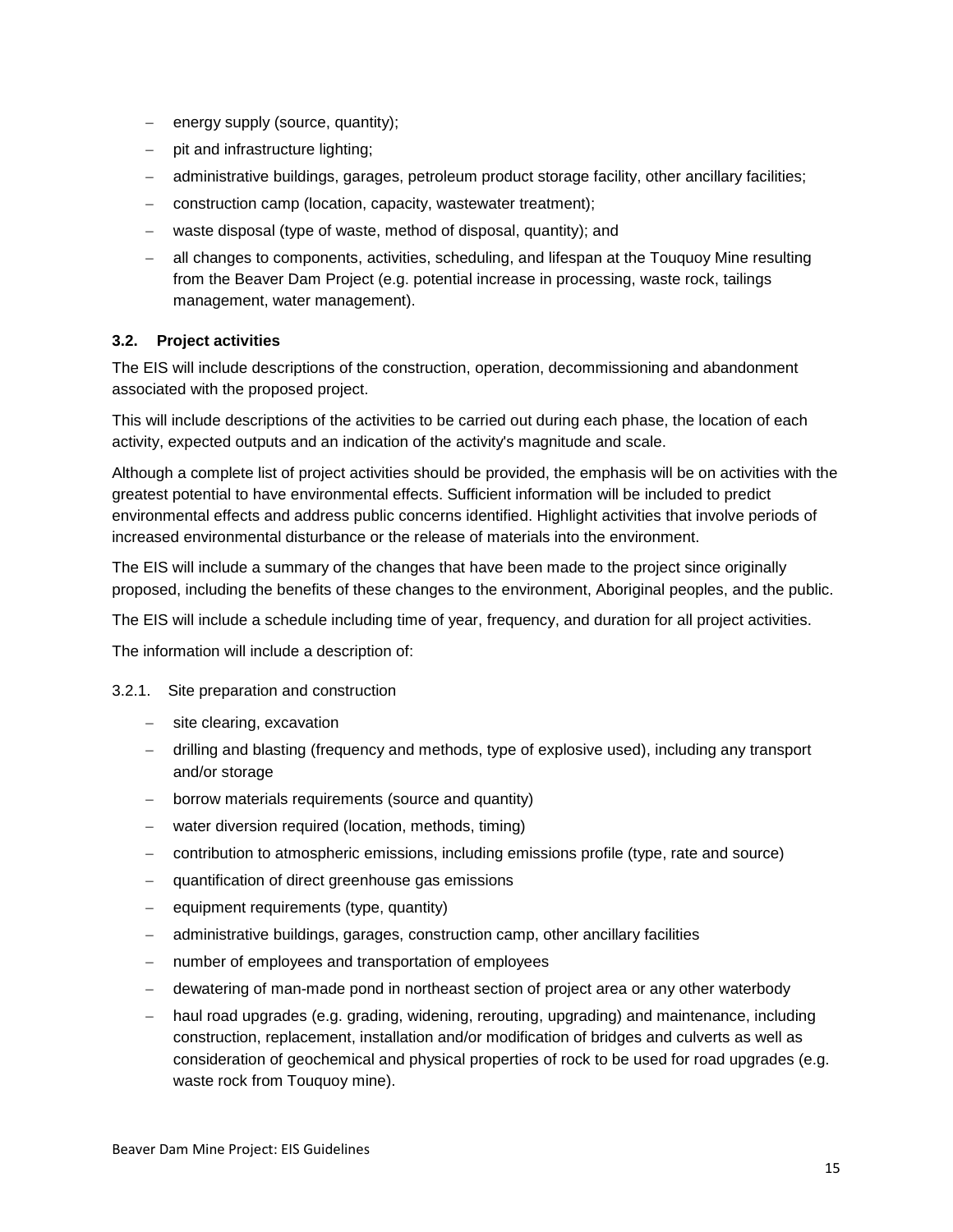#### <span id="page-21-0"></span>3.2.2. Operation

- mining plan, ore production, ore stockpiling, concentrate production
- equipment requirements
- drilling
- explosive uses (storage location [should storage be required], transportation, and management)
- blasting (frequency and methods)
- water management on the project site, including a detailed water budget
- ore crushing and treatment
- noise and dust management
- reagent requirements (volumes, storage, types)
- petroleum products (source, volume, storage)
- characterization and management of ore, waste rock, low grade ore, overburden and tailings (volumes generated, mineralogical characterization, potential for metal leaching and acid rock drainage)
- effluent management and treatment (quantity, treatment requirement, release point)
- contribution to atmospheric emissions, including emissions profile (type, rate and source)
- quantification of direct greenhouse gas emissions
- water recycling
- light management
- waste management and recycling (other than mine waste such as tailings and waste rock)
- number of employees, transportation of employees, work schedule, lodging requirement on site and off site
- maintenance activities
- transportation of ore to the Touquoy Mine (e.g. maximum number of trucks per day)
- <span id="page-21-1"></span>3.2.3. Decommissioning and abandonment
	- $-$  the outline of a decommissioning and reclamation plan for any components associated with the project
	- the ownership, transfer and control of the different project components
	- the responsibility for monitoring and maintaining the integrity of the remaining structures
	- for permanent facilities, a conceptual discussion on how decommissioning could occur

#### <span id="page-21-2"></span>**4. PUBLIC CONSULTATION AND CONCERNS**

The EIS will describe the ongoing and proposed consultations and the information sessions that the proponent will hold or that it has already held on the project. It will provide a description of efforts made to distribute project information and provide a description of information and materials that were distributed during the consultation process. The EIS will indicate the methods used, where the consultation was held, the persons and organizations consulted, the concerns voiced and the extent to which this information was incorporated in the design of the project as well as in the EIS. The EIS will provide a summary of key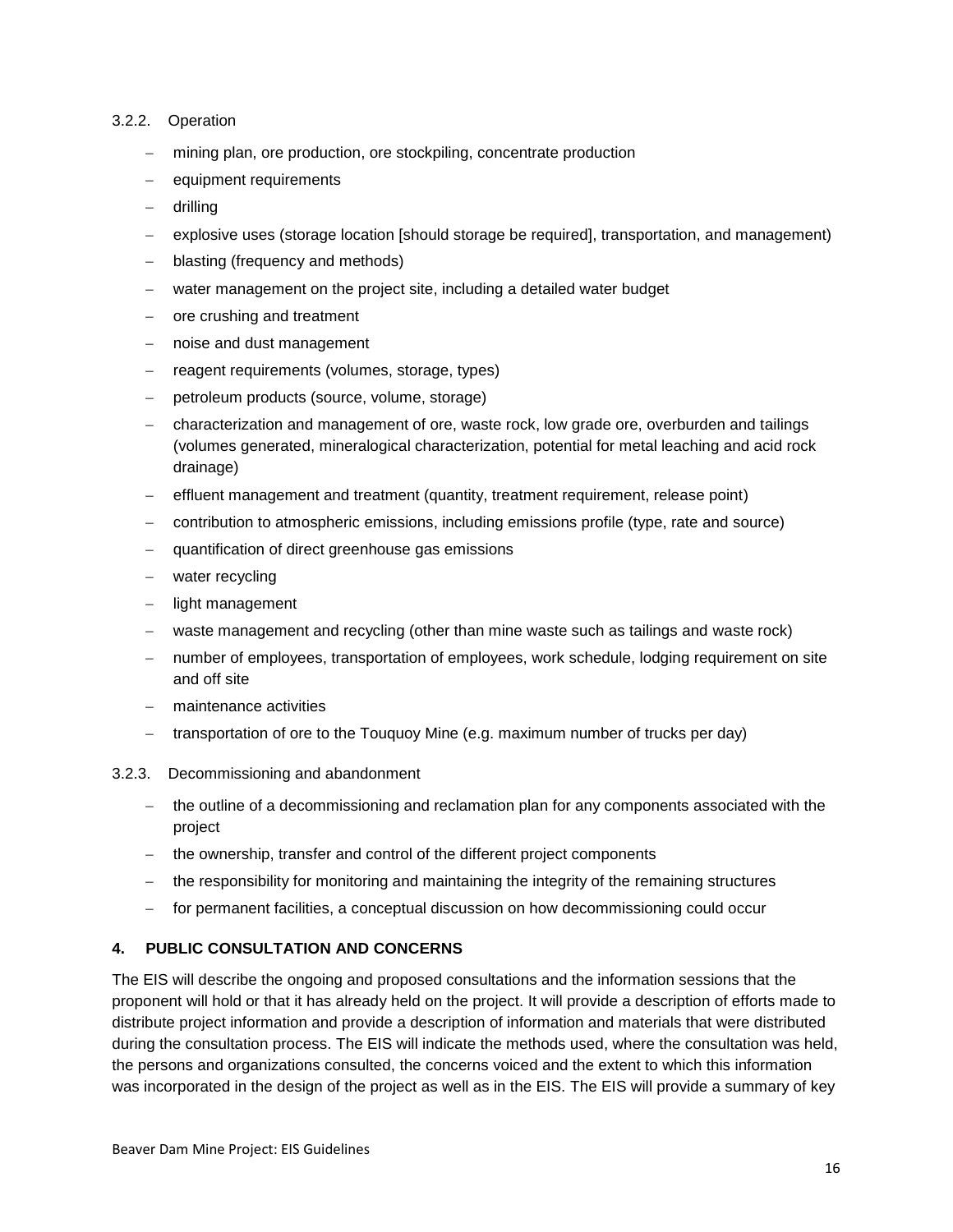issues raised related to the environmental assessment as well as describe any outstanding issues and ways to address them.

### <span id="page-22-0"></span>**5. ABORIGINAL ENGAGEMENT AND CONCERNS**

For the purposes of developing the EIS, the proponent will engage with Aboriginal groups that may be affected by the project, to obtain their views on:

- effects of changes to the environment on Aboriginal peoples (health and socio-economic conditions; physical and cultural heritage, including any structure, site or thing that is of historical, archaeological, paleontological or architectural significance; and current use of lands and resources for traditional purposes) pursuant to subparagraph 5(1)(c) of CEAA 2012, and
- potential adverse impacts of the project on potential or established Aboriginal or Treaty rights, title and related interests, in respect of the Crown's duty to consult, and where appropriate, accommodate Aboriginal peoples.

With respect to effects of changes to the environment on Aboriginal peoples, the assessment requirements are outlined in Part 2, Sections 6.1.9 and 6.3.5, of these Guidelines. With respect to potential adverse impacts of the project on potential or established Aboriginal or treaty rights, title and related interests, the EIS will document for each group identified in section 5.1 of these Guidelines (or in subsequent correspondence from the Agency):

- $-$  Potential or established Aboriginal or treaty rights<sup>6</sup>, title and related interests, when this information is provided by a group to the proponent or available through public records including:
	- $\circ$  geographical extent, nature, frequency, timing of the practice or exercise of the right; and,
	- o maps and data sets (e.g. fish catch numbers);
- potential adverse impacts of each of the project components and physical activities, in all phases, on potential or established Aboriginal or treaty rights, title and related interests. This assessment is to be based on a comparison of the exercise or state of the identified rights, title and related interests between the predicted future conditions with the project and the predicted future conditions without the project. Include the perspectives of Aboriginal groups where these were provided to the proponent by the groups;
- measures identified to mitigate or accommodate potential adverse impacts of the project on the potential or established Aboriginal or treaty rights, title and related interests. These measures will be written as specific commitments that clearly describe how the proponent intends to implement them and may go beyond mitigation measures that are developed to address potential adverse environmental effects;
- potential adverse impacts on potential or established Aboriginal or treaty rights, title and related interests that have not been fully mitigated or accommodated as part of the environmental assessment and associated engagement with Aboriginal groups. The proponent will also take

1

<sup>6</sup> The 2011 *Updated Guidelines for Federal Officials to Fulfill the Duty to Consult (the Guidelines)* defines Aboriginal rights as: practices, traditions and customs integral to the distinctive culture of the Aboriginal group claiming the right that existing prior to contact with the Europeans (Van de Peet). In the context of Métis groups, Aboriginal rights means practices, traditions, and customs integral to the distinctive culture of the Métis group that existed prior to effective European control, that is, prior to the time when Europeans effectively established political and legal control in the claimed area (*Powley*). Generally, these rights are fact and site specific. For greater certainty, the Guidelines also define Aboriginal title as an Aboriginal right. Visit the Aboriginal Affairs and Northern Development Canada website at: [www.aadnc-aandc.gc.ca/eng/1100100014680/1100100014681"](http://www.aadnc-aandc.gc.ca/eng/1100100014680/1100100014681)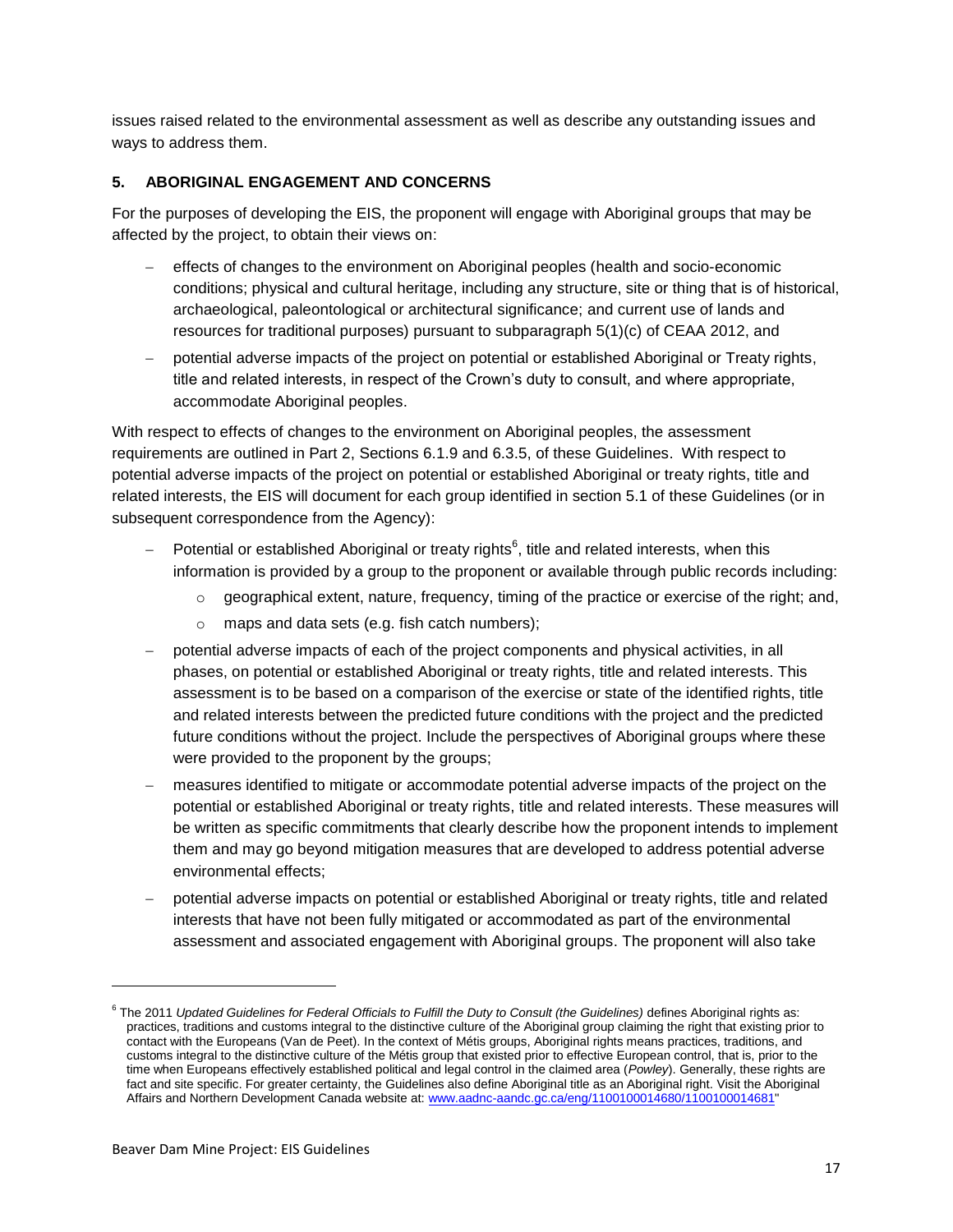into account the potential adverse impacts that may result from the residual and cumulative environmental effects. Include the perspectives of Aboriginal groups where these were provided to the proponent by the groups.

The information sources, methodology and findings of the assessment of subparagraph 5(1)(c) effects may be used to inform the assessment of potential adverse impacts of the project on potential or established Aboriginal or treaty rights, title and related interests. However, there may be distinctions between the adverse impacts on potential or established Aboriginal or treaty rights, title and related interests and subparagraph 5(1)(c) effects. The proponent will carefully consider the potential distinction between these two aspects and, where there are differences, will include the relevant information in its assessment.

In terms of gathering views from Aboriginal groups with respect to both environmental effects of the project and the potential adverse impacts of the project on potential or established Aboriginal or treaty rights, title and related interests, the EIS will document:

- VCs suggested by Aboriginal groups for inclusion in the EIS, whether they were included, and the rationale for any exclusions;
- specific suggestions raised by each Aboriginal group for mitigating the effects of changes to the environment on Aboriginal peoples or accommodating potential adverse impacts of the project on potential or established Aboriginal or treaty rights, title and related interests;
- views expressed by each Aboriginal group on the effectiveness of the mitigation or accommodation measures;
- from the proponent's perspective, any potential cultural, social and/or economic impacts or benefits to each Aboriginal group identified that may arise as a result of the project. Include the perspectives of Aboriginal groups where these were provided to the proponent by the groups;
- any other comments, specific issues and concerns raised by Aboriginal groups and how the key concerns were responded to or addressed;
- changes made to the project design and implementation directly as a result of discussions with Aboriginal groups;
- where and how Aboriginal traditional knowledge was incorporated into the environmental effects assessment (including methodology, baseline conditions and effects analysis for all VCs) and the consideration of potential adverse impacts on potential or established Aboriginal or treaty rights, title and related interests and related mitigation measures; and
- any additional issues and concerns raised by Aboriginal groups in relation to the environmental effects assessment and the potential adverse impacts of the project on potential or established Aboriginal or treaty rights, title and related interests.

A suggested format for providing some of the information above is the creation of a tracking table of key issues raised by each Aboriginal group, including the concerns raised related to the Project, proposed mitigation options, and where appropriate, a reference to the proponent's analysis in the EIS. Information provided related to potential adverse impacts on potential or established Aboriginal or treaty rights will be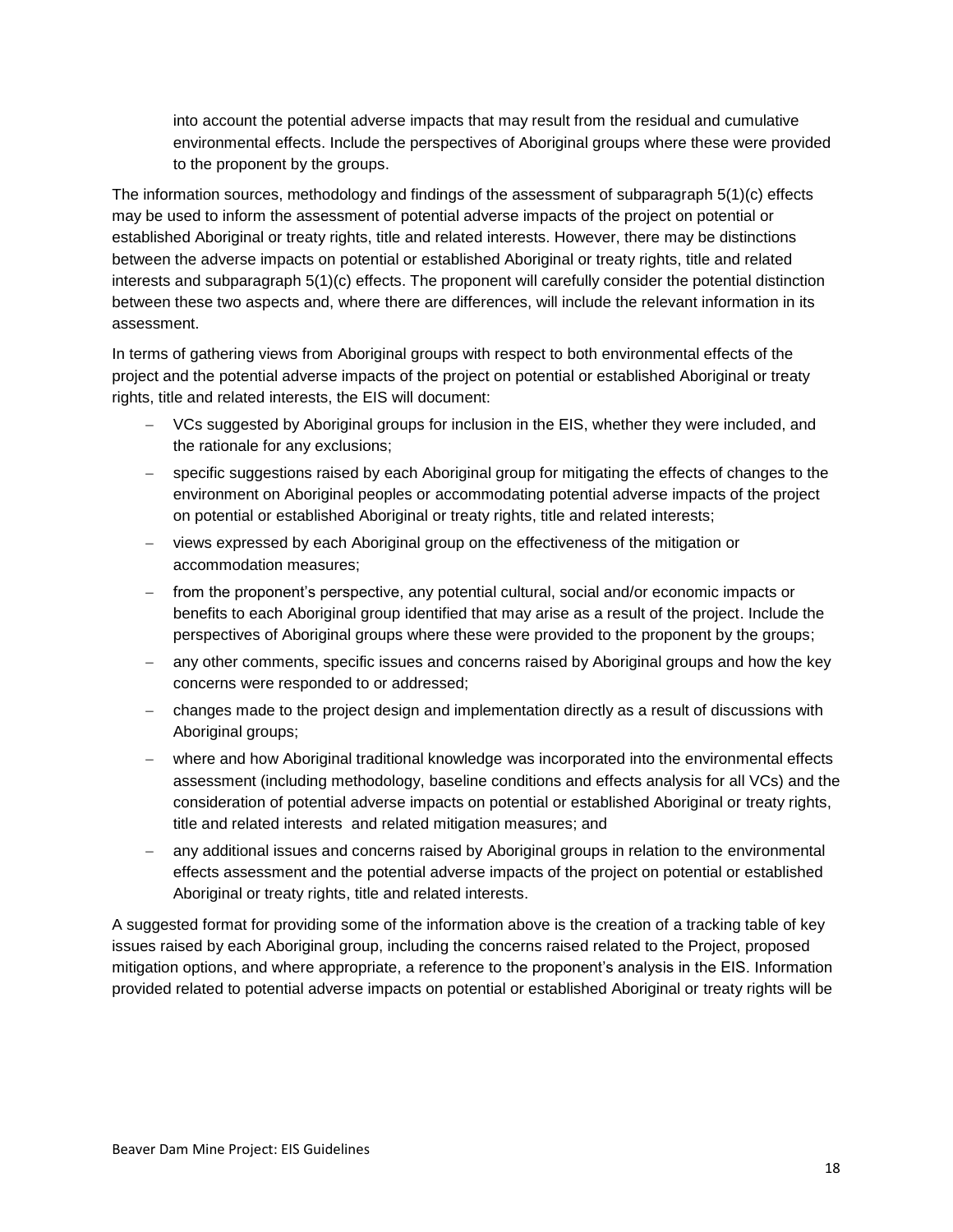considered by the Crown in meeting its common law duty to consult obligations as set out in the *Updated*  Guidelines for Federal Officials to Fulfill the Duty to Consult (2011)<sup>7</sup>.

#### <span id="page-24-0"></span>**5.1. Aboriginal groups to engage and engagement activities**

With respect to engagement activities, the EIS will document:

- the engagement activities undertaken with each Aboriginal group prior to the submission of the EIS, including the date and means of engagement (e.g., meeting, mail, telephone);
- any future planned engagement activities; and
- how engagement activities by the proponent allowed Aboriginal groups to understand the project and evaluate its effects on their communities, activities, potential or established Aboriginal or treaty rights, title and related interests.

In preparing the EIS, the proponent will ensure that Aboriginal groups have access to timely and relevant information on the project and how the project may adversely impact them. The proponent will structure its Aboriginal engagement activities to provide adequate time for Aboriginal groups to review and comment on the relevant information. Engagement activities are to be appropriate to the groups' needs, arranged through discussions with the groups and in keeping with established consultation protocols, where available. The EIS will describe all efforts, successful or not, taken to solicit the information required from Aboriginal groups to support the preparation of the EIS.

The proponent will ensure that views of Aboriginal groups are recorded and that each Aboriginal group is provided with opportunities to validate the interpretation of their views. The proponent will keep detailed tracking records of its engagement activities, recording all interactions with Aboriginal groups, the issues raised by each Aboriginal group and how the proponent addressed the concerns raised. The proponent will share these records with the Agency.

For the Aboriginal groups expected to be most affected by the project, the proponent is expected to strive towards developing a productive and constructive relationship based on on-going dialogue with the groups in order to support information gathering and the effects assessment. These groups include:

- Acadia First Nation
- Annapolis Valley First Nation
- Bear River First Nation
- Chapel Island First Nation
- Eskasoni First Nation
- Glooscap First Nation
- Membertou First Nation
- Millbrook First Nation
- Paq'tnkek (Afton) First Nation
- Pictou Landing First Nation
- Sipekne'katik First Nation
- Wagmatcook First Nation
- We'koqma'q First Nation

1

 $7$  Visit the Aboriginal Affairs and Northern Development Canada website at: [www.aadnc-aandc.gc.ca/eng/1100100014680/1100100014681](http://www.aadnc-aandc.gc.ca/eng/1100100014680/1100100014681)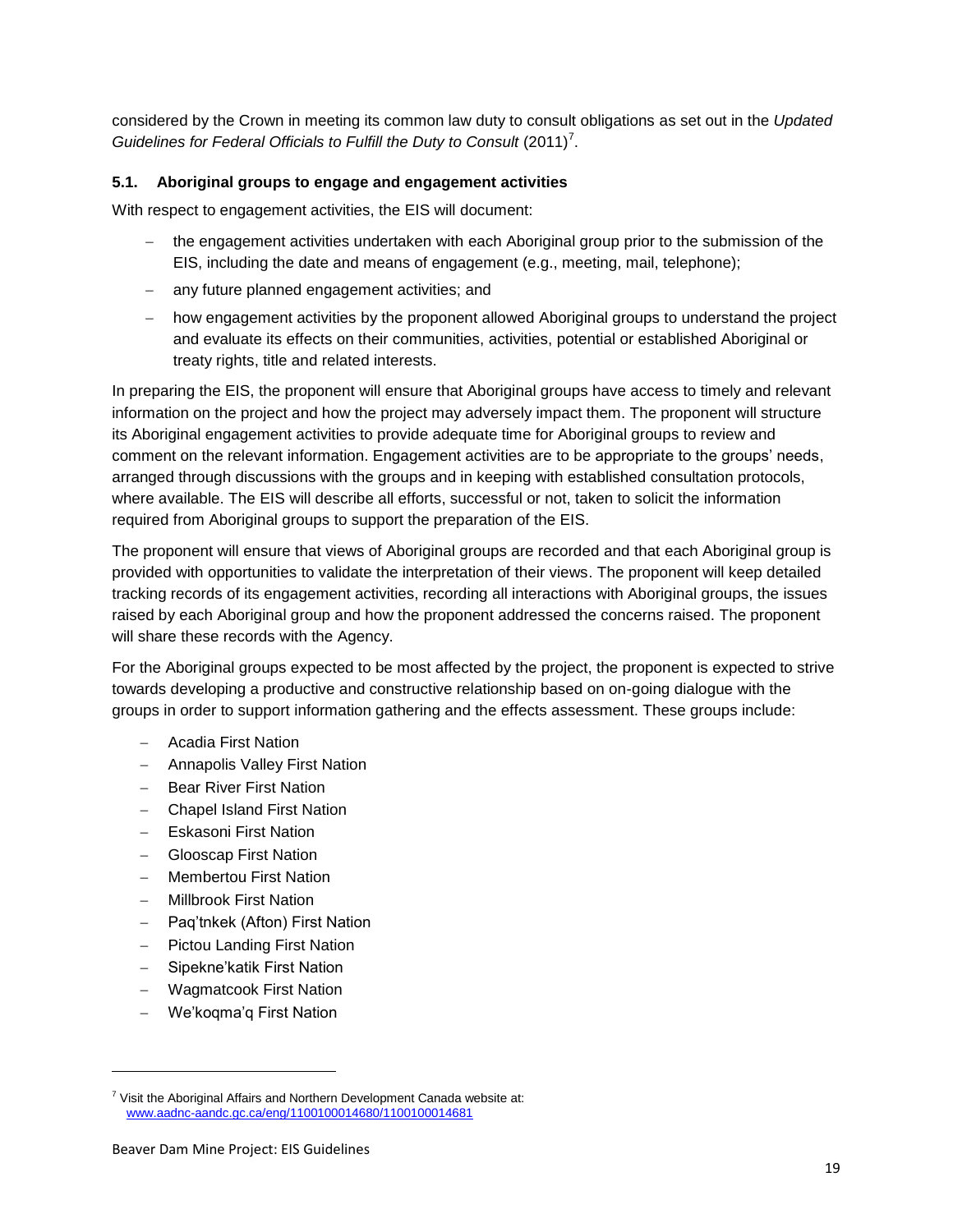Assembly of Nova Scotia Mi'kmaq Chiefs and the Kwilmu'kw Maw-klusuaqn Negotiation Office (KMKNO)

For the above groups, the proponent will strive to use primary data sources and hold face-to-face meetings to discuss concerns. The proponent will facilitate these meetings by making key EA summary documents (baseline studies, EIS, key findings, plain language summaries) accessible. The proponent will ensure there are sufficient opportunities for individuals and groups to provide oral input in the language of their choice. If possible, the proponent should consider translating information for theseAboriginal groups into the appropriate Aboriginal language(s) in order to facilitate engagement activities during the environmental assessment.

The groups referenced above may change as more is understood about the environmental effects of the project and/or if the project or its components change during the EA. The Agency reserves the right to alter the list of Aboriginal groups that the proponent will engage as additional information is gathered during the assessment.

In addition, for the purposes of good governance, the proponent should also provide information to and discuss potential environmental effects from the Project, as described under section 5 of CEAA 2012, with the Nova Scotia Native Council.

Upon receipt of knowledge or information of potential effects to an Aboriginal group not listed above, the proponent shall provide that information to the Agency at the earliest opportunity.

# <span id="page-25-0"></span>**6. EFFECTS ASSESSMENT**

#### <span id="page-25-1"></span>**6.1. Project setting and baseline conditions**

Based on the scope of project described in section 3 (Part 1), the EIS will present baseline information in sufficient detail to enable the identification of how the project could affect the VCs and an analysis of those effects. Should other VCs be identified during the conduct of the EA, the baseline condition for these components will also be described in the EIS. To determine the appropriate spatial boundaries to describe the baseline information, refer to section 3.3.3 (Part 1). As a minimum, the EIS will include a description of:

#### <span id="page-25-2"></span>6.1.1. Atmospheric environment

- ambient air quality in the project areas and, for the mine site, the results of a baseline survey of ambient air quality, including but not limited to the following contaminants: total suspended particulates, fine particulates ( $PM_{2.5}$ ), particulate matters up to 10 micrometers in size ( $PM_{-10}$ ), sulfur oxides ( $SO<sub>x</sub>$ ), volatile organic compounds (VOCs) and nitrogen oxides ( $NO<sub>x</sub>$ ); existing greenhouse gas emissions in the project study areas;
- current provincial/federal limits for greenhouse gas emission targets;
- current ambient noise levels in the project area and key receptor points (e.g. Aboriginal communities, closest residences, seasonal cottages, cabins), including the results of a baseline ambient noise survey. Information on typical sound sources, geographic extent and temporal variations will be included;
- existing ambient night-time light levels at the project site and at any other areas where project activities could have an effect on light levels. The EIS will describe night-time illumination levels during different weather conditions and seasons; and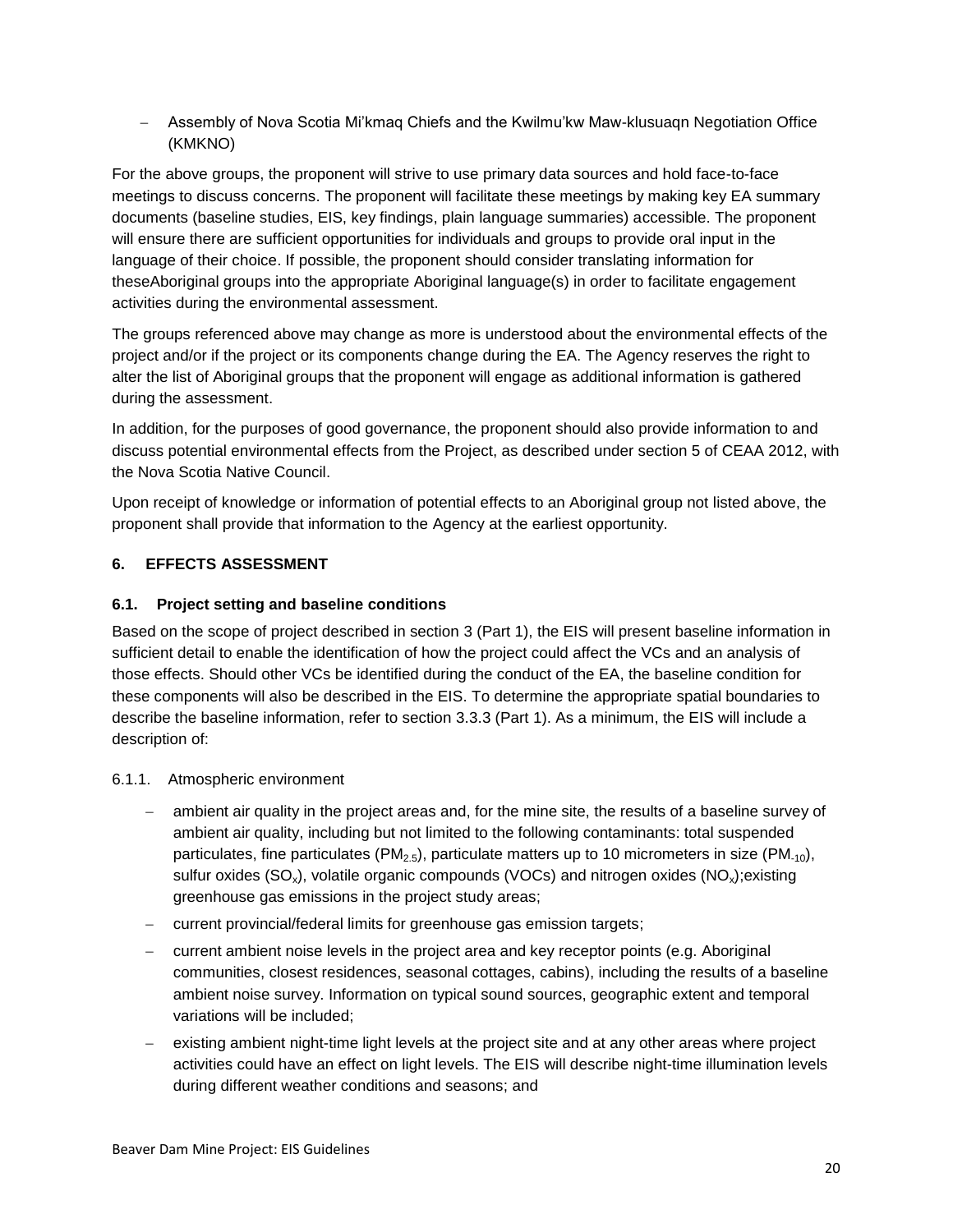- historical records of relevant meteorological information (e.g. total precipitation: rain and snow): mean, maximum and minimum temperatures; and typical wind speed and direction.
- <span id="page-26-0"></span>6.1.2. Geology and geochemistry
	- the surficial geology, bedrock and host rock geology of the deposit, including a table of geologic descriptions, geological maps and cross-sections of appropriate scale;
	- geomorphology, topography, structural fabric (e.g. fractures, faults, foliation and lineation) and geotechnical characteristics of areas proposed for construction of major project components;
	- the geochemical characterization of expected mine material such as waste rock, ore, low grade ore, tailings, overburden and potential construction material in order to predict metal leaching and acid rock drainage<sup>8</sup>; and
	- geological hazards that exist in the areas planned for the project facilities and infrastructure, including:
		- history of seismic activity in the area;
		- isostatic rise or subsidence; and
		- landslides, slope erosion and the potential for ground and rock instability, and subsidence following project activities.
- <span id="page-26-1"></span>6.1.3. Topography and soil
	- baseline mapping and description of landforms and soils within the local and regional project area;
	- maps depicting soil depth by horizon and soil order within the mine site area to support soil salvage and reclamation efforts, and to outline potential for soil erosion; and
	- suitability of topsoil and overburden for use in the rehabilitation of disturbed areas.
- <span id="page-26-2"></span>6.1.4. Groundwater and surface water
	- the hydrogeology, including:
		- the hydrogeological context (e.g., hydrostratigraphy with aquifers and aquitards, major faults, extensive fractures, etc.) including the delineation of key stratigraphic and hydrogeologic boundaries;
		- the physical properties of the hydrogeological units (e.g., hydraulic conductivity, transmissivity, saturated thickness, storativity, porosity, specific yield);
		- the regional and local groundwater flow patterns and rates;
		- a discussion of the hydrogeologic, hydrologic, geomorphic, climatic and anthropogenic controls on groundwater flow;
		- temporal changes in groundwater flow (e.g., seasonal and long term changes in water levels);
		- baseline groundwater quality; and

1

<sup>&</sup>lt;sup>8</sup> The manual produced by the Mine Environment Neutral Drainage (MEND) Program, entitled, MEND Report 1.20.1, "Prediction Manual for Drainage Chemistry from Sulphidic Geologic Materials", Version 0 - December 2009 is a recommended reference for use in acid rock drainage and metal leaching prediction.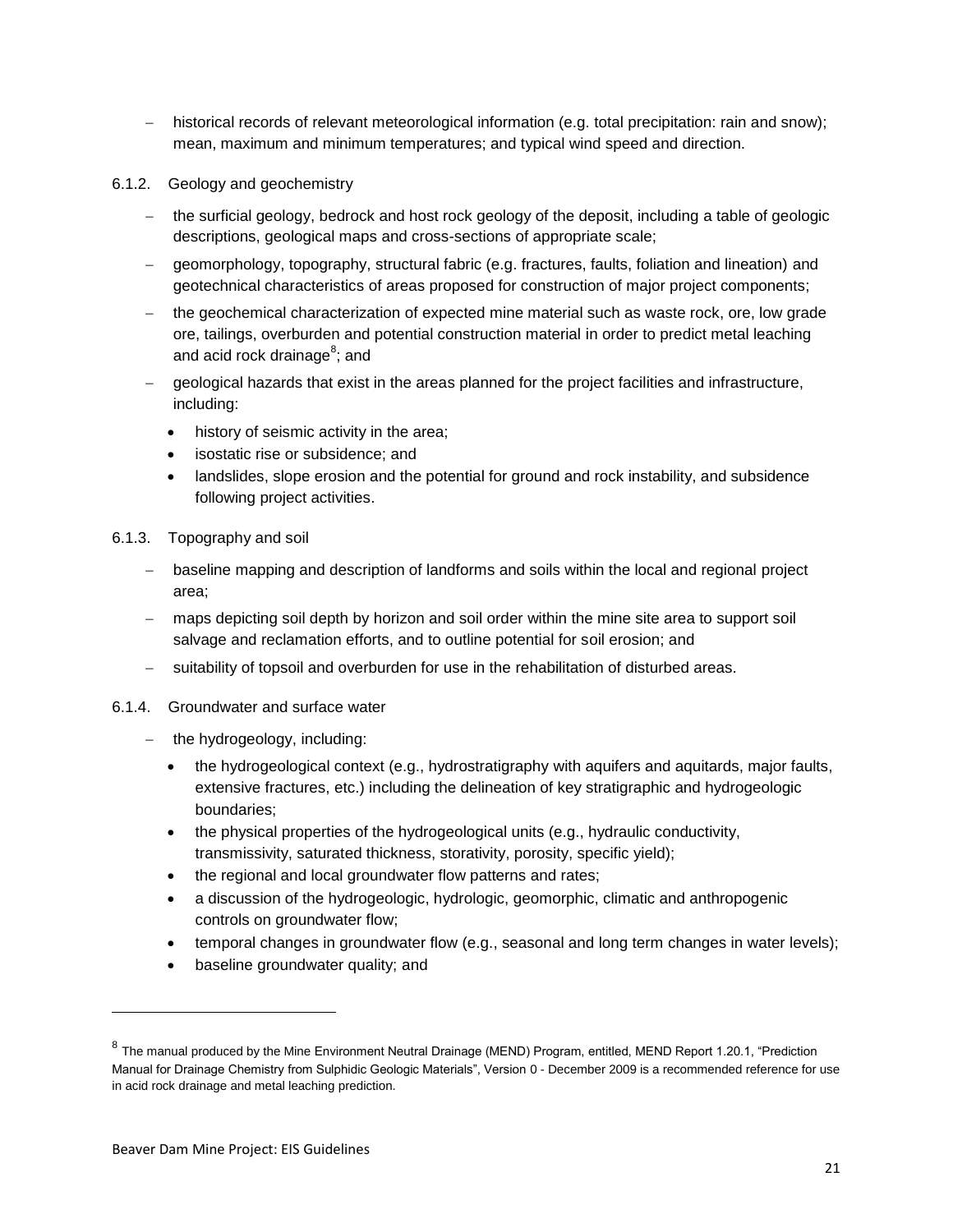- a delineation and characterization of groundwater surface water interactions including the locations of groundwater discharge to surface water and surface water recharge to groundwater.
- hydrogeological maps and cross-sections for the mine area to outline the extent of aquifers and aquitards, including bedrock fracture and fault zones, locations and depths of wells, groundwater types, springs, surface waters, and project facilities. Groundwater levels, potentiometric contours, flow directions, groundwater divides and areas of recharge and discharge should be included;
- all groundwater monitoring wells, including their location, in respect to the project area, including geologic, hydrostratigraphic, piezometric and construction data (e.g., depths of surficial and bedrock units, water level, hydraulic conductivity, diameter and screen depth and intercepted aquifer unit);
- monitoring protocol for collection of existing groundwater data;
- an appropriate hydrogeologic model for the project area including a detailed conceptual model, which discusses the hydrostratigraphy and groundwater flow systems; the rationale for the selected model will be provided; a sensitivity analysis will be performed to test model sensitivity to climatic variations (e.g., recharge) and hydrogeologic parameters (e.g., hydraulic conductivity);
- graphs or tables indicating the seasonal variations in groundwater levels, flow regime, and quality;
- local and regional potable groundwater supplies and/or surface water, including their current use and potential for future use;
- bedrock fracture sizes and orientations in relation to groundwater flow;
- the delineation of drainage basins, at appropriate scales (water bodies and watercourses), including intermittent streams, flood risk areas and wetlands, boundaries of the watershed and subwatersheds, overlaid by key project components;
- hydrological regimes, including monthly, seasonal and annual water flow (discharge) data;
- $-$  for each affected water body, the total surface area, bathymetry, maximum and mean depths, water level fluctuations, type of substrate (sediments);
- seasonal water quality field and lab analytical results (e.g. water temperature, turbidity, pH, dissolved oxygen profiles) and interpretation at several representative local stream and water body monitoring stations established at the project site; and
- sediment quality analysis for key sites likely to receive mine effluents.

#### <span id="page-27-0"></span>6.1.5. Wetlands

Wetlands that may be affected by project activities will be characterized according to their location, size, type (wetland class and form), species composition and ecological function (Canadian Wetland Classification System, National Wetlands Working Group [NWWG] 1997). Efforts should focus on describing the wetlands with the greatest potential to be affected, including those within the project footprint. An overview of the key plant communities and animals that rely on wetlands will be presented.

 The locations and extent of all wetlands in the project area will be mapped. The EIS will provide an estimate (in hectares) of each type of wetland ecosystem in the project area. This will include all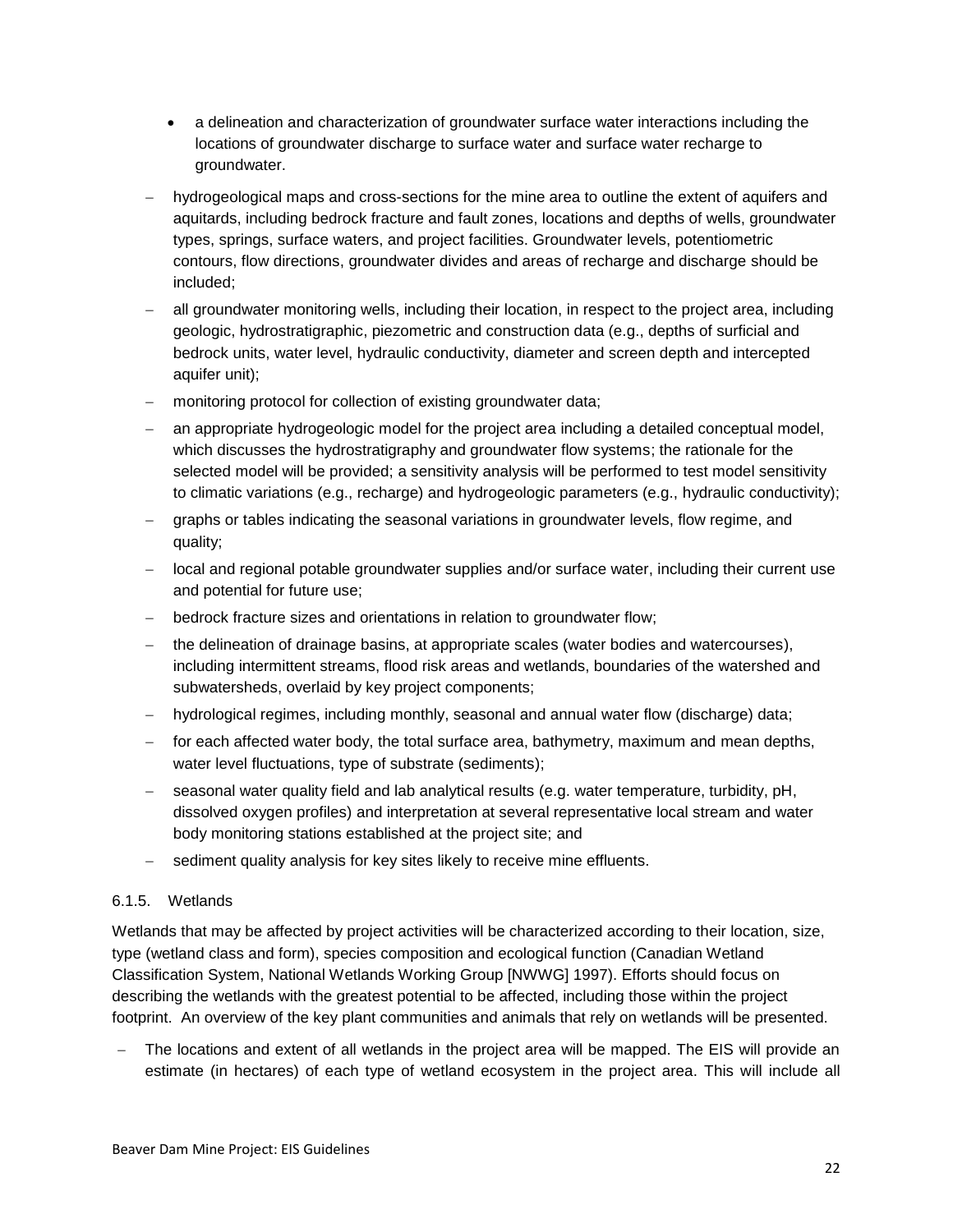wetlands previously mapped by the province, as well as wetlands identified by the study team through desktop analysis and field survey programs.

- The desktop study to identify and determine the extent of wetlands within the Project area will be conducted using the provincial mapping and databases, aerial imagery, and 1:50,000 topographic mapping.
- Nova Scotia requires wetland class to be based on the Canadian Wetland Classification System (NWWG 1997) and descriptions in the Nova Scotia Wetland Conservation Policy. Ecological function of all identified wetlands should be assessed and an evaluation of the following included: wildlife habitat potential (including rare and endangered species and overall plant community composition), groundwater recharge potential, the role of the wetland in surface flow regulation (stormwater retention and flood control), the potential role of the wetland in water quality improvement, and any other notable site specific functions that the wetland may provide.
- For those potentially affected wetlands where the *Federal Policy on Wetland Conservation* would be applicable, and avoidance is deemed not possible, a detailed description of potential effects, and of the reasons why avoidance and minimization of impacts were determined to not be possible should be provided. The mitigation measures and monitoring plan, as well as a proposed compensation plan, should be consistent with those proposed for other projects in Atlantic Canada.

#### <span id="page-28-0"></span>6.1.6. Fish and fish habitat

For potentially affected surface waters:

- a characterization of fish populations on the basis of species and life stage, including information on the surveys carried out and the source of data available (e.g. location of sampling stations, catch methods, date of catches, species);
- a list of any fish or invertebrate species at risk that are known to be present;
- a description of the habitat by homogeneous section, including the length of the section, width of the channel from the high water mark (bankful width), water depths, type of substrate (sediments), aquatic and riparian vegetation, and photos;
- a description of natural obstacles (e.g. falls, beaver dams) or existing structures (e.g. water crossings) that hinder the free passage of fish and the location of the obstacle or structure in relation to the site of the impact;
- maps, at a suitable scale, indicating the surface area of potential or confirmed fish habitat for spawning, nursery, feeding, overwintering, migration routes, etc. This information should be linked to water depths (bathymetry) to identify the extent of a water body's littoral zone; and
- the description and location of suitable habitats for fish species at risk that appear on federal and provincial lists and that are found or are likely to be found in the study area.

Note that certain intermittent streams or wetlands may constitute fish habitat or contribute indirectly to fish habitat. The absence of fish at the time of the survey does not irrefutably indicate an absence of fish habitat.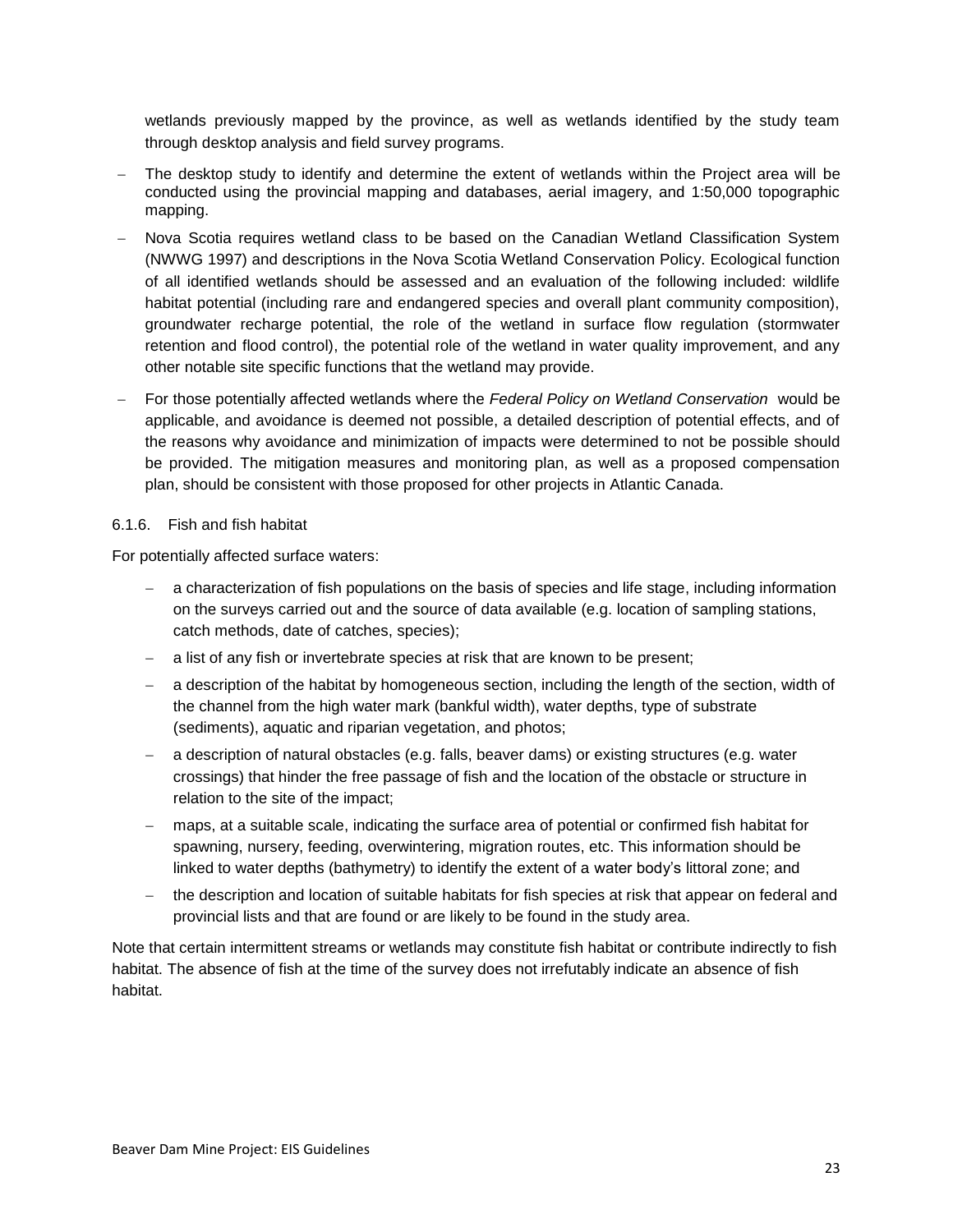- <span id="page-29-0"></span>6.1.7. Migratory birds and their habitat $^9$ 
	- the various ecosystems found in the project area likely to be affected based on existing information;
	- migratory and non-migratory birds (including landbirds, waterfowl, raptors, shorebirds, and other waterbirds);
	- year-round migratory bird use of the area (e.g., winter, spring migration, breeding season, fall migration), based on preliminary data from existing sources; and
	- $-$  the results of any baseline surveys and a description of the methodology.

In addition to information obtained from previous environmental assessments in the area, naturalists and Aboriginal peoples, other relevant datasets should be consulted. Existing data will be supplemented by surveys where necessary.

The EIS will give particular consideration to areas of concentration of birds, such as breeding, staging and/or wintering areas, species of conservation concern, as well as breeding areas of species low in number and high in the food chain.

#### <span id="page-29-1"></span>6.1.8. Species at Risk

- a list of all potential or known species at risk that appear on federal and provincial lists that may be affected by the project (fauna and flora), using existing data and literature as well as surveys to provide current field data;
- a list of all federal species designated by the Committee on the Status of Endangered Wildlife in Canada (COSEWIC) for listing on Schedule 1 of the *Species at Risk Act*. This will include those species in the risk categories of extirpated, endangered, threatened and special concern.<sup>10</sup> For the purposes of the provincial EA, any species listed by the Nova Scotia Endangered Species Act and listed as S1, S2 or S3 by the Atlantic Canada Conservation Data Centre;
- any published studies that describe the regional importance, abundance and distribution of species at risk; and
- residences, seasonal movements, movement corridors, habitat requirements, key habitat areas, identified critical habitat and/or recovery habitat (where applicable) and general life history of species at risk that may occur in the project area, or be affected by the project.

Consult recovery strategies for information on the critical habitat of endangered and threatened species, and consult management plans for information on habitat use of species of special status.

#### <span id="page-29-2"></span>6.1.9. Ecosystems

-

The EIS will describe the various ecosystems (e.g. grassland, temperate forest) found in the project area which are likely to be affected by the project. For the provincial EA, the description of forest ecosystems within the project footprint should be undertaken using the Nova Scotia Forest Ecosystem Classification [\(http://novascotia.ca/natr/forestry/veg-types/\)](http://novascotia.ca/natr/forestry/veg-types/).

<sup>9</sup> Surveys should be designed with reference to the Canadian Wildlife Service's guidance such as Technical Report No. 508, *A Framework for the Scientific Assessment of Potential Project Impacts on Birds* (Hanson *et al*. 2009). Appendix 3 of the

Framework provides examples of project types and recommended techniques for assessing impacts on migratory birds. <sup>10</sup> Proponents are encouraged to consult COSEWIC's annual report for a listing of the designated wildlife species: [http://www.cosewic.gc.ca/eng/sct0/index\\_e.cfm#sar](http://www.cosewic.gc.ca/eng/sct0/index_e.cfm#sar)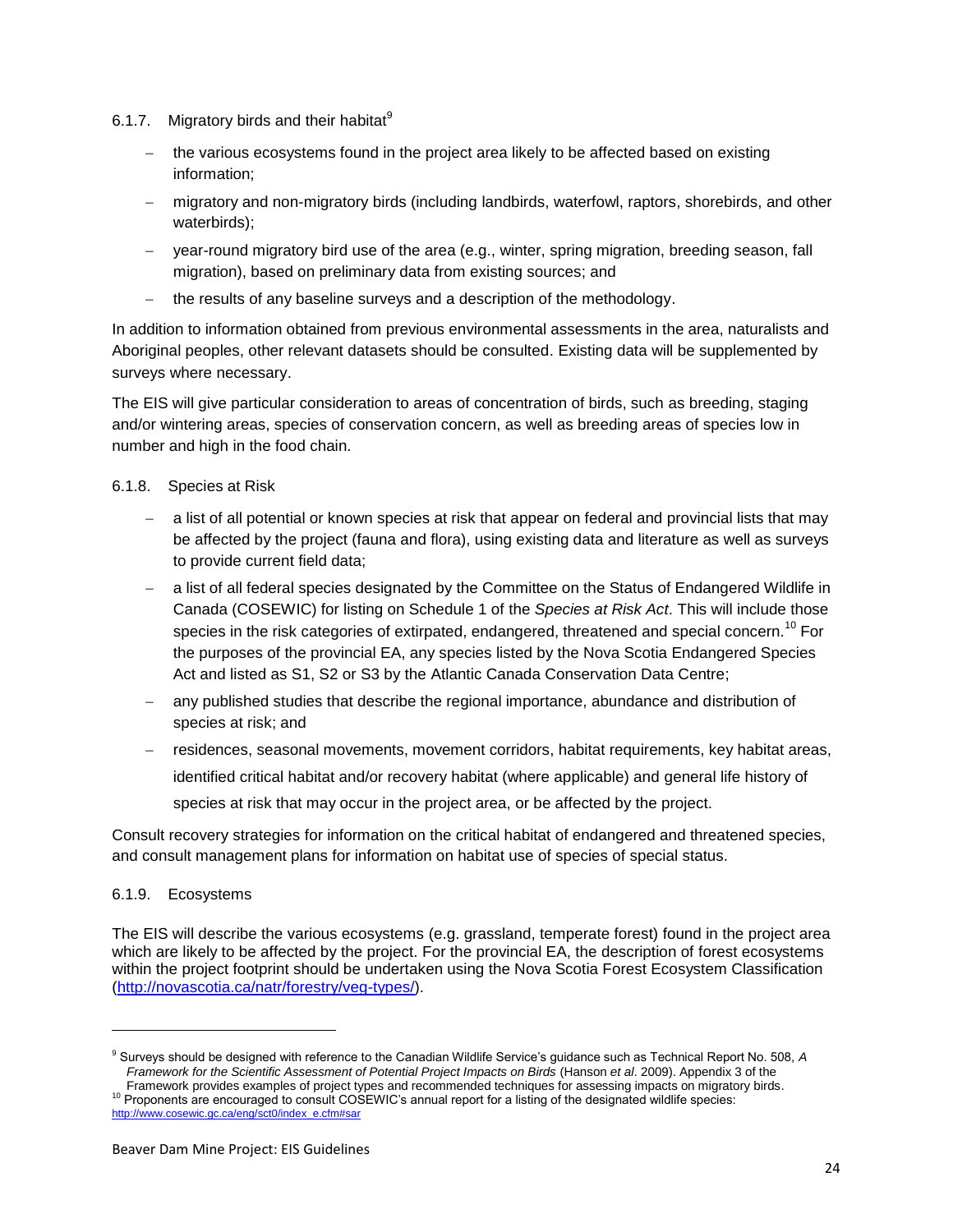#### <span id="page-30-0"></span>6.1.10. Aboriginal peoples

With respect to potential effects on Aboriginal peoples and the related VCs, baseline information will be provided for *each Aboriginal group* identified in section 5 (and any groups identified after these guidelines are finalized). Baseline information will describe and characterize the elements in paragraph 5(1)(c) of CEAA 2012 based on the spatial and temporal scope selected for the assessment according to the factors outlined in Part 1, section 3.3.3. Baseline information will also characterize the regional context of each of the paragraph 5(1)(c) elements to support the assessment of project related effects and cumulative effects. Baseline information will be sufficient to provide a comprehensive understanding of the current state of each VC.

Baseline information for current use of lands and resources for traditional purposes will focus on the traditional activity (e.g., hunting, fishing, trapping, plant gathering) and include a characterization of all attributes of the activity that can be affected by environmental change. This includes not only identifying species of importance but also assessing the quality and quantity of preferred traditional resources and locations, timing (e.g., seasonality, access restrictions, distance from community), ambient/sensory environment (e.g., noise, air quality, visual landscape, presence of others) and cultural environment (e.g., historical/generational connections, preferred areas). Specific aspects that will be considered include, but are not limited to:

- $\blacksquare$  location of traditional territory (including maps where available);
- location of reserves and communities:
- location of permanent residences, hunting camps and cabins;
- traditional uses currently practiced or practiced in recent history;
- fish, wildlife, birds, plants or other natural resources of importance for traditional use;
- places where fish, wildlife, birds, plants or other natural resources are harvested;
- access and travel routes for conducting traditional practices;
- frequency, duration or timing of traditional practices;
- cultural values associated with the area affected by the project and the traditional uses identified;
- areas of concentration of migratory animals, such as breeding, denning and/or wintering areas;
- ungulates, furbearers, amphibians, small mammals, and their habitat;
- existing or proposed protected areas, special management areas, and conservation areas in the regional study area;
- wetlands most likely to be affected by project activities according to their location, size, type (wetland class and form), species composition and ecological function (Canadian Wetland Classification System, National Wetlands Working Group, 1997);
- key plant communities and animals that rely on wetlands; and
- submerged floating and emergent aquatic vegetation.
- Baseline information for health<sup>11</sup> and socio-economic conditions will include the functioning and health of the socio-economic environment, encompassing a broad range of matters that affect

-

<sup>&</sup>lt;sup>11</sup> The proponent should refer to Health Canada's Useful Information for Environmental Assessments document in order to include the appropriate baseline information relevant to human health. This document can be obtained at http://www.hc-sc.gc.ca/ewhsemt/pubs/eval/environ\_assess-eval/index-eng.php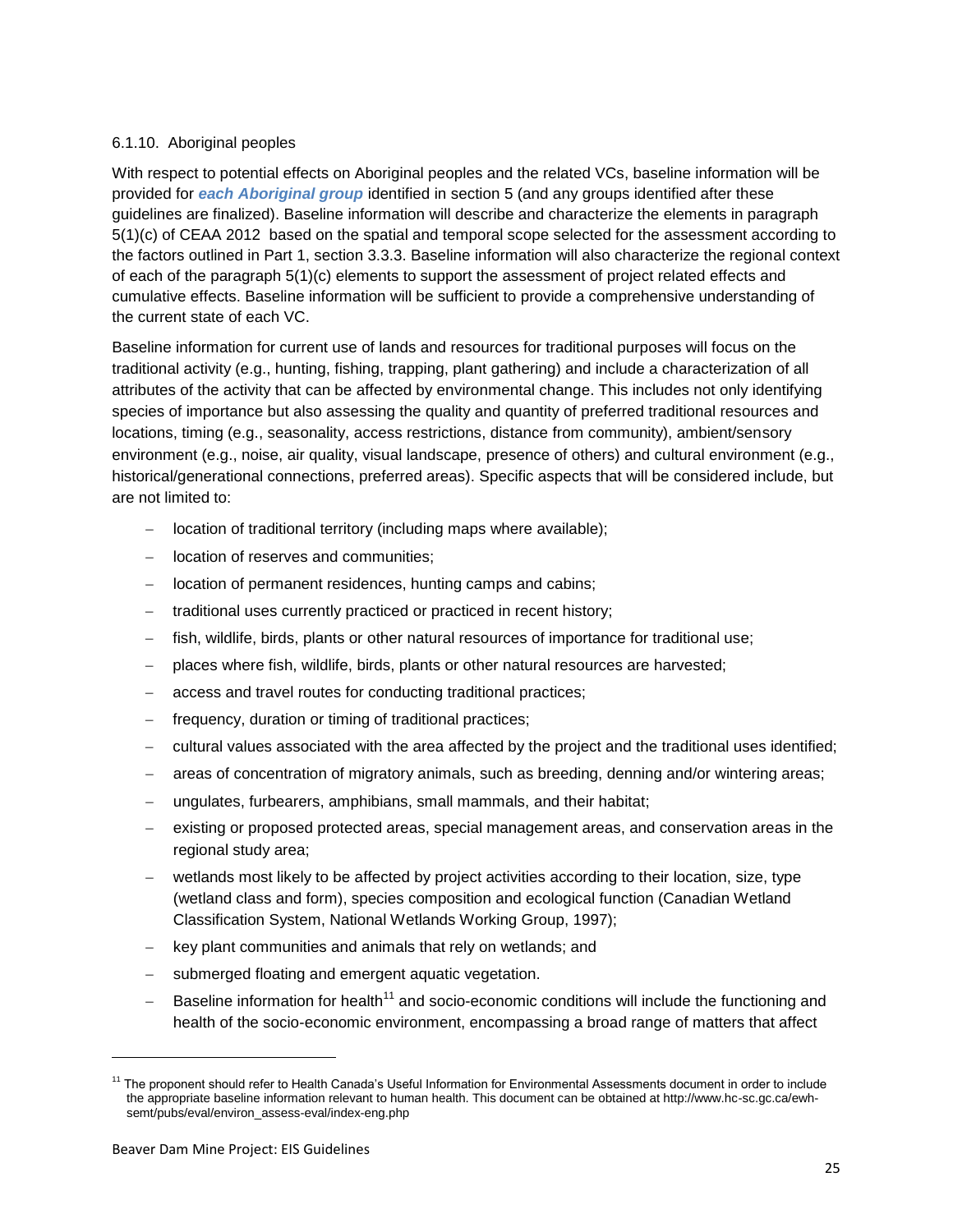communities in the study area in a way that recognizes interrelationships, system functions and vulnerabilities. Specific aspects that will be considered include, but are not limited to:

- drinking water sources (permanent, seasonal, periodic, or temporary);
- reliance on country foods (also known as traditional foods) including food that is trapped, fished, hunted, harvested or grown for subsistence or medicinal purposes, outside of the commercial food chain;
- which country foods are consumed by which Aboriginal groups, how frequently and where these country foods are harvested;
- commercial activities (e.g. fishing, trapping, hunting, forestry, outfitting);
- recreational uses;

Any other baseline information that supports the analysis of predicted effects on Aboriginal peoples will be included as necessary. The EIS will also indicate how input from Aboriginal groups was used in establishing the baseline conditions related to health and socio-economics, physical and cultural heritage and current use of lands and resources for traditional purposes.

<span id="page-31-0"></span>6.1.11. Other environmental changes arising as a result of a federal decision or due to effects on federal lands, lands in another province or lands outside Canada

Should there be the potential for a change to the environment arising as a result of a federal decision(s), or on federal lands, lands in another province or lands outside Canada, the EIS will include baseline information on the environmental component likely to be affected (if this information is not already covered in other subsections of these guidelines). For example, if an authorization provided under the *Fisheries Act* was to result in the flooding of key wildlife habitat, baseline information should be provided on the wildlife species likely to be affected.

#### <span id="page-31-1"></span>**6.2. Predicted changes to the physical environment**

The assessment will include a consideration of the predicted changes to the environment as a result of the project being carried out or as a result of any powers duties or functions that are to be exercised by the federal government in relation to the project. These predicted changes to the environment are to be considered in relation to each phase of the project (construction, operation, decommissioning, and abandonment) and are to be described in terms of the geographic extent of the changes, the duration and frequency of change, and whether the environmental changes are reversible or irreversible.

- <span id="page-31-2"></span>6.2.1. Changes to the atmospheric environment
	- $-$  changes in air quality
	- changes in greenhouse gas emissions levels;
	- changes in ambient noise levels; and
	- changes in night-time light levels.
- <span id="page-31-3"></span>6.2.2. Changes to groundwater and surface water
	- changes to turbidity, oxygen level, water temperature, ice regime, water quality;
	- changes to the hydrological and hydrometric conditions;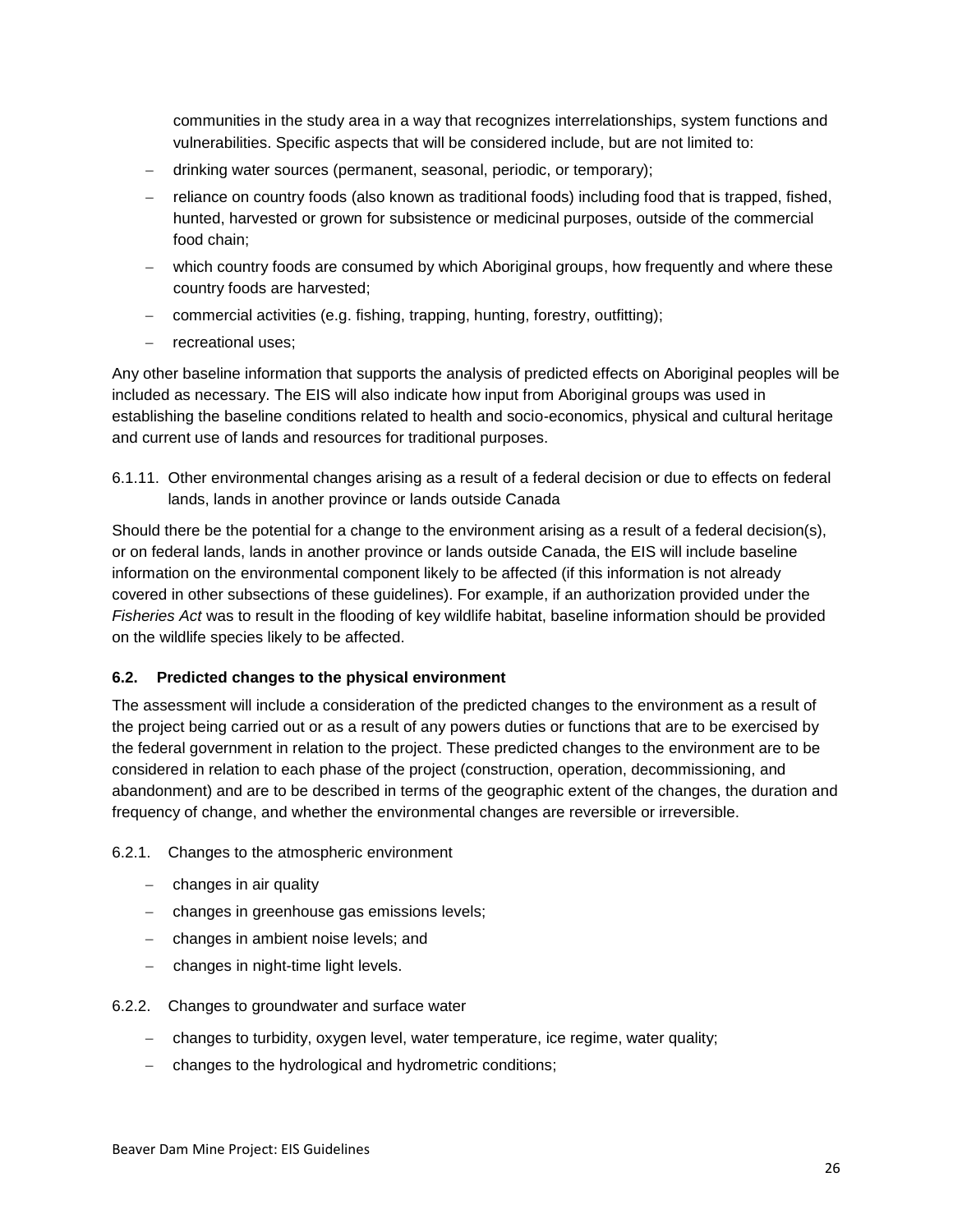- changes to groundwater flow regime (directions and rates of flow), groundwater recharge/discharge areas and any changes to groundwater infiltration areas;
- changes to water quality attributed to acid rock drainage and metal leaching associated with the storage of waste rock, ore, low grade ore, tailings, overburden and potential construction material, including:
	- short term metal leaching properties;
	- longer term rates of acid generation (if any) and metal leaching;
	- estimates of the potential for mined materials (including waste rock, tailings and low grade ore) to be sources of acid rock drainage or metal leaching;
	- estimates of potential time to the onset of acid rock drainage or metal leaching;
	- quantity and quality of leachate from samples of tailings, waste rock, and ore;
	- quantity and quality of effluent to be released from the site into the receiving waters;
	- quality of humidity cell or column test liquid from acid rock testing;
	- sensitivity analysis to assess the effects of imperfect segregation of waste rock;
	- pit water chemistry during operation and post-closure, and pit closure management measures (e.g. flooding). This will include geochemical modelling of pit water quality in the post-closure period;
	- surface and seepage water quality and flow rates from the waste rock dumps, tailings/waste rock impoundment facility, stockpiles and other infrastructure during operation and postclosure;
	- drawings and/or figures showing groundwater contours (piezometric surfaces) to illustrate projected seepage conditions for the applicable project components; and
	- a discussion of the potential for and timing of off-site migration of impacted groundwater, and an analysis of contaminant attenuation capacities within the hydrogeological units within the project area.
- <span id="page-32-0"></span>6.2.3. Changes to wetlands
	- changes in wetland size, function, or resident flora or habitat;
	- changes to hydrological conditions;
	- identification of all direct and indirect effects on wetlands; and
	- if warranted, a preliminary wetland compensation plan as detailed in the Nova Scotia Wetland Conservation Policy.
- <span id="page-32-1"></span>6.2.4. Changes to the terrestrial landscape
	- overall description of changes related to landscape disturbance;
	- changes to migratory bird habitat, including losses, structural changes, fragmentation of habitat and wetlands (cover types, ecological land unit in terms of quality, quantity, diversity, distribution and functions) used by migratory birds;
	- changes to critical habitat for provincially or federally listed species at risk; and
	- changes to key habitat for species important to Aboriginal current use of resources.

#### <span id="page-32-2"></span>**6.3. Predicted effects on valued components**

Based on the predicted changes to the environment identified in section 6.2, the proponent is to assess the environmental effects of the project on VCs including those listed below. Additional VCs may be identified through the analysis of environmental effects and based on federal or provincial requirements.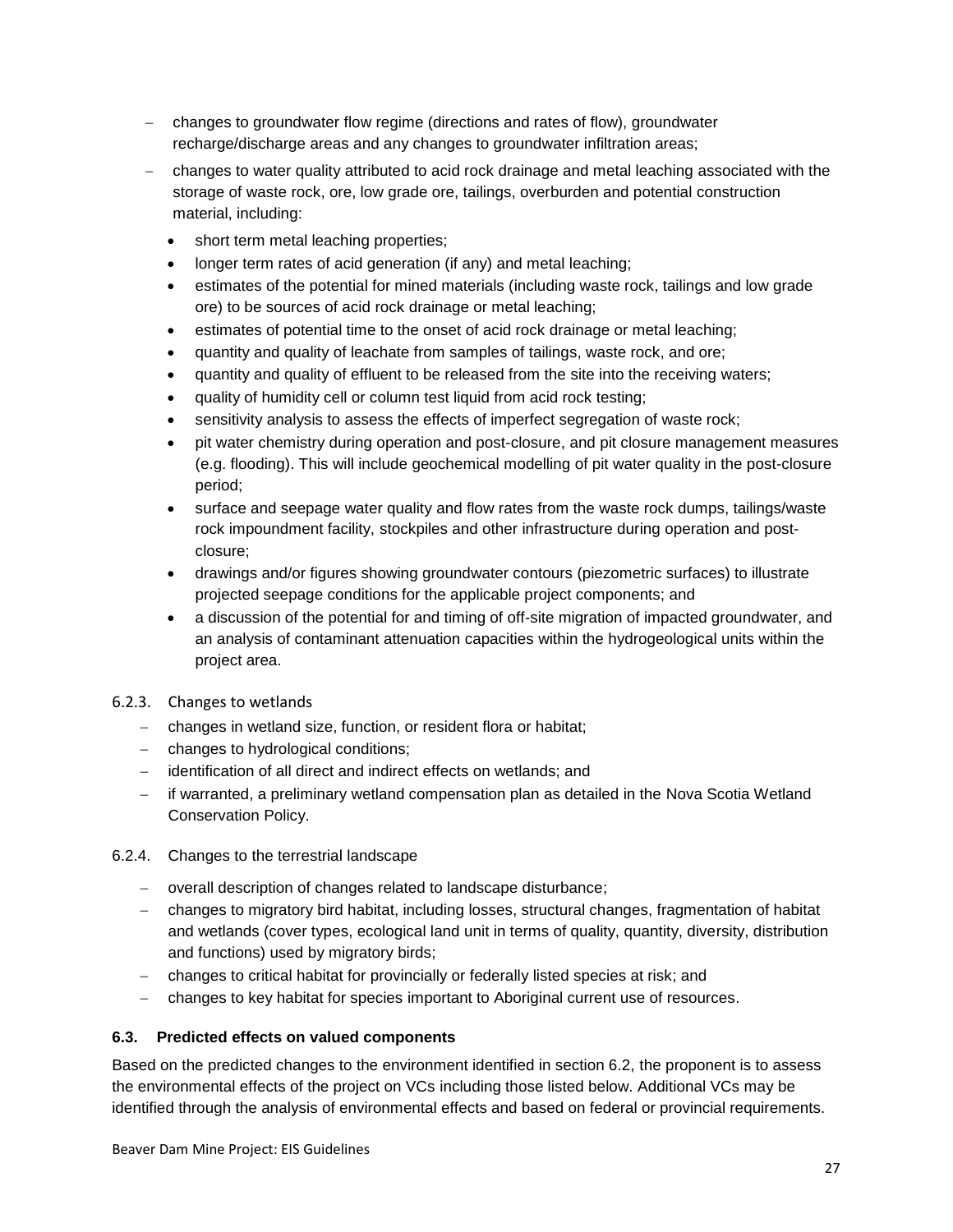#### <span id="page-33-0"></span>6.3.1. Fish and fish habitat

- the identification of any potential harmful alteration, disruption or destruction of fish habitat, including the calculations of any potential habitat loss (temporary or permanent) in terms of surface areas (e.g. spawning grounds, fry-rearing areas, feeding), and in relation to watershed availability and significance. The assessment will include a consideration of:
	- the geomorphological changes and their effects on hydrodynamic conditions and fish habitats (e.g. modification of substrates, dynamic imbalance, silting of spawning beds);
	- the modifications of hydrological and hydrometric conditions on fish habitat and on the fish species' life cycle activities (e.g. reproduction, fry-rearing, movements);
	- potential impacts on riparian areas that could affect aquatic biological resources and productivity taking into account any anticipated modifications to fish habitat; and
	- any potential imbalances in the food web in relation to baseline.
- the effects of changes to the aquatic environment on fish and their habitat, including:
	- estimates of fish mortality for various species and life stage (e.g. egg, juvenile, adult);
	- the anticipated changes in the composition and characteristics of the populations of various fish species, included shellfish and forage fish;
	- any modifications in migration or local movements (upstream and downstream migration, and lateral movements) following the construction and operation of works (physical and hydraulic barrier);
	- any reduction in fish populations as a result of potential overfishing due to increased access to the project area; and
	- any modifications and use of habitats by federally or provincially listed fish species.
- a discussion of how project construction timing correlates to key fisheries windows for freshwater and anadromous species, and any potential impacts resulting from overlapping periods; and
- a discussion of how vibration caused by blasting may affect fish behaviour, such as spawning or migrations.

#### <span id="page-33-1"></span>6.3.2. Migratory birds

- direct migratory bird mortality that could be caused by clearing of sites or birds and nests being in contact with contaminated waters (e.g., tailing impoundment area);
- collision risk of migratory birds with any project infrastructures; and
- indirect effects caused by increased disturbance (e.g. noise, light, presence of workers), relative abundance movements and changes in migratory bird habitat.

#### <span id="page-33-2"></span>6.3.3. Species at risk

- for each habitat unit, the potential effects of the project on federally listed species at risk and those species listed by the Committee on the Status of Endangered Wildlife in Canada classified as extirpated, endangered, threatened or of special concern (flora and fauna) and their critical habitat. Also the potential effects to any species listed by the Nova Scotia Endangered Species Act and listed as S1, S2 or S3 by the Atlantic Canada Conservation Data Centre.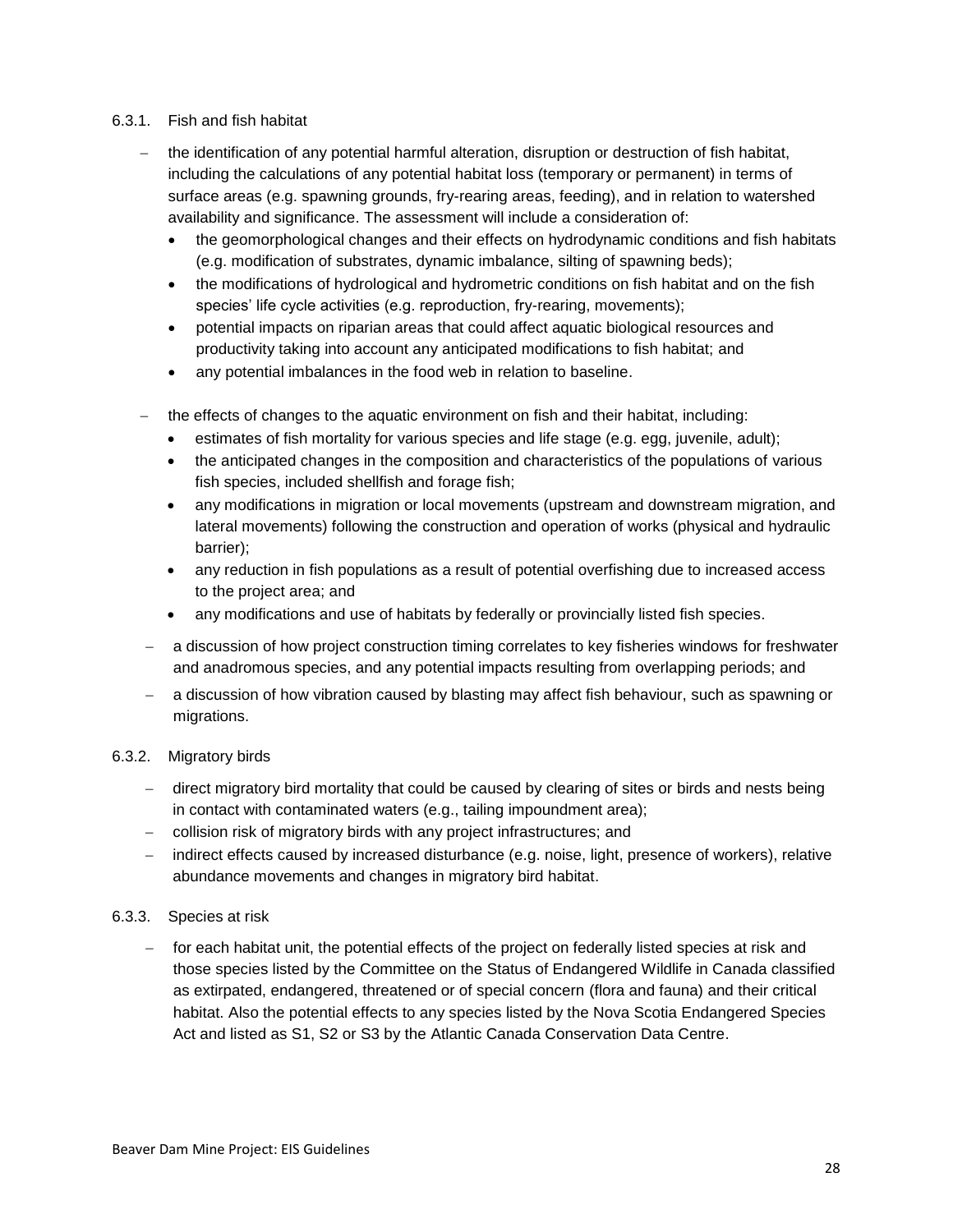#### <span id="page-34-0"></span>6.3.4. Aboriginal peoples

With respect to Aboriginal peoples, a description and analysis of how changes to the environment caused by the project will affect each Aboriginal group's:

- current use of land and resources for traditional purposes. This assessment will characterize the effect(s) on the use or activity (e.g., hunting, fishing, trapping, plant gathering) as a result of the underlying changes to the environment (i.e., how will the activity change if the project proceeds). The underlying changes to the environment will also be described, including, but not limited to:
	- any changes to resources (fish, wildlife, birds, plants or other natural resources) used for traditional purposes (e.g. hunting, fishing, trapping, collection of medicinal plants, use of sacred sites);
	- any changes or alterations to access into the areas used for traditional purposes, including development of new roads, deactivation or reclamation of access roads and changes to waterways that affect navigation;
	- any changes to the environment that affect cultural value or importance associated with traditional uses or areas affected by the project (e.g. values or attributes of the area that make it important as a place for inter-generational teaching of language or traditional practices, communal gatherings, integrity of preferred practice areas);
	- how timing of project activities that have the potential to affect Aboriginal peoples (e.g., construction, blasting, discharges) interacts with the timing of traditional practices, and any potential effects resulting from overlapping periods;
	- any changes to the alienation of lands from Aboriginal traditional use, including consideration of the regional context for traditional use, and the value of the project area in that regional context;
	- any changes to environmental quality (e.g. air, water, soil) or the sensory environment (e.g. noise, light, visual landscape), or perceived disturbance of the environment (e.g. fear of contamination of water or country foods) that could detract from Aboriginal use of the area or lead to avoidance of the area; and
	- an assessment of the potential to return affected areas to pre-disturbance conditions to support traditional practices.
- human health, focusing on effects on health outcomes or risks in consideration of but not limited to potential changes in air quality, effects of vibration from blasting, quality and availability of country foods, water quality and quantity (drinking and recreational), and noise exposure. When risks to human health due to changes in one or more of these components are predicted, a complete Human Health Risk Assessment (HHRA) examining all exposure pathways for pollutants of concern may be necessary to adequately characterize potential risks to human health. Where adverse health effects are predicted, any incidental effects such as effects on current use of lands and resources for traditional purposes will also be assessed. The proponent must provide a justification if it determines that an assessment of the potential for contamination of country foods is not required or if some contaminants are excluded from the assessment.;
- socio-economic conditions, including but not limited to:
	- the use of navigable waters;
	- forestry and logging operations;
	- commercial fishing, hunting, trapping, and gathering activities;
	- commercial outfitters; and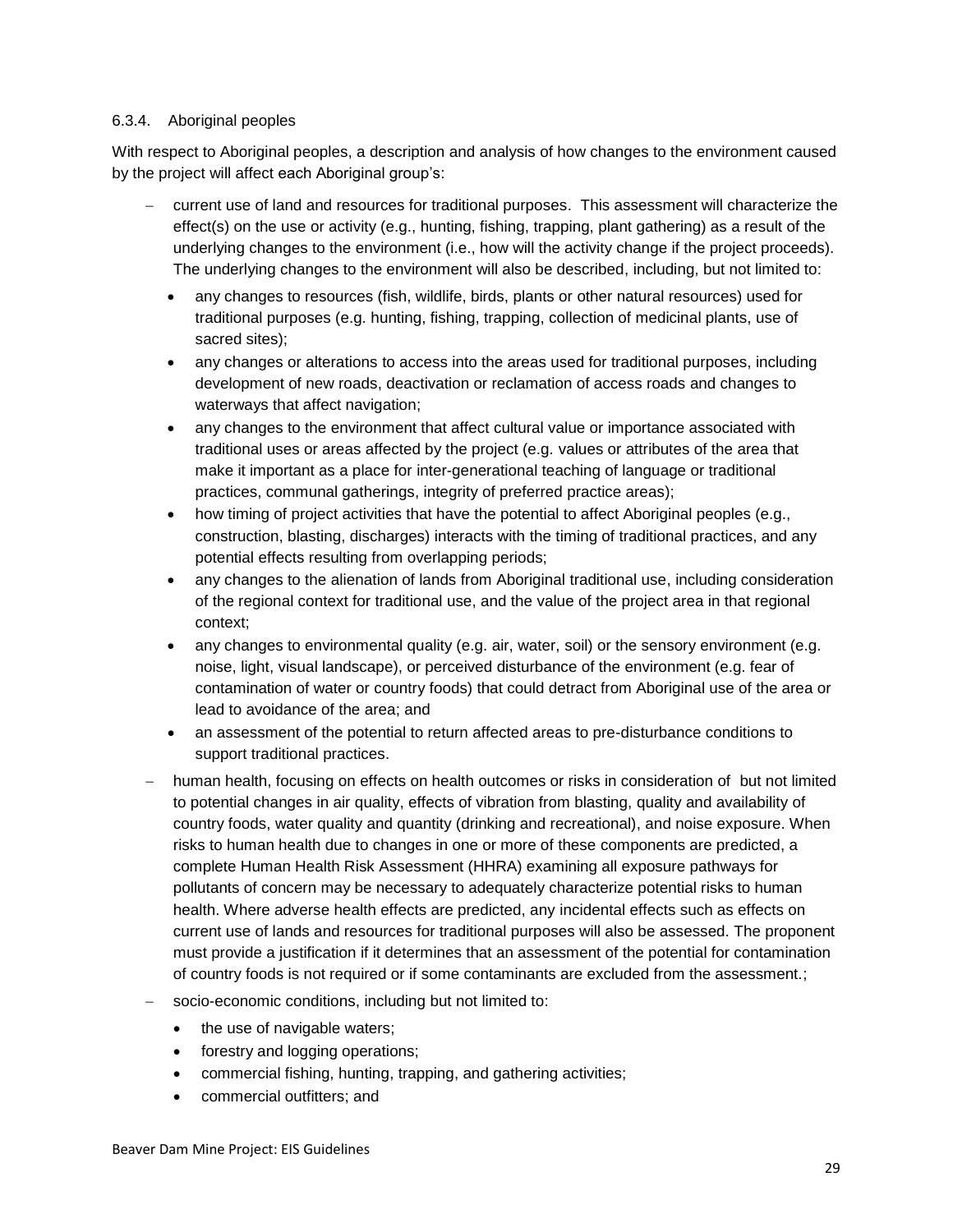- recreational use.
- physical and cultural heritage, and structure, site or thing of historical, archaeological, paleontological or architectural significance to Aboriginal groups, including, but not limited to:
	- the loss or destruction of physical and cultural heritage;
	- changes to access to physical and cultural heritage; and
	- changes to the cultural value or importance associated with physical and cultural heritage.

Other effects of changes to the environment on Aboriginal peoples should be reflected as necessary.

#### <span id="page-35-0"></span>**6.4. Other valued components that may be affected as a result of a federal decision or due to effects on federal lands, lands in another province or lands outside Canada**

If there is the potential for a change to the environment arising as a result of a federal decision(s), for example an authorisation under section 35 of the *Fisheries Act*, the EIS should include a description of the specific project components for which a federal authorisation/decision is required, and an assessment of any other VCs (not already covered in other subsections of these guidelines) that may be affected by the changes to the environment caused by these specific project components. If there is the potential for the project to result in environmental changes on federal lands, another province, or another country, then VCs of importance not already identified should be included. For example, if the project will result in the generation of greenhouse gas emissions, the EIS should include a description of the project's greenhouse gas emissions in a regional, provincial, national or international context if applicable. Suggested VCs are noted below for this project.

- <span id="page-35-1"></span>6.4.1. Atmospheric environment
	- effects on the atmospheric environment (e.g. air emissions, noise, light) that could occur within Beaver Lake Indian Reserve 17 and as a result of project components that could require a federal decision.
- <span id="page-35-2"></span>6.4.2. Water quality and quantity
	- all direct and indirect effects on water quality and quantity in Beaver Lake Indian Reserve 17 and those affected by project components that could require a federal decision.
- <span id="page-35-3"></span>6.4.3. Wetlands
	- all direct and indirect effects on wetlands in Beaver Lake Indian Reserve 17 and those affected by project components that could require a federal decision.
- <span id="page-35-4"></span>6.4.4. Plants
	- all direct and indirect effects on plants in Beaver Lake Indian Reserve 17 and those affected by project components that could require a federal decision.
- <span id="page-35-5"></span>6.4.5. Wildlife
	- all direct and indirect effects on wildlife (e.g. furbearers) in Beaver Lake Indian Reserve 17 and those affected by components of the Project that could require a federal decision.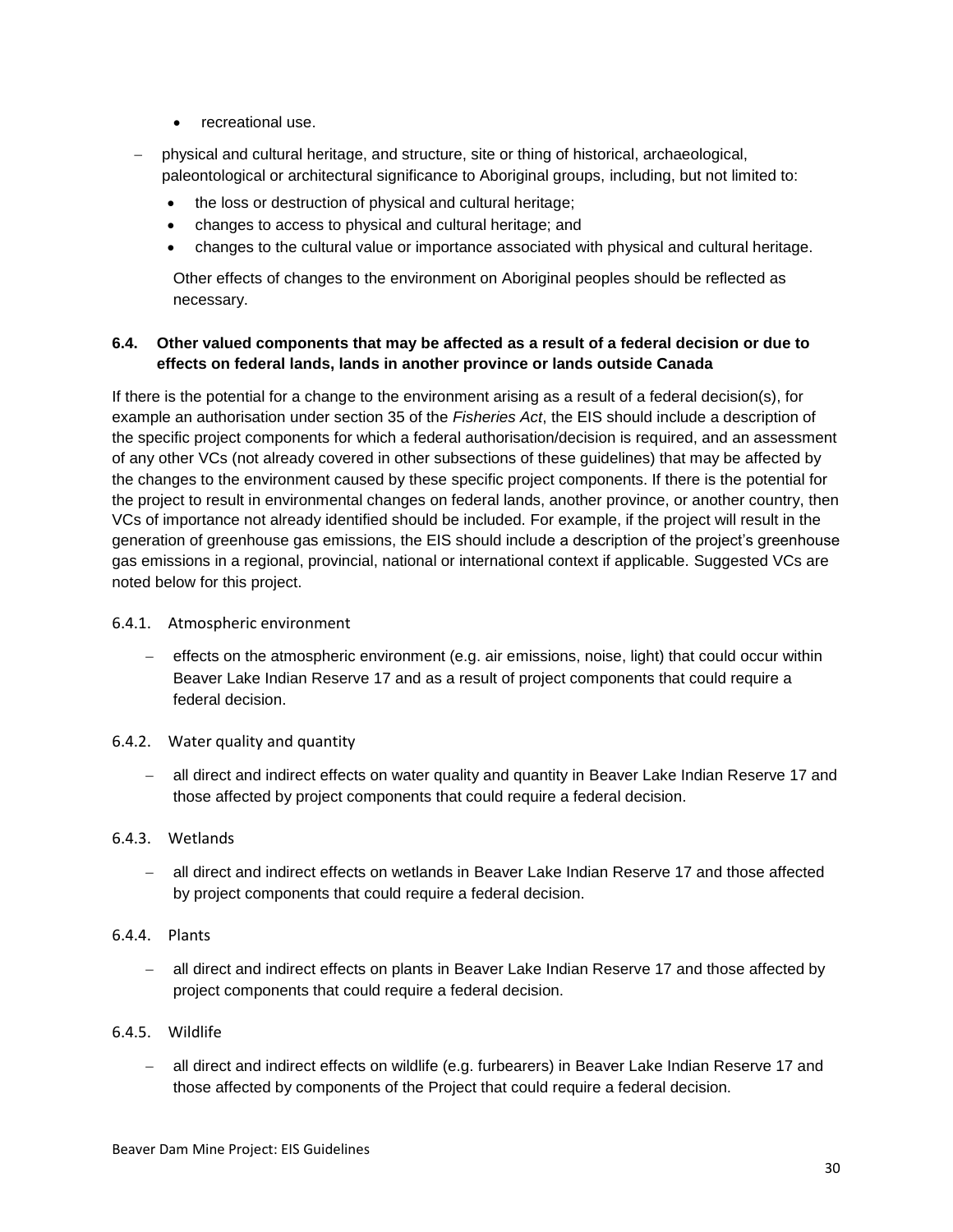- <span id="page-36-0"></span>6.4.6. Health and socio-economic conditions
	- a description and analysis of how changes to the environment caused by project components that could require a federal decision could affect heath and socio-economic conditions of non-Aboriginal peoples (e.g. tourism, hunting and trapping, hiking).
- <span id="page-36-1"></span>6.4.7. Physical and cultural heritage and structures, sites or things of historical, archaeological, paleontological or architectural significance
	- a description and analysis of how changes to the environment caused by project components that could require a federal decision could affect physical and cultural heritage and structuress, sites or things of historical, archaeological, paleontological or architectural significance of non-Aboriginal People.

#### <span id="page-36-2"></span>**6.5. Mitigation**

Every EA conducted under CEAA 2012 will consider measures that are technically and economically feasible and that would mitigate any significant adverse environmental effects of the project. Each measure will be specific, achievable, measurable and verifiable, and described in a manner that avoids ambiguity in intent, interpretation and implementation. Mitigation measures may be considered for inclusion as conditions in the EA decision statement and/or in other compliance and enforcement mechanisms provided by other authorities' permitting or licensing processes.

As a first step, the proponent is encouraged to use an approach based on the avoidance and reduction of the effects at the source. Such an approach may include the modification of the design of the project or relocation of project components.

The EIS will describe the standard mitigation practices, policies and commitments that constitute technically and economically feasible mitigation measures and that will be applied as part of standard practice regardless of location (including the measures directed at promoting beneficial or mitigating adverse socio-economic effects. The EIS will then describe the project's environmental protection plan and its environmental management system, through which the proponent will deliver this plan. The plan will provide an overall perspective on how potentially adverse effects would be minimized and managed over time. The EIS will further discuss the mechanisms the proponent would use to require its contractors and sub-contractors to comply with these commitments and policies and with auditing and enforcement programs.

The EIS will then describe mitigation measures that are specific to each environmental effect identified. Measures will be written as specific commitments that clearly describe how the proponent intends to implement them and the environmental outcome the mitigation is designed to address. Where mitigation measures have been identified in relation to species and/or critical habitat listed under the *Species at Risk Act*, the mitigation measures will be consistent with any applicable recovery strategy and action plans.

The EIS will specify the actions, works, minimal disturbance footprint techniques, best available technology, corrective measures or additions planned during the project's various phases to eliminate or reduce the significance of adverse effects. The impact statement will also present an assessment of the effectiveness of the proposed technically and economically feasible mitigation measures. The reasons for determining if the mitigation measure reduces the significance of an adverse effect will be made explicit.

The EIS will indicate what other technically and economically feasible mitigation measures were considered, and explain why they were rejected. Trade-offs between cost savings and effectiveness of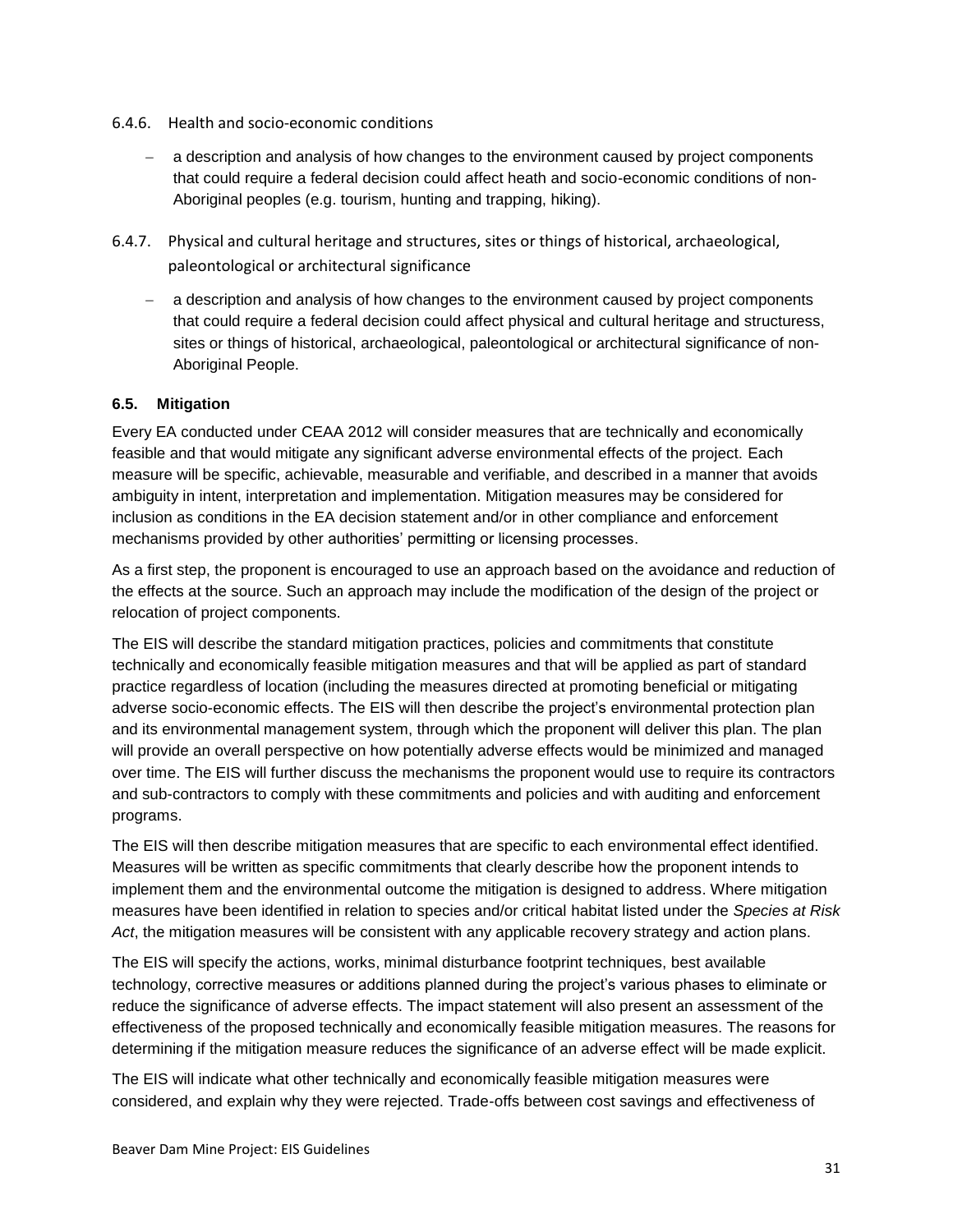the various forms of mitigation will be justified. The EIS will identify who is responsible for the implementation of these measures and the system of accountability.

Where mitigation measures are proposed to be implemented for which there is little experience or for which there is some question as to their effectiveness, the potential risks and effects to the environment should those measures not be effective will be clearly and concisely described. In addition, the EIS will identify the extent to which technology innovations will help mitigate environmental effects. Where possible, it will provide detailed information on the nature of these measures, their implementation, management and the requirements of the follow-up program.

Adaptive management is not considered as a mitigation measure, but if the follow-up program (refer to section 8) indicates that corrective action is required, the proposed approach for managing the action should be identified.

#### <span id="page-37-0"></span>**6.6. Significance of residual effects**

After having established the technically and economically feasible mitigation measures, the EIS will present any residual environmental effects of the project on the VCs identified in section 6.3. The residual effects will be described, even if very small or deemed insignificant.

The EIS will then provide an analysis of the significance of the residual environmental effects that are considered adverse, using guidance described in section 4 of the Agency's reference guide *Determining*  Whether a Project is Likely to Cause Significant Adverse Environmental Effects<sup>12</sup>.

The EIS will identify the criteria used to assign significance ratings to any predicted adverse effects. It will contain clear and sufficient information to enable the Agency, technical and regulatory agencies, Aboriginal groups and the public to review the proponent's analysis of the significance of effects. The EIS will document the terms used to describe the level of significance.

The following criteria should be used in determining the significance of residual effects:

- magnitude;
- geographic extent;
- duration;
- frequency;
- reversibility;

1

- $\overline{-}$  ecological and social context; and
- existence of environmental standards, guidelines or objectives for assessing the impact.

In assessing significance against these criteria the proponent will, where possible, use relevant existing regulatory documents, environmental standards, guidelines, or objectives such as prescribed maximum levels of emissions or discharges of specific hazardous agents into the environment. The EIS will contain a section which explains the assumptions, definitions and limits to the criteria mentioned above in order to maintain consistency between the effects on each VC.

<sup>&</sup>lt;sup>12</sup> Visit the Canadian Environmental Assessment Agency's website at: www.ceaa-acee.gc.ca/default.asp?lang=En&n=D213D286-1&offset=&toc=hide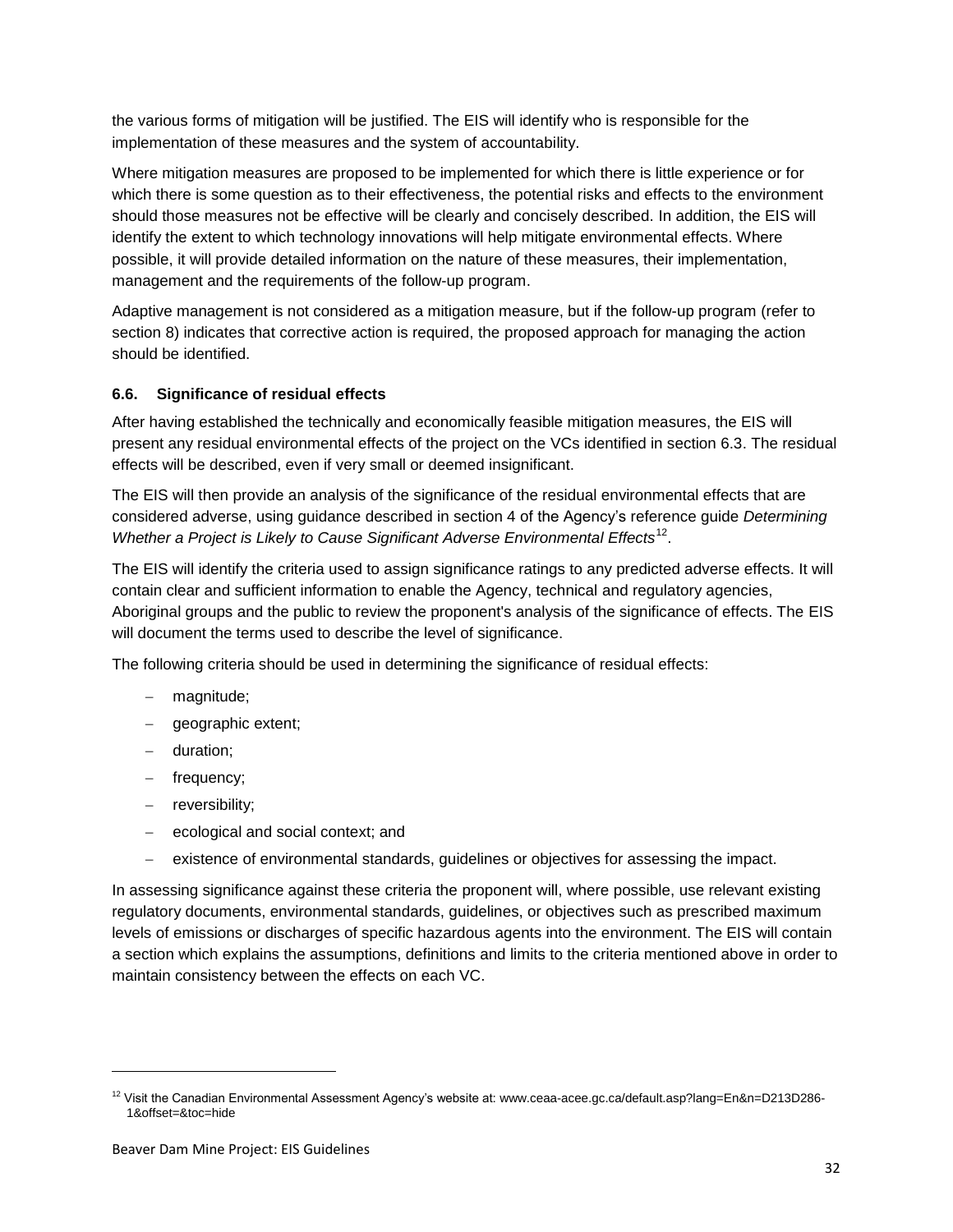Where significant adverse effects are identified, the EIS will set out the probability (likelihood) that they will occur, and describe the degree of scientific uncertainty related to the data and methods used within the framework of its environmental analysis.

# <span id="page-38-0"></span>**6.7. Other effects to consider**

# <span id="page-38-1"></span>6.7.1. Effects of potential accidents or malfunctions

The failure of certain works caused by human error or exceptional natural events (e.g. flooding, earthquake) could cause major effects. The proponent will therefore conduct an analysis of the risks of accidents and malfunctions, determine their effects and present a preliminary emergency measures.

Taking into account the lifespan of different project components, the proponent will identify the probability of potential accidents and malfunctions related to the project, including an explanation of how those events were identified, potential consequences (including the environmental effects as defined in section 5 of CEAA 2012), the plausible worst case scenarios and the effects of these scenarios.

This assessment will include an identification of the magnitude of an accident and/or malfunction, including the quantity, mechanism, rate, form and characteristics of the contaminants and other materials likely to be released into the environment during the accident and malfunction events and would potentially result in an adverse environmental effect as defined in section 5 of CEAA 2012.

The EIS will describe the safeguards that have been established to protect against such occurrences and the contingency and emergency response procedures in place if such events do occur.

#### <span id="page-38-2"></span>6.7.2. Effects of the environment on the project

The EIS will take into account how local conditions and natural hazards, such as severe and/or extreme weather conditions and external events (e.g. flooding, drought, ice jams, landslides, erosion, subsidence, fire, outflow conditions and seismic events) could adversely affect the project and how this in turn could result in impacts to the environment (e.g., extreme environmental conditions result in malfunctions and accidental events). These events will be considered in different probability patterns (i.e., 5-year flood vs. 100-year flood). Longer-term effects of climate change will also be discussed up to the projected postclosure phase of the project. This discussion will include a description of climate data used. For the provincial assessment the proponent will consider the [Guide to Considering Climate Change in](http://www.novascotia.ca/nse/ea/docs/EA.Climate.Change.Guide.pdf)  [Environmental Assessments in Nova Scotia.](http://www.novascotia.ca/nse/ea/docs/EA.Climate.Change.Guide.pdf)

The EIS will provide details of planning, design and construction strategies intended to minimize the potential environmental effects of the environment on the project.

# <span id="page-38-3"></span>6.7.3. Cumulative effects assessment

The proponent will identify and assess the project's cumulative effects using the approach described in the Agency's Operational Policy Statement entitled *Addressing Cumulative Environmental Effects under the Canadian Environmental Assessment Act, 2012* and the guide entitled *Cumulative Effects Assessment Practitioners' Guide, 1999*<sup>13</sup> .

-

<sup>&</sup>lt;sup>13</sup> Visit the Canadian Environmental Assessment Agency's website at: www.ceaa-acee.gc.ca/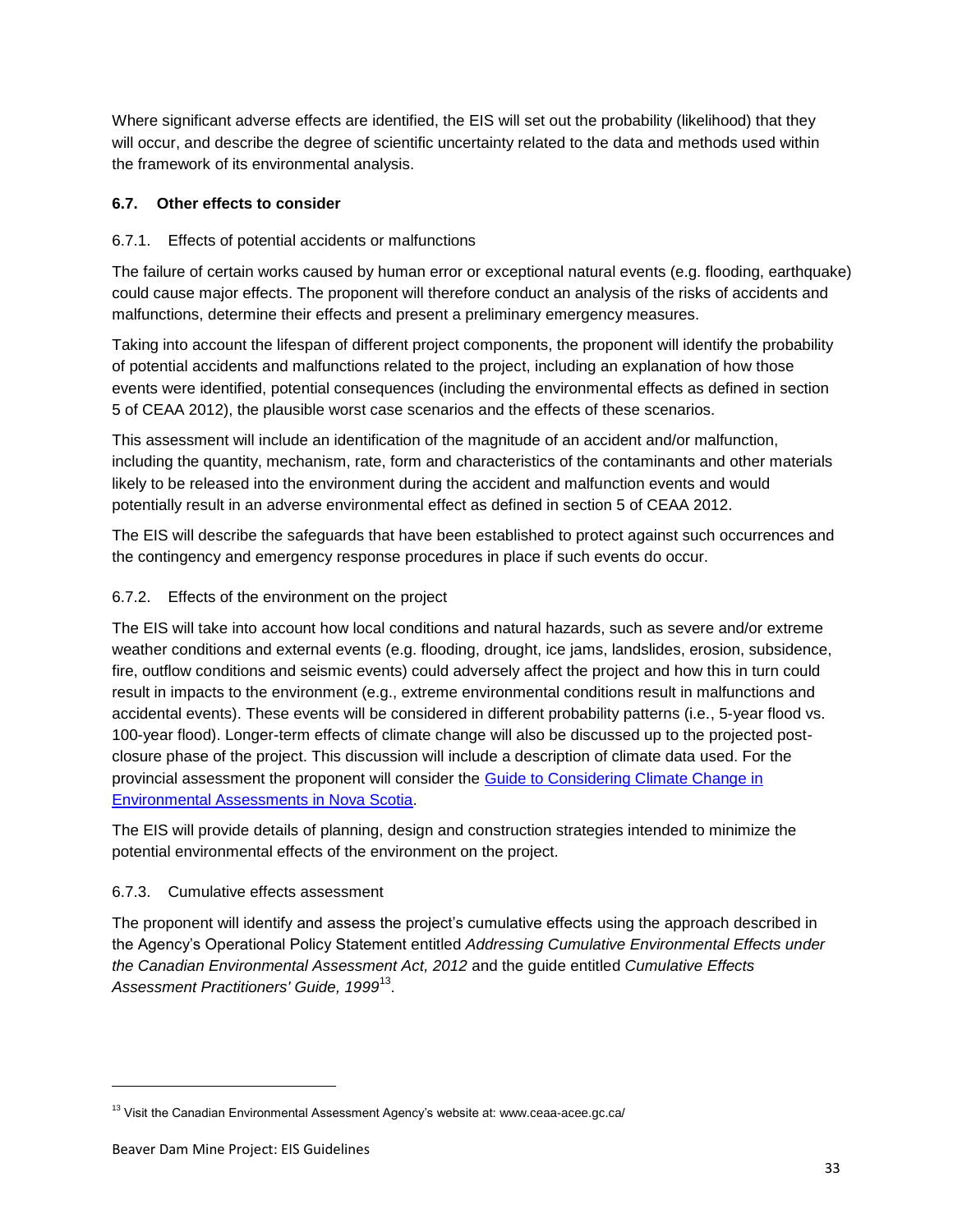Cumulative effects are defined as changes to the environment due to the project combined with the existence of other past, present and reasonably foreseeable physical activities. Cumulative effects may result if:

- implementation of the project being studied may cause direct residual adverse effects on the valued components, taking into account the application of technically and economically feasible mitigation measures; and
- the same valued components may be affected by other past, present or reasonably foreseeable physical activities.

Valued components that would not be affected by the project or would be affected positively by the project can, therefore, be omitted from the cumulative effects assessment. A cumulative effect on an environmental component may, however, be important even if the assessment of the project's effects on this component reveals that the effects of the project are minor.

In its EIS, the proponent will:

- identify and provide a rationale for the valued components that will constitute the focus of the cumulative effects assessment, emphasizing this assessment on the VCs most likely to be affected by the project and other project and activities. To this end, the proponent must consider, without limiting itself thereto, the following components likely to be affected by the project:
	- fish and fish habitat:
	- migratory birds;
	- species at risk; and
	- Aboriginal peoples.
- identify and justify the spatial and temporal boundaries for the cumulative effects assessment for each VC selected. The boundaries for the cumulative effects assessments will generally be different for each VC considered. These cumulative effects boundaries will also generally be larger than the boundaries for the corresponding project effects;
- identify the sources of potential cumulative effects. Specify other projects or activities that have been or that are likely to be carried out that could cause effects on each selected VC within the boundaries defined, and whose effects would act in combination with the residual effects of the project. This assessment may consider the results of any relevant study conducted by a committee established under section 73 or 74 of CEAA 2012;
- assess the cumulative effects on each VC selected by comparing the future scenario with the project and without the project. Effects of past activities (activities that have been carried out) will be used to contextualize the current state of the VC. In assessing the cumulative effects on current use of lands and resources for traditional purposes by Aboriginal peoples, the assessment will focus on the cumulative effects on the activity (e.g., hunting, fishing, trapping, plant harvesting).
- describe the mitigation measures that are technically and economically feasible. The proponent shall assess the effectiveness of the measures applied to mitigate the cumulative effects. In cases where measures exist that are beyond the scope of the proponent's responsibility that could be effectively applied to mitigate these effects, the proponent will identify these effects and the parties that have the authority to act. In such cases, the EIS will summarize the discussions that took place with the other parties in order to implement the necessary measures over the long term;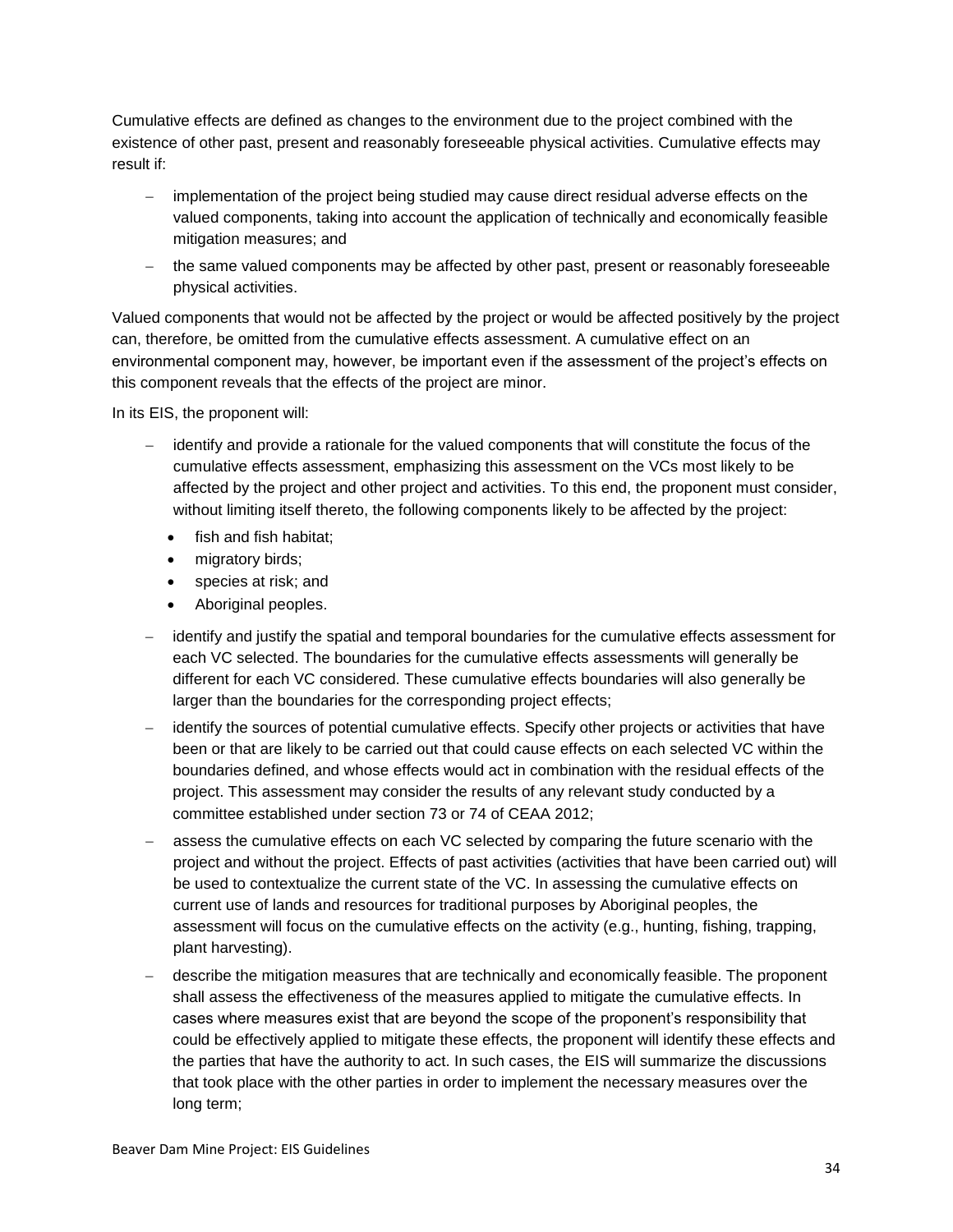- determine the significance of the cumulative effects; and
- develop a follow-up program to verify the accuracy of the assessment or to dispel the uncertainty concerning the effectiveness of mitigation measures for certain cumulative effects.

The proponent is encouraged to consult with key stakeholders and Aboriginal groups prior to finalizing the choice of VCs and the appropriate boundaries to assess cumulative effects.

#### <span id="page-40-0"></span>**7. SUMMARY OF ENVIRONMENTAL EFFECTS ASSESSMENT**

The EIS will contain a table summarising the following key information:

- potential environmental effects;
- proposed mitigation measures to address the effects identified above; and
- potential residual effects and the significance of the residual environmental effects.

The summary table will be used in the EA Report prepared by the Agency. An example of a format for the key summary table is provided in Appendix 1 of this document.

In a second table, the EIS will summarize all key mitigation measures and commitments made by the proponent which will more specifically mitigate any significant adverse effects of the project on valued components (i.e., those measures that are essential to ensure that the project will not result in significant adverse environmental effects).

#### <span id="page-40-1"></span>**8. FOLLOW-UP AND MONITORING PROGRAMS**

A follow-up program is designed to verify the accuracy of the effects assessment and to determine the effectiveness of the measures implemented to mitigate the adverse effects of the project. The goal of a monitoring program is to ensure that proper measures and controls are in place in order to decrease the potential for environmental degradation during all phases of project development, and to provide clearly defined action plans and emergency response procedures to account for human and environmental health and safety.

#### <span id="page-40-2"></span>**8.1. Follow-up program**

The duration of the follow-up program shall be as long as required for the environment to regain its equilibrium and to evaluate the effectiveness of the mitigation measures.

The EIS shall present a preliminary follow-up program in particular for areas where scientific uncertainty exists in the prediction of effects. This program shall include:

- objectives of the follow-up program and the VCs targeted by the program;
- $\overline{-}$  list of elements requiring follow-up;
- number of follow-up studies planned as well as their main characteristics (list of the parameters to be measured, planned implementation timetable, etc.);
- intervention mechanism used in the event that an unexpected deterioration of the environment is observed;
- mechanism to disseminate follow-up results among the concerned populations;
- accessibility and sharing of data for the general population;
- opportunity for the proponent to include the participation of Aboriginal groups and stakeholders on the affected territory, during the development and implementation of the program; and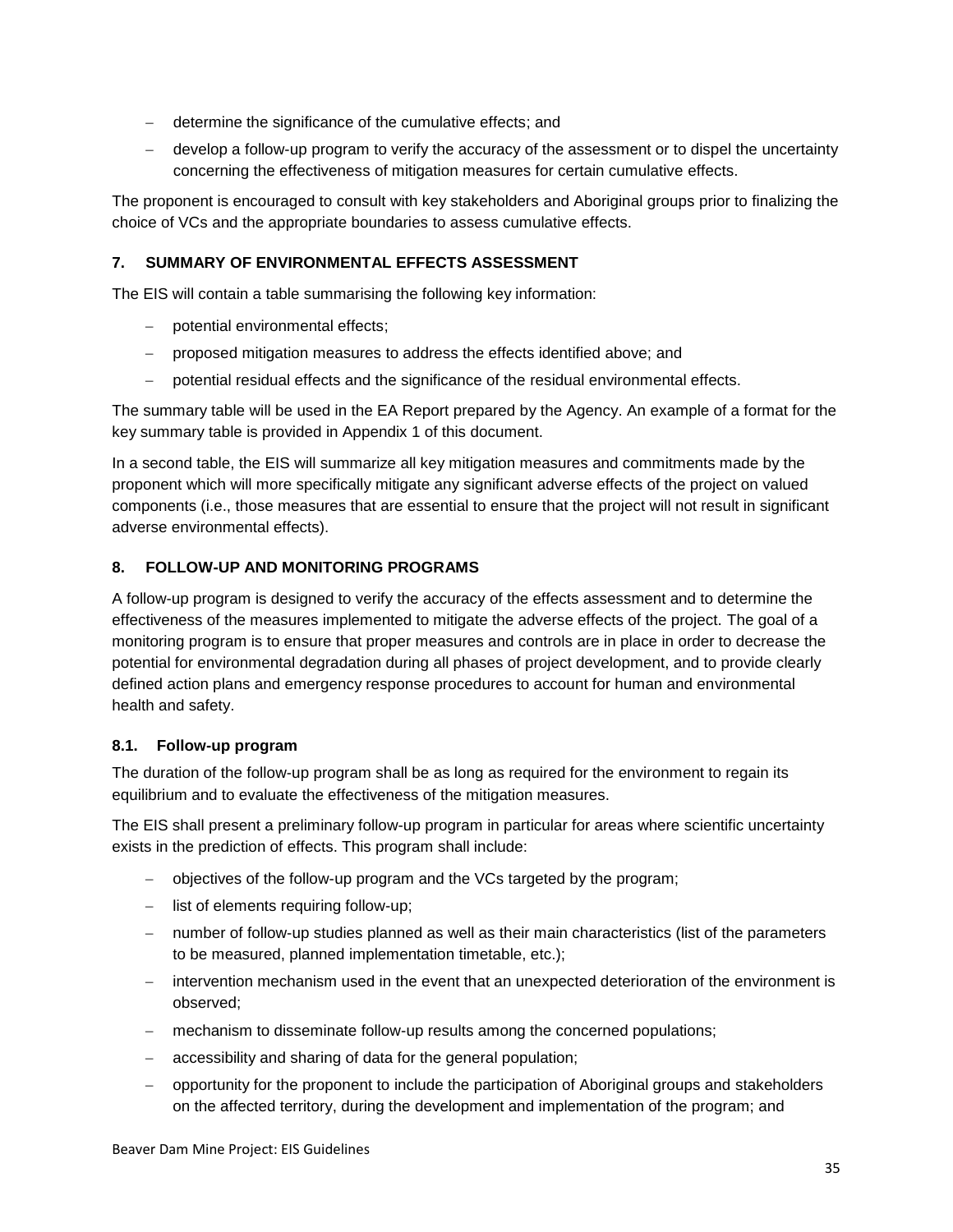involvement of local and regional organizations in the design, implementation and evaluation of the follow-up results as well as any updates, including a communication mechanism between these organizations and the proponent.

# <span id="page-41-0"></span>**8.2. Monitoring**

The proponent will prepare an environmental monitoring program for all phases of the project. This program will help ensure that the project is implemented as proposed, that the mitigation or compensation measures proposed to minimize the project's environmental effects are effectively implemented, and that the conditions set at the time of the project's authorization and the requirements pertaining to the relevant laws and regulations are met. The monitoring program will also make it possible to check the proper operation of works, equipment and facilities. If necessary, the program will help reorient the work and possibly make improvements at the time of construction and implementation of the various elements of the project.

Specifically, the environmental impact statement shall present an outline of the preliminary environmental monitoring program, including the:

- identification of the interventions that pose risks to one or more of the components and the measures and means planned to protect the environment;
- description of the characteristics of the monitoring program where foreseeable (e.g., location of interventions, planned protocols, list of measured parameters, analytical methods employed, schedule, human and financial resources required);
- description of the proponent's intervention mechanisms in the event of the observation of noncompliance with the legal and environmental requirements or with the obligations imposed on contractors by the environmental provisions of their contracts; and
- guidelines for preparing monitoring reports (number, content, frequency, format) that will be sent to the authorities concerned.

# <span id="page-41-1"></span>**9. NOVA SCOTIA ENVIRONMENT REQUIREMENTS**

The Government of Nova Scotia requires a Class I Registration under the Nova Scotia Environmental Assessment Regulations made under the *Environment Act*. Pursuant to Schedule A of the Environmental Assessment Regulations a facility that extracts or processes a metallic or non-metallic mineral is a Class I Undertaking.

The undertaking will not be officially registered until the proponent submits all applicable fees prescribed under the *Nova Scotia Environment Act* and all the required information. When preparing a registration document for a Class 1 undertaking, the proponent must ensure that certain information is included in the document. Under Section 9 (1A) of the Environmental Assessment Regulations, a registration document must include, as a minimum, the following information:

- $-$  the name of the undertaking;
- $-$  the location of the undertaking;
- the name, address, signature, and identification of the proponent including the name of the Chief Executive Officer and contact persons;
- $-$  the nature of the undertaking:
- the purpose and need of the undertaking;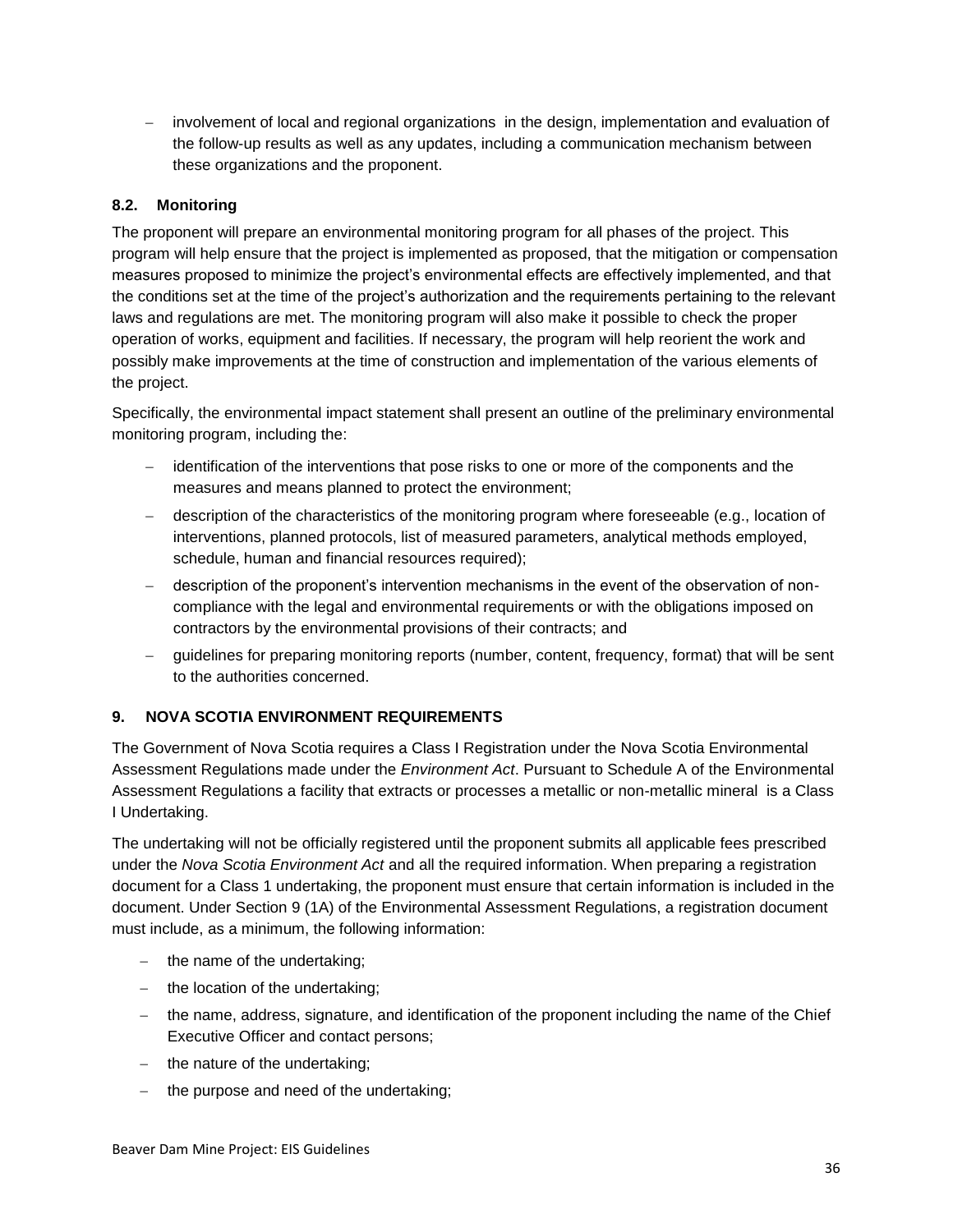- the proposed construction and operation schedules;
- a description of the undertaking;
- environmental baseline information:
- all steps taken or proposed by the proponent to identify and address the concerns of the public and Aboriginal people;
- a list of all concerns regarding the undertaking expressed by the public and Aboriginal people;
- a list of approvals which will be required and other forms of authorization; and
- $-$  the sources of any public funding.

The proponent also needs to address factors relevant to the Minister's decision. Under Section 12 of the Environmental Assessment Regulations, the Minister must consider the following information when making a decision:

- the location of the proposed undertaking and the nature and sensitivity of the surrounding area;
- the size, scope and complexity of the proposed undertaking;
- concerns expressed by the public and Aboriginal people about the adverse effects or the environmental effects of the proposed undertaking;
- steps taken by the proponent to address environmental concerns expressed by the public and Aboriginal people;
- $-$  whether environmental baseline information submitted under subclause  $9(1A)(b)(x)$  for the undertaking is sufficient for predicting adverse effects or environmental effects related to the undertaking;
- potential and known adverse effects or environmental effects of the proposed undertaking, including identifying any effects on species at risk, species of conservation concern and their habitats;
- project schedules where applicable;
- planned or existing land use in the area of the undertaking;
- $-$  other undertakings in the area;
- whether compliance with licenses, certificates, permits, approvals or other documents of authorization required by law will mitigate the environmental effects; and
- such other information as the Minister may require.

For more information the proponent may refer to the [Guide to Preparing an EA Registration Document for](http://www.novascotia.ca/nse/ea/docs/EA.Guide-RegistrationDocumentation-MiningDevelopments.pdf)  [Mining Developments in Nova Scotia](http://www.novascotia.ca/nse/ea/docs/EA.Guide-RegistrationDocumentation-MiningDevelopments.pdf) .